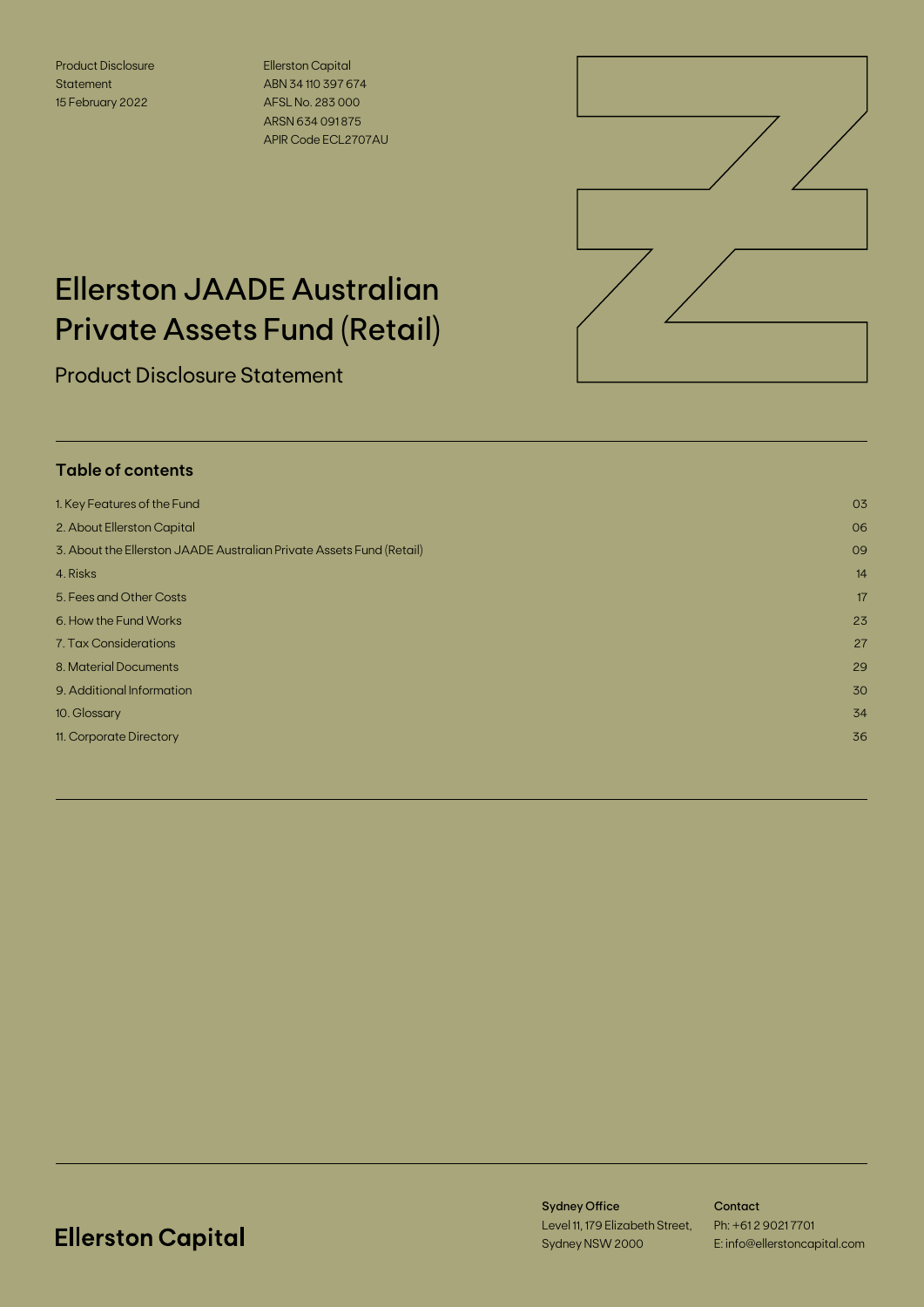### **Important Information**

Ellerston Capital Limited ABN 34 110 397 674, AFSL No. 283 000 ("Ellerston Capital", "the Manager" or "we") is the issuer of this product disclosure statement (PDS) dated 15 February 2022. Investments in Units (Units) in the Ellerston JAADE Australian Private Assets Fund (Retail) ARSN 634 091 875 (Fund) are made available by Ellerston Capital as the responsible entity of the Fund.

Applications for Units under this PDS may only be made on the Application Form accompanying this PDS. The Application Form contains important terms relating to the Fund and should be read in full before deciding to invest. The Application Form does not form a part of this PDS.

The information in this PDS is general information only and does not take into account your individual objectives, financial situation or needs. It is important that you carefully read this PDS in full before deciding to invest in Units. In particular, you should carefully consider the risks associated with an investment in the Fund and whether the information in this PDS is appropriate for you in light of your objectives, financial situation and needs. To obtain advice or more information about the product offered in this PDS you should speak to your financial adviser or other professional adviser.

You should rely only on information in this PDS. No person is authorised to provide any information, or to make any representations, in connection with the issue of Units, which is not contained in this PDS. Any information or representations not contained in this PDS may not be relied upon as having been authorised by the Manager in connection with the issue of Units. This PDS supersedes and replaces all previous representations made in respect of the Manager and the Fund.

This PDS only constitutes an offer of, or invitation to apply for, financial products to persons within Australia or in places where it is lawful to make such an offer or invitation. Units in the Fund are not available for purchase within the United States or to US Persons.

This PDS is available electronically at [www.ellerstoncapital.com.](http://www.ellerstoncapital.com) If you access an electronic copy of this PDS, then you should ensure that you download and read the entire PDS and the Application Form. If you are printing an electronic copy of this PDS, you must print all pages, including the Application Form. If you make this PDS available to another person, you must give them the entire electronic file or printout, including the Application Form. A paper copy of this PDS (including any supplementary document) can be obtained free of charge by calling Ellerston Capital on (02) 9021 7701 or by emailing info@ellerstoncapital.com.

You will be asked to provide personal information to us (directly or through the Registry) if you apply for Units. For information about how the Manager collects, holds and uses this personal information see **Section 9.8**.

An investment in the Fund is subject to investment and other risks, including possible delays in repayment and loss of income and principal invested. Investments in the Fund are not deposits with, or other liabilities of Ellerston Capital, any member of the Manager's Group, Service Providers or related bodies corporate, affiliates, associates or officers of any of the above entities. None of these entities guarantees any particular rate of return or the performance of the Fund nor do they guarantee the repayment of capital from the Fund. There are no forecasts or prospective financial information relating to the Fund in this PDS.

No person other than Ellerston Capital has caused or authorised the issue of this PDS nor do any of them take any responsibility for the preparation of this PDS or the establishment or performance of the Fund. ASIC takes no responsibility for the contents of this PDS.

All actions referred to in this PDS as being taken by the Fund are performed by Ellerston Capital as responsible entity of the Fund or its delegates, as the case may be, in respect of the Fund.

None of the Service Providers have or will undertake any due diligence inquiries with respect to investments of the Fund for the benefit of the Fund or its prospective investors.

To the full extent permitted by law no:

- Representation or warranty (express or implied) is given; and
- Responsibility or liability (including in negligence) is accepted,

by any company or person, in the group of companies to which each Service Provider belongs, as to the truth, accuracy or completeness of any statement, opinion, forecast, information or other matter (whether expressed or implied) contained in this PDS or as to any other matter concerning it.

The Manager reserves the right to vary the Offer, including by closing the Offer at any time, accepting late applications, changing the timing of the Offer, either generally or in particular cases, without notifying any recipient of this PDS or any applicants. Prospective investors are encouraged to submit their applications as soon as possible.

Subject to the law and the Constitution, the Manager may change at any time the information, terms and conditions set out in this PDS and otherwise applying to Units. Where a person is a Unit holder, they will be provided with at least 30 days' written notice of any such change which is materially detrimental to them as a Unit holder including any increase to fees. Unit holders who redeem their Units prior to the change will ordinarily not be bound by the change. Where a change is not materially adverse to Unit holders the information may be made available at: [www.ellerstoncapital.com](http://www.ellerstoncapital.com). Unit holders may obtain a paper copy of this information free of charge by contacting the Manager.

Certain capitalised expressions used in this PDS have defined meanings, which are explained in the Glossary – **Section 10**. References to \$ or A\$ are to Australian dollars.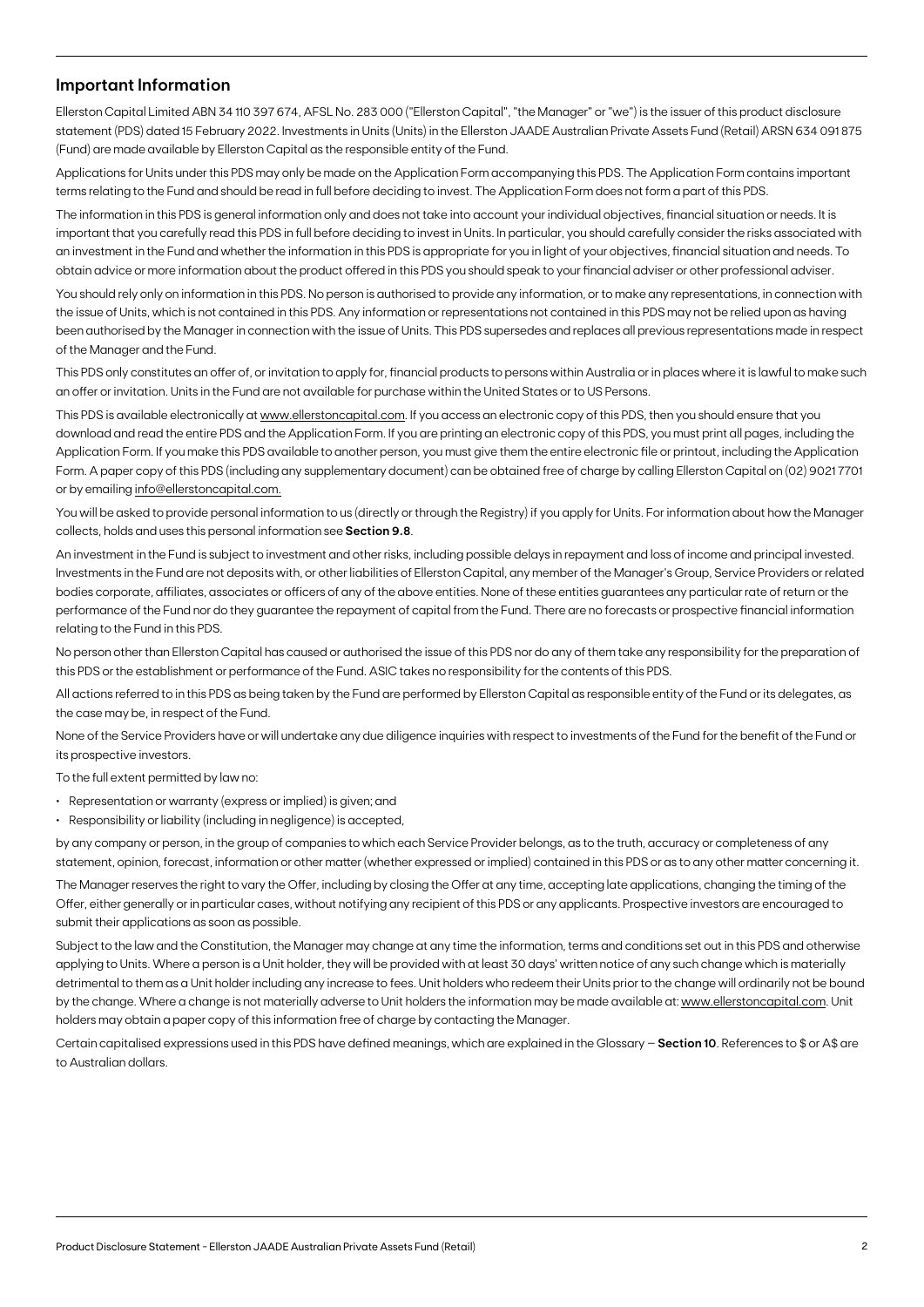## **1. Key Features of the Fund**

This table contains a summary of the key features of the Units. You should read the PDS in full before deciding whether to invest. See the Glossary in **Section 10** for definitions of terms.

| Key Fund Information                   |                                                                                                                                                                                                                                                                                                                                                                                                                                                                                                                                                                                                                                                                                                                                                                                                                                                                                                                                                                                                                                                                                                                                                      |                         |
|----------------------------------------|------------------------------------------------------------------------------------------------------------------------------------------------------------------------------------------------------------------------------------------------------------------------------------------------------------------------------------------------------------------------------------------------------------------------------------------------------------------------------------------------------------------------------------------------------------------------------------------------------------------------------------------------------------------------------------------------------------------------------------------------------------------------------------------------------------------------------------------------------------------------------------------------------------------------------------------------------------------------------------------------------------------------------------------------------------------------------------------------------------------------------------------------------|-------------------------|
| Investment Manager                     | The Responsible Entity and investment manager of the Fund and Underlying Fund is Ellerston Capital<br>Limited.<br>The Investment Team has overall responsibility for the Underlying Fund's investment decisions and is<br>supported by a team of investment professionals.                                                                                                                                                                                                                                                                                                                                                                                                                                                                                                                                                                                                                                                                                                                                                                                                                                                                           | Section 2               |
| <b>Fund Structure</b>                  | The Fund is an Australian unit trust registered as a managed investment scheme under the Corporations<br>Act 2001 (Cth) ('Corporations Act'). The Fund is a feeder fund that invests in a class of units in the<br>Underlying Fund.                                                                                                                                                                                                                                                                                                                                                                                                                                                                                                                                                                                                                                                                                                                                                                                                                                                                                                                  | Section 3.8             |
| Investment Horizon                     | This Fund is suitable for investors seeking capital growth over the medium and long-term for 5-7 years.<br>The Fund is not expected to pay regular income.                                                                                                                                                                                                                                                                                                                                                                                                                                                                                                                                                                                                                                                                                                                                                                                                                                                                                                                                                                                           |                         |
| Investment Objective                   | The Fund is targeting a return of 20% per annum on the Fund's Invested Capital (net of fees and expenses)<br>by investing in the Ellerston JAADE Australian Private Assets Fund (Wholesale) ("Underlying Fund").                                                                                                                                                                                                                                                                                                                                                                                                                                                                                                                                                                                                                                                                                                                                                                                                                                                                                                                                     | Section 3               |
| <b>Investment Strategy</b>             | The Fund is a feeder fund that will acquire units in the Underlying Fund. The Underlying Fund will focus<br>on Expansion Stage unlisted companies (referred to as private equity). The investment strategy of the<br>Underlying Fund is to invest in established businesses and Pre-IPO Investments, with a primary focus<br>on providing Investee companies with Growth Capital and leveraging our operational and financial<br>expertise to increase the value of our investments. Such companies will have:<br>• A clear nexus with Australia, i.e. they will either be Australian companies that are based in Australia or<br>will have material operations or customers in Australia;                                                                                                                                                                                                                                                                                                                                                                                                                                                           |                         |
|                                        | · Established addressable market and revenue model, clear unit economics and pathway to profitability;<br>· Effective risk management processes in place and meet key criteria we establish for environmental,                                                                                                                                                                                                                                                                                                                                                                                                                                                                                                                                                                                                                                                                                                                                                                                                                                                                                                                                       |                         |
|                                        | social and governance requirements; and<br>• Predominant activity that is not property development or land ownership, finance or insurance,<br>construction, or making investments directed at deriving passive income.                                                                                                                                                                                                                                                                                                                                                                                                                                                                                                                                                                                                                                                                                                                                                                                                                                                                                                                              |                         |
|                                        | The Underlying Fund will acquire minority interests in businesses that have established revenue and<br>business models that can demonstrate a clear pathway to scaling profitably with a sustainable business<br>model and strong competitive positions.                                                                                                                                                                                                                                                                                                                                                                                                                                                                                                                                                                                                                                                                                                                                                                                                                                                                                             |                         |
|                                        | The key dependency underpinning the investment strategy is the research, analysis, models, skill and<br>experience of the Manager.                                                                                                                                                                                                                                                                                                                                                                                                                                                                                                                                                                                                                                                                                                                                                                                                                                                                                                                                                                                                                   |                         |
|                                        | The Underlying Fund intends to recycle capital and distribute profits and other income except where such<br>capital is used to fund withdrawals at that time.                                                                                                                                                                                                                                                                                                                                                                                                                                                                                                                                                                                                                                                                                                                                                                                                                                                                                                                                                                                        |                         |
| Investments                            | The Fund is a feeder fund that invests in a class of units within the Underlying Fund.                                                                                                                                                                                                                                                                                                                                                                                                                                                                                                                                                                                                                                                                                                                                                                                                                                                                                                                                                                                                                                                               | Section 3               |
| <b>Holding Terms</b>                   | There is a two year lock up period ending September 2021 ("Initial Holding Period") where there will be no<br>opportunities to redeem from the Fund. The Fund should be considered illiquid. It is the intention of the<br>Manager to provide a limited Redemption Offer in the following Quarter subject to liquidity constraints.<br>Investors may not be able to liquidate their investment in the Fund.                                                                                                                                                                                                                                                                                                                                                                                                                                                                                                                                                                                                                                                                                                                                          | Sections 6.2<br>and 6.3 |
| Investment Guidelines<br>and Exposures | The Manager has the following guidelines in the Underlying Fund:<br>Target portfolio construction of approximately 6 to 10 Investee companies at any one time, however,<br>the portfolio may comprise up to 12 Investee companies where the Manager acting reasonably<br>intends to realise an Investee company or identifies a compelling investment opportunity. The<br>portfolio is subject to risks such as ability to source suitable investments, ability to sell and the ability<br>to raise funds for the Fund and Underlying Fund (see Section 4 for more on risks).<br>Once capital is deployed, the portfolio will aim to be invested in accordance with the following<br>$\bullet$<br>target ranges:<br>Private / unlisted high growth businesses at 30-50%;<br>$\bullet$<br>Pre-IPO (Initial Public Offer) Investments at 30-50%; and<br>Cash and Cash-like-Investments 10-20%.<br>The portfolio of the Underlying Fund may fall outside these ranges from time to time including but not<br>limited to situations where the Underlying Fund is acquiring or realising positions in Investee companies or<br>other Pre-IPO Investments. | Section 3               |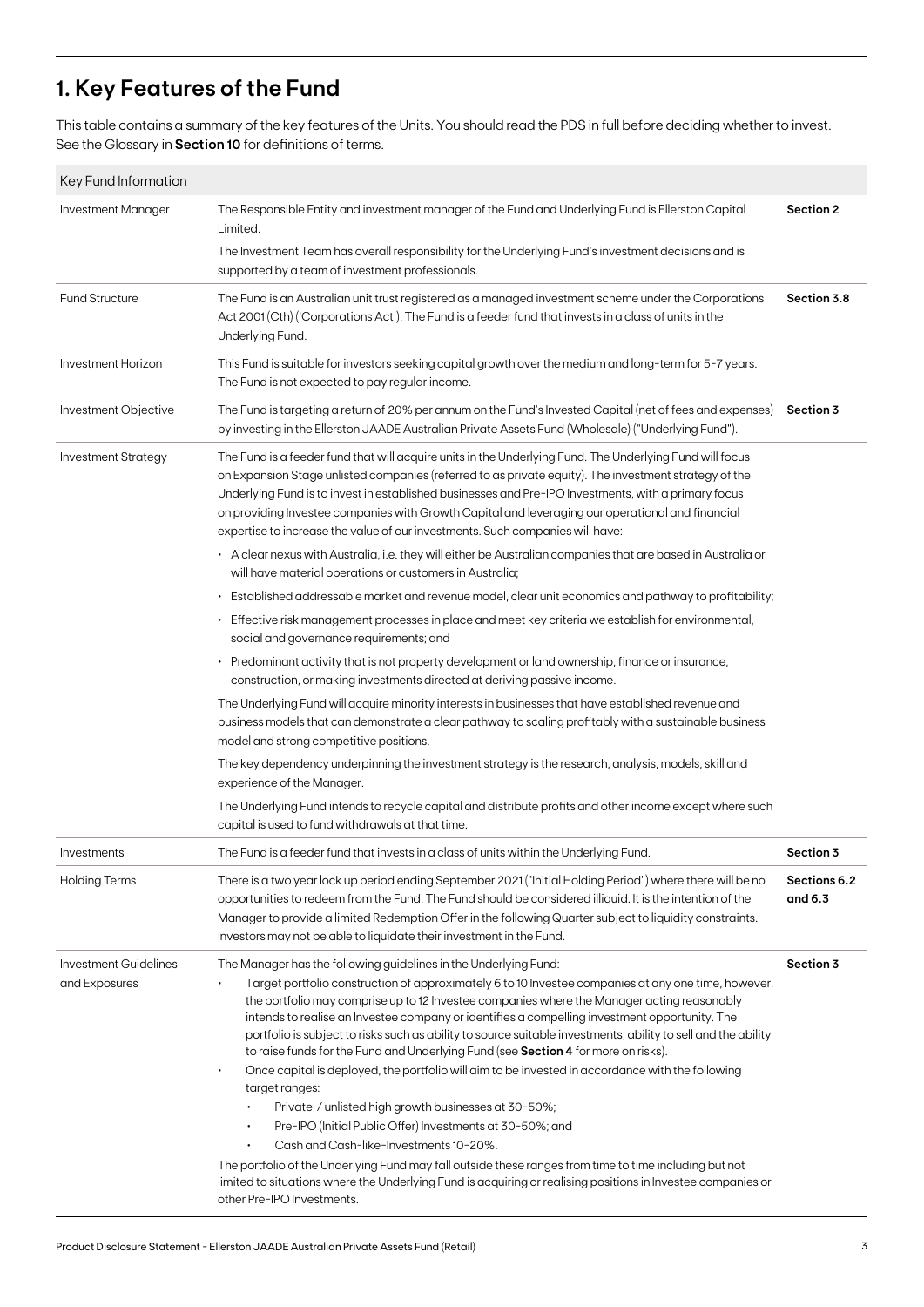| Liquidity                                    | The Fund should be considered an illiquid investment. Unit holders may only withdraw/redeem from the<br>Fund pursuant to a Redemption Offer made by us following the Initial Holding Period. We intend to make<br>limited Redemption Offers on a Quarterly basis. However, these will be made subject to the Fund having<br>sufficient liquidity and there is no guarantee that an investor will be able to fully liquidate their investment.<br>The Manager will aim to maintain limited liquidity to fund redemptions under Redemption Offers and<br>other operational purposes by:<br>Targeting cash on hand in the Underlying Fund at 10-20% of the Underlying Fund's Net Asset Value;<br>Realising investments in the Underlying Fund;<br>٠<br>Each portfolio investment is intended to be held for a period of 2-4 years (although there is a risk that<br>$\bullet$<br>investments may be held longer) and will seek to include key terms which are structured to ensure<br>the Underlying Fund is best able to achieve a realisation event within the target holding period;<br>Issuing new Units within the Fund pursuant to Applications;<br>$\bullet$<br>Limiting net redemptions at 5% of the Underlying Fund's Net Asset Value per Quarter; and<br>$\bullet$<br>Once the Underlying Fund is fully invested, it may borrow up to 30% of its assets to provide liquidity<br>for redemptions.<br>The Manager may be unsuccessful in maintaining sufficient liquidity to provide Redemption Offers and to | Section 6.2 |
|----------------------------------------------|--------------------------------------------------------------------------------------------------------------------------------------------------------------------------------------------------------------------------------------------------------------------------------------------------------------------------------------------------------------------------------------------------------------------------------------------------------------------------------------------------------------------------------------------------------------------------------------------------------------------------------------------------------------------------------------------------------------------------------------------------------------------------------------------------------------------------------------------------------------------------------------------------------------------------------------------------------------------------------------------------------------------------------------------------------------------------------------------------------------------------------------------------------------------------------------------------------------------------------------------------------------------------------------------------------------------------------------------------------------------------------------------------------------------------------------------------------------------------------------------------------------------|-------------|
| Key risks                                    | meet demand for investors to redeem from the Fund.<br>There are a number of risks associated with investing in the Fund. The key risks include:                                                                                                                                                                                                                                                                                                                                                                                                                                                                                                                                                                                                                                                                                                                                                                                                                                                                                                                                                                                                                                                                                                                                                                                                                                                                                                                                                                    | Section 4   |
|                                              | Liquidity Risk: An investment in the Fund is illiquid. Investors have no right to withdraw from the<br>Fund, except in accordance with the Constitution. Investors may be offered Redemption Offers on a<br>quarterly basis following the Initial Holding Period subject to the capacity of the Fund to satisfy such<br>redemptions. However, there is no guarantee that a Redemption Offer will be offered or that your<br>Redemption Request will be satisfied. In addition, the Fund is subject to a limit on net redemptions<br>in the Underlying Fund at 5% of the Underlying Fund's Net Asset value per Quarter. Other investors<br>in the Fund and Underlying Fund wanting to redeem will adversely impact the ability of the Fund to<br>satisfy Redemption Requests. There can be no assurance that the Manager will be able to realise<br>investments in a timely manner nor at a suitable price. The realisation of the investments is subject to<br>a number of factors such as general economic and market conditions.                                                                                                                                                                                                                                                                                                                                                                                                                                                                                 |             |
|                                              | Manager risk: The success of the Fund is dependent on the ability of the Manager to identify<br>$\bullet$<br>investment opportunities that achieve the Fund's investment objective (for example, identifying<br>successful Investee companies).                                                                                                                                                                                                                                                                                                                                                                                                                                                                                                                                                                                                                                                                                                                                                                                                                                                                                                                                                                                                                                                                                                                                                                                                                                                                    |             |
|                                              | General investment risk: Like any investment, the investment returns of an investment in the Fund will<br>$\bullet$<br>be subject to economic variables (including interest rates, unemployment, inflation and economic<br>growth), market conditions, factors impacting particular Investees and government policy. Some<br>Investees will have certain levels of debt to carry out and expand their operations. The level of<br>interest rates payable on that debt, and the availability of debt financing (including to refinance<br>existing borrowings) can have a significant effect on the returns of those entities. In addition, private<br>assets may carry higher risks that public companies and later stage companies are not exposed to<br>due to their strategic and other operating requirements.<br>This is not a comprehensive summary of all the risks of investing in the Fund. Refer to Section 4. We<br>recommend you should obtain financial advice before investing.                                                                                                                                                                                                                                                                                                                                                                                                                                                                                                                      |             |
|                                              |                                                                                                                                                                                                                                                                                                                                                                                                                                                                                                                                                                                                                                                                                                                                                                                                                                                                                                                                                                                                                                                                                                                                                                                                                                                                                                                                                                                                                                                                                                                    |             |
| Valuation, location and<br>custody of assets | The key aspects of the Fund's valuation policy are set out in Section 6.6.<br>The Fund predominately invests in a class of units in the Underlying Fund, (an Australian unit trust) and<br>Cash and Cash-like Investments. The Administrator and Custodian holds the Fund's assets.                                                                                                                                                                                                                                                                                                                                                                                                                                                                                                                                                                                                                                                                                                                                                                                                                                                                                                                                                                                                                                                                                                                                                                                                                                | Section 6.7 |
| Leverage                                     | There is no Leverage in the Fund. The Underlying Fund is permitted to borrow up to 30% of its assets for<br>the purpose of satisfying Redemption Requests.                                                                                                                                                                                                                                                                                                                                                                                                                                                                                                                                                                                                                                                                                                                                                                                                                                                                                                                                                                                                                                                                                                                                                                                                                                                                                                                                                         | Section 4.3 |
| Derivatives                                  | While the Fund does not utilise Derivatives, the Underlying Fund may use Options and Warrants to<br>achieve its positions in Investee companies.                                                                                                                                                                                                                                                                                                                                                                                                                                                                                                                                                                                                                                                                                                                                                                                                                                                                                                                                                                                                                                                                                                                                                                                                                                                                                                                                                                   |             |

Investors will be given 30 days' prior notice of any adverse material changes, otherwise these changes will be available on the Manager's website.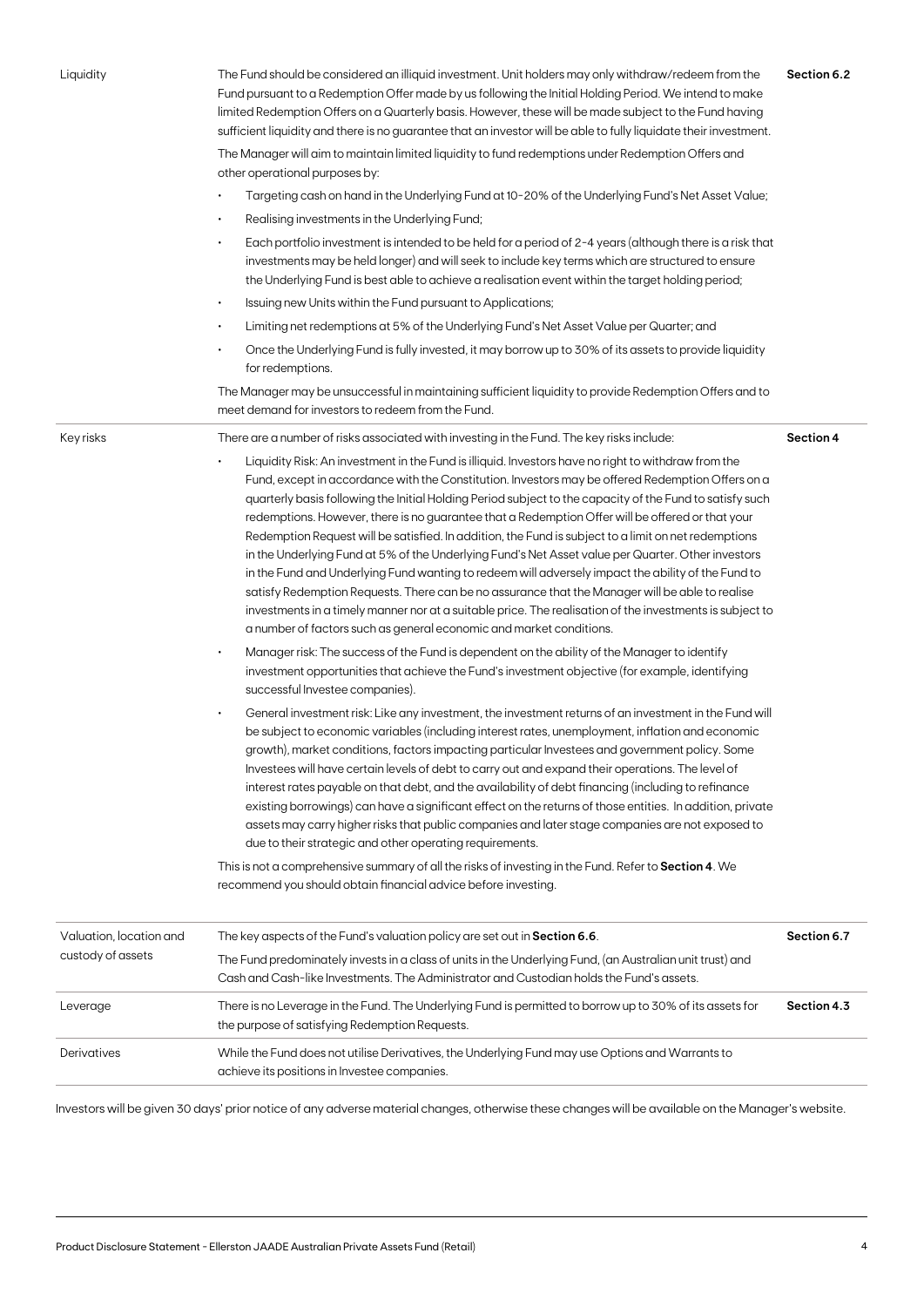| <b>Key Product Features</b>        |                                                                                                                                                                                                                  |              |  |
|------------------------------------|------------------------------------------------------------------------------------------------------------------------------------------------------------------------------------------------------------------|--------------|--|
| Costs of Investing in the Fund     |                                                                                                                                                                                                                  |              |  |
| <b>Management Costs</b>            | Management costs are 6.70% p.a. of the Net Asset Value of the Fund comprised of indirect<br>costs:                                                                                                               |              |  |
|                                    | <b>Underlying Fund:</b>                                                                                                                                                                                          |              |  |
|                                    | <b>Management Fee</b>                                                                                                                                                                                            |              |  |
|                                    | 1.75% p.a. of the Invested Capital of the Underlying Fund.                                                                                                                                                       |              |  |
|                                    | The Manager estimates that the Management Fee of the Underlying Fund will be 1.40% p.a.<br>of the Net Asset Value of the Fund based on the assumption that the Underlying Fund is 80%<br>invested with 20% Cash. |              |  |
|                                    | <b>Performance Fee</b>                                                                                                                                                                                           |              |  |
|                                    | 20% of excess returns above the 8% hurdle (net of fees and costs).                                                                                                                                               |              |  |
|                                    | The Manager estimates the Performance Fee of the Underlying Fund to be 4.80% p.a. of the Net<br>Asset Value of the Fund (based on historical performance fees).                                                  |              |  |
|                                    | <b>Expense Recoveries</b>                                                                                                                                                                                        |              |  |
|                                    | Capped at 0.50% p.a. of the Net Asset Value of the Underlying Fund.                                                                                                                                              |              |  |
| Buy/Sell Spread                    | 0.38% of the Net Asset Value of the Fund.                                                                                                                                                                        | Sections 5.3 |  |
| <b>Investment Requirements</b>     |                                                                                                                                                                                                                  |              |  |
| Minimum Initial Investment         | Minimum initial investment $-$ \$25,000                                                                                                                                                                          | Section 6.1  |  |
|                                    | Minimum additional investment $-$ \$10,000                                                                                                                                                                       |              |  |
|                                    |                                                                                                                                                                                                                  |              |  |
| Applications                       | Quarterly. Complete Applications to be received by the Registry by 2:00pm (Sydney time) on<br>the last Business Day of the Quarter.                                                                              | Section 6.1  |  |
| <b>Distributions</b>               |                                                                                                                                                                                                                  |              |  |
| Frequency                          | Distributions (if any) will be made at 30 June.                                                                                                                                                                  | Section 6.5  |  |
| <b>Payment Method</b>              | Paid into your nominated bank account or reinvested in additional Units.                                                                                                                                         | Section 6.5  |  |
| input tax credit in all instances. | *All fees set out are inclusive of the net effect of Goods and Services Tax (GST) (i.e. includes GST net of input tax credits). The Fund may not be entitled to claim a reduced                                  |              |  |
| Reporting                          |                                                                                                                                                                                                                  |              |  |
| Monthly Factsheet                  | A monthly factsheet will be available on our website www.ellerstoncapital.com.                                                                                                                                   | Section 9.1  |  |
| Regular Reporting                  | Confirmation of all applications and redemptions.                                                                                                                                                                | Section 9.1  |  |
|                                    | An annual periodic statement providing your account balance, transaction summary and<br>distribution details (if any).                                                                                           |              |  |
| <b>Online Access</b>               | Investors are able to access their holdings, transaction history and other statements online<br>through our secure web portal: https://investorweb.mainstreamfs.com/                                             |              |  |
| Unit Pricing                       | Unit prices are on our website www.ellerstoncapital.com.                                                                                                                                                         | Section 6.6  |  |
| Annual Audited Financial Report    | Annual audited financial report for the Fund.                                                                                                                                                                    | Section 9.1  |  |
| <b>Annual Tax Reporting</b>        | Annual tax statement for the Fund.                                                                                                                                                                               | Section 9.1  |  |
|                                    | Exit statement if you have redeemed Units during the financial year.                                                                                                                                             |              |  |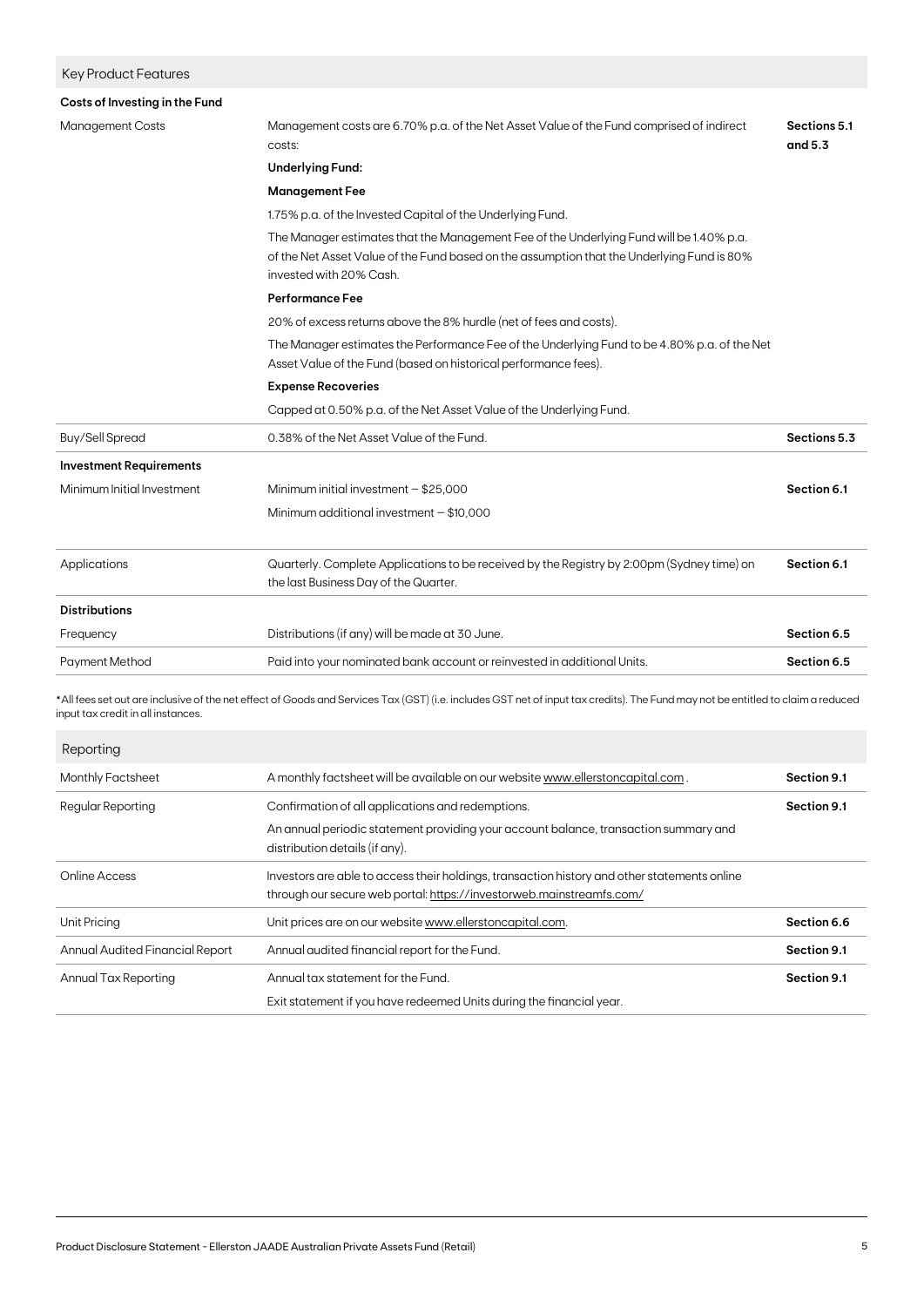## **2. About Ellerston Capital**

Ellerston Capital is a specialist investment manager providing a range of innovative Australian and international investment strategies. As a firm majority owned by its principals and employees, our clients' objectives are our objectives.

As a dedicated investment manager, we aim to do one thing exceptionally well: grow and protect our clients' wealth through investing. We are passionate about creating value for our clients by identifying outstanding investment ideas and designing portfolios that perform over the long term. Our funds target a diverse range of strategies including, but not limited to, Long only Australian, global and Asian equities, Australian and global Long-Short equity and private equity.

Ellerston Capital has been managing money since 2002. Our clients include sovereign wealth, industry and corporate superannuation funds, international funds, family offices and high net worth investors.

## **Key personnel of the JAADE investment team**

The Ellerston JAADE Australian Private Assets Fund (Retail) is managed by Ellerston Capital's Private asset team (David Leslie and Justin Diddams) with the added expertise of Anthony Klok and Aristocrat's ex-CEO, Jamie Odell and ex-CFO Toni Korsanos. The members of the team are uniquely positioned and have complementary skill sets and provide proven operational and management expertise.

#### **David Leslie**

#### *Bachelor of Business (Economics and Finance), Royal Melbourne Institute of Technology*

David Leslie has over 20 years' experience in technology and investment markets. David has extensive experience in researching, analysing and investing in technology businesses over the last 15 years and most recently has managed Ellerston's investments in early stage technology businesses. In this capacity David has coordinated the investment case, the due diligence and negotiations with Investees, as well as the fund raising process with investors. David is a Director of Mable Technologies Pty Ltd, Prospection (Health Analytics Pty Ltd) and Phocas Group Pty Ltd.

Prior to joining Ellerston, David spent five years with Deutsche Bank in Sydney as a senior analyst, where he achieved recognition as the No 1 rated research analyst covering technology and later the No 1 rated research analyst covering leisure and gaming. David was responsible for publishing written research reports and making investment recommendations to Deutsche Bank's institutional investor clients in Australia and internationally.

David was one the first employees to join Ellerston in 2005 and his focus has been the global technology and gaming industries. David was originally employed as an analyst and after six months he was given responsibility for managing a global equity portfolio of technology and gaming investments. After spending his first year with Ellerston in Sydney he moved to London for two years where he managed a portfolio of over \$100 million of listed investments.

After returning to Sydney with Ellerston in 2008, David has continued his industry focus and has provided investment ideas for

international and domestic equity portfolios, before launching the Ellerston Special Opportunities Platform with Anthony Klok in 2011.

#### **Jamie Odell**

#### *MBA, University of Sussex, UK*

Jamie has over 30 years' experience as Global CEO and Managing Director, successfully leading multinational organisations in the consumer goods, technology and gaming industries. He moved to Australia from the UK in 1992 as Managing Director of Lyons Tetley Australia, and then spent time in Singapore leading the duty free division of a premium wine and spirit organisation, Allied Domecq, across the Asia Pacific region. Jamie returned in 2000 to join the Foster's Group in Melbourne, ultimately as Managing Director for their Australia and Asia Pacific regions across all categories, notably the beer division CUB. Prior to this, within Fosters, Jamie ran their global wine business (now spun off as Treasury Wine Estates), which owned and operated vineyards and wineries in Australia, NZ, California and Italy.

At the beginning of 2009 Jamie was appointed CEO of Aristocrat, based in Sydney, and led a turnaround of that business, which is now a top 20 company within the Australian Stock Exchange and has a market capitalisation of around \$20 billion. That turnaround was built upon a clear strategic focus on having the best technology, content and people, in addition to completing highly accretive M&A – entering adjacent segments including Digital and Server Based Gaming.

Since leaving Aristocrat in 2017, Jamie has focused on investments in the start-up technology sector, in both Australia and the US, and is currently Executive Chairman of Scientific Games and Non-Executive Director of CAMMS (CA Technologies).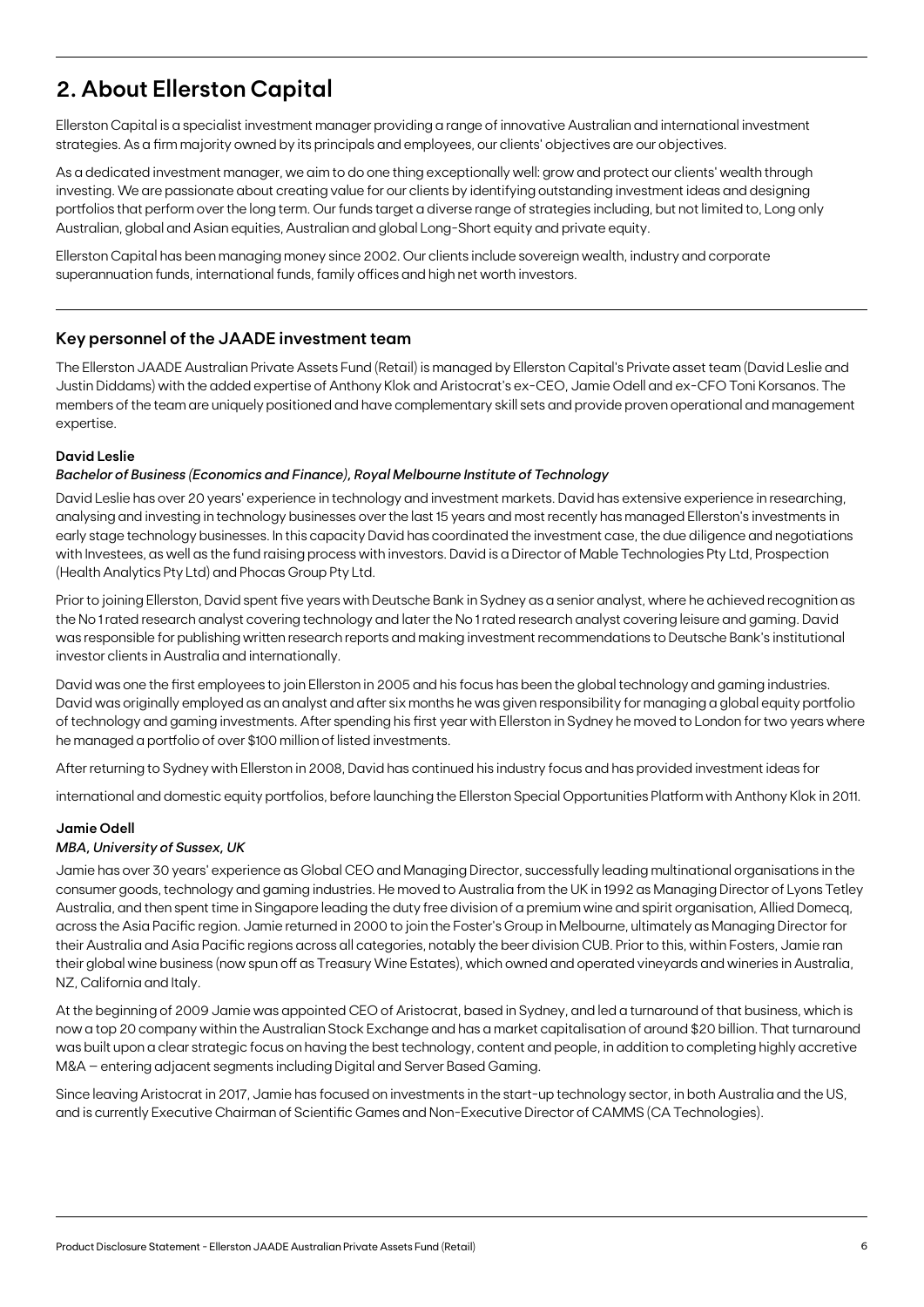#### **Toni Korsanos**

*Bachelor of Economics (Finance and Accounting), Macquarie University, Graduate of the Australian Institute of Company Directors and Member of Institute of Chartered Accountants.*

Toni has more than 20 years' senior executive experience in financial and general management, strategy, mergers and acquisitions, communications, technology and risk management. Toni is on the board of portfolio company Phocas.

Toni was the Chief Financial Officer & Head of Strategy (2009 to 2018) and Company Secretary (2011 to 2018) of Aristocrat Leisure Limited. Toni has experience running diverse businesses and led a broad portfolio including Finance, Strategy and Business Development, M&A, Investor Relations & Communications, IT, Global Supply Chain, and Human Resources. Toni also has significant global experience in customer driven organisations, across diverse geographies with a concentration in the US.

At Aristocrat Toni and Jamie partnered closely to turn around the business and was intricately involved in defining the strategy and the direction of the company. Strong growth was delivered through building a high-performance culture, attracting and retaining the world's best talent, revamping the technology base, undertaking effective organic investment and accretive M&A, most notably in the social digital and US gaming markets.

Prior to working at Aristocrat, Toni held a number of finance and business development positions at Kellogg's Australia and New Zealand, Goodman Fielder Limited and Coopers & Lybrand in Sydney.

Since leaving Aristocrat in March 2018, Toni has focused on investments in the technology sector as well as holding a Vice Chairman Director position in Scientific Games Corporation and Non-Executive Director roles at Phocas Group Pty Ltd and Treasury Wine Estates Limited.

### **Anthony Klok**

#### *Bachelor of Commerce and Laws, University of Tasmania, Graduate of the Australian Institute of Company Directors.*

Anthony Klok is an experienced lawyer and senior executive with considerable experience in sourcing, negotiating and investing in online and technology-based companies. He also has a strong track record as a director on public and private company boards in a variety of industries. Anthony has more than 35 years advisory and operational experience in diverse areas including legal, corporate advisory, business development, media and technology and internet businesses.

From 2008 to 2010, Anthony was responsible for identification, due diligence, structuring and execution of investment opportunities at Crown and prior to that was the CEO of Betfair Australia for 3 years, a joint venture between UK based Betfair PLC and Crown. Betfair is an online gaming platform. This provided essential experience in running, managing and growing a global business in the technology space.

Prior to Betfair, Anthony worked at PBL where his responsibilities included analysis and structuring of new investments as well as strategic and management input to a range of PBL's existing investments. His experience in this area encompassed analysis and sourcing of investment opportunities; negotiating, undertaking due diligence and structuring of transactions and strategic management guidance post-completion. During this period PBL successfully entered joint ventures in relation to, or acquired equity in, a number of businesses which have leveraged the internet for success, such as Seek, Carsales.com, NineMSN and Betfair. Prior to this, Anthony was a partner at the law firm Blake Dawson Waldron.

Anthony is currently a Non-Executive Director of Prospecta Software Pty Ltd, CAMMS (CA Technologies Pty Ltd) and Frontier Digital Ventures Limited (ASX-listed).

#### **Justin Diddams**

### *Bachelor of Commerce, (Finance and Accounting), University of Sydney, Graduate of the Australian Institute of Company Directors and Member of Institute of Chartered Accountants.*

Justin joined Ellerston in December 2017. His role in the Private Assets team includes deal sourcing, due diligence, investment analysis and corporate strategy across portfolio companies. He has over 18 years' experience in investments and financial markets. Prior to joining Ellerston, Justin gained valuable experience inside an early stage business as Chief Financial Officer of Cover Genius, a disruptive global insurance tech platform. During this period Justin completed a capital raising and US market entry for the company.

Prior to joining Cover Genius, Justin was a Director at Citigroup for six years, where he was the head of equity research covering the Telecommunications, Media and Technology sectors in Australia and New Zealand, where he focused on thematic and company specific investment research, including coverage of IPOs and corporate transactions. Before joining Citigroup, Justin spent four years as an Equity Research Analyst at RBS/ABN Amro bank in London where he covered Media and Entertainment companies throughout Europe. Justin commenced his career as an accountant at EY.

Justin holds Non-Executive Director positions at LiteracyPlanet, Azupay Ltd and Prospecta Software Pty Ltd.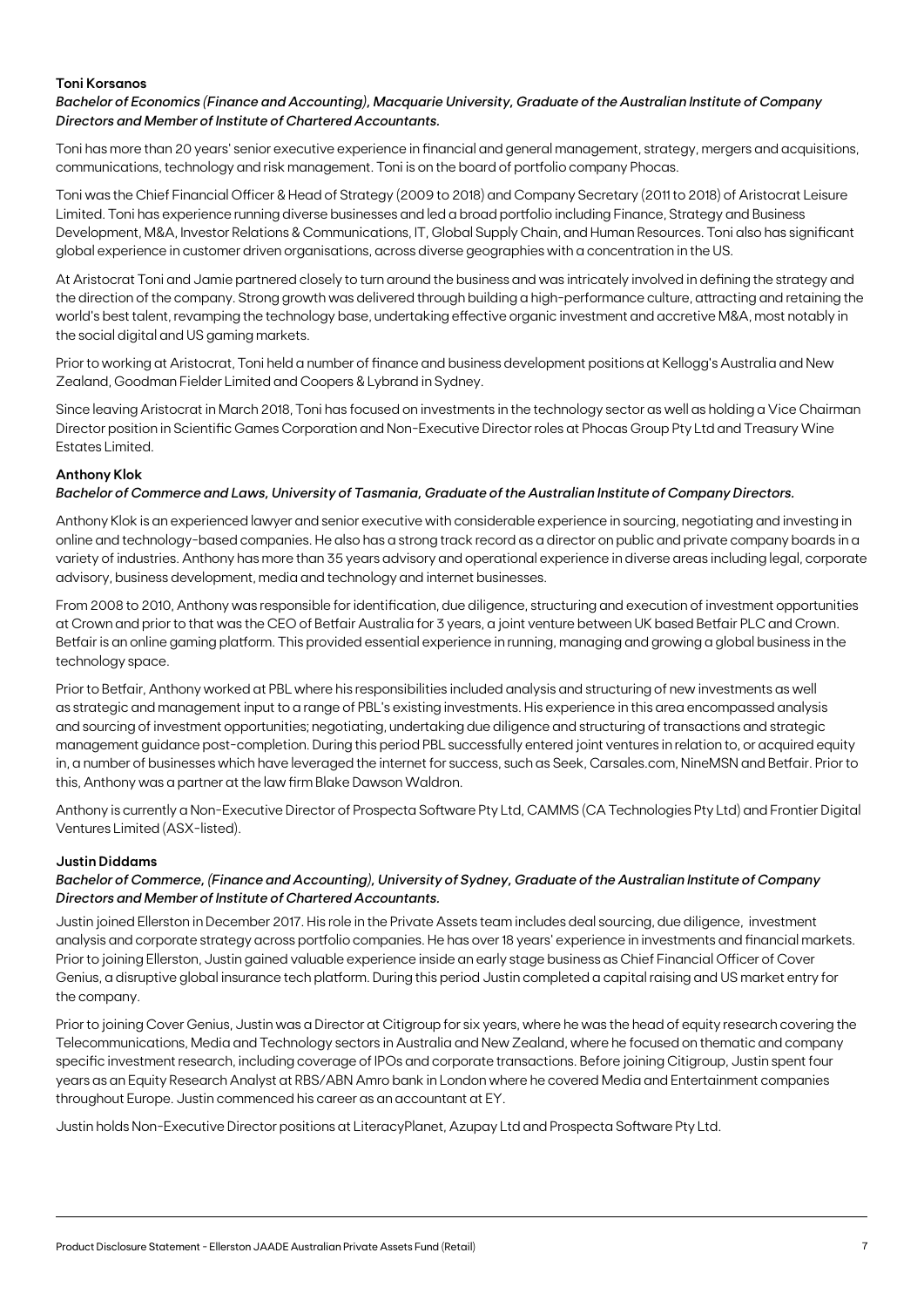## **The Ellerston JAADE Investment Committee**

The JAADE Investment Committee ("the Committee"), comprising the Investment Team and an independent Chair:

- **• Geoff Kleemann**, Independent Chairman
- **• Anthony Klok**, Member
- **• David Leslie**, Member
- **• Jamie Odell**, Member
- **• Toni Korsanos**, Member

The Investment Committee will review and provide prior approval for all investments and divestments by the Underlying Fund, which require a unanimous affirmative vote of all Investment Committee members who are present and eligible to vote. The Committee adheres to the overall governance framework and policies set by Ellerston Capital, including the Conflicts of Interest Policy, to ensure that actual and potential conflicts are appropriately identified and managed so that the Manager acts in the best interests of the Underlying Fund's investors.

The members of the Committee may change from time to time.

#### **Geoff Kleemann, Independent Chairman of the Investment Committee**

The Chair, Geoff Kleemann, has over 40 years' experience in accounting, business management and strategy, and board roles, has served on numerous high profile listed Australian companies over that time. Geoff has a long history with the team dating back to his role as the Chief Financial Officer of PBL when he worked closely with Anthony Klok and also engaged professionally with David Leslie.

Geoff commenced his career over forty years ago as a chartered accountant with Deloitte, before moving into various finance roles in the public domain. He has over thirty years' experience as an independent director, finance director and Chief Financial Officer at a number of publicly listed companies across a variety of industries. Independent director roles include Asciano Limited (ASX:AIO), Broadspectrum (ASX:BRS), Investa Office Fund (ASX: IOF), Domain Holdings Australia Limited (ASX: DHG) and executive roles have included Crown Resorts (ASX:CWN), PBL, Woolworths (ASX:WOW) and Pioneer International. During this time Geoff was involved in a number of significant capital raisings both in the Australian and global debt markets, and across the ASX and Nasdaq equity markets.

Geoff was also heavily involved in the assessment and decision making processes for numerous corporate acquisitions/investments in both large and small enterprises, including Crown Limited, Burswood, Foxtel, and Crown Macau. He has also acted as an executive director on various joint venture and fully owned investments, including Fox Sports, Wizard Financial, Hoyts and Australian Cement.

Geoff is currently the independent chairman of the Ellerston Ventures Investment Committee.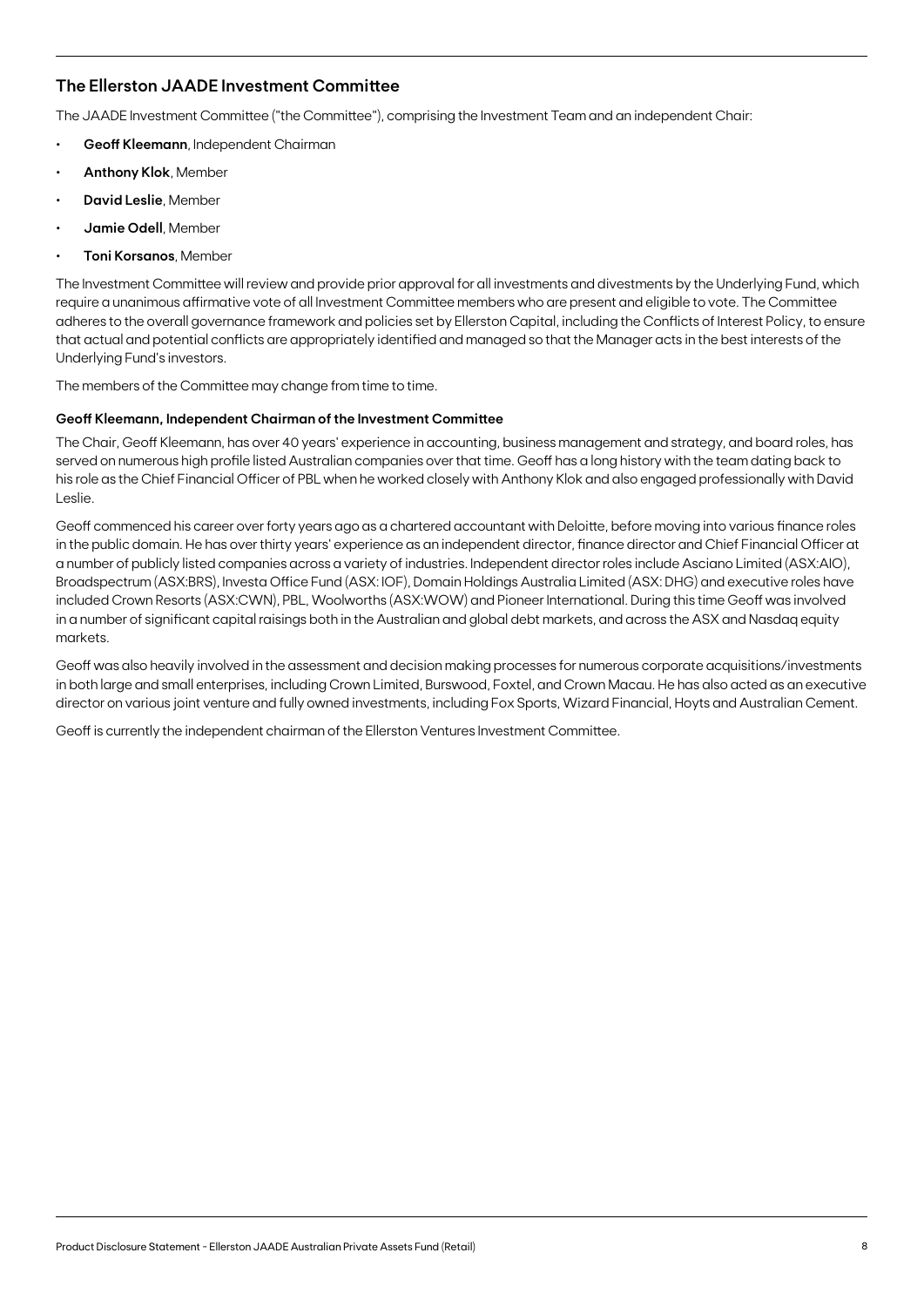## **3.About the Ellerston JAADE Australian Private Assets Fund (Retail)**

## **3.1 Investment Strategy of the Underlying Fund**

The Fund focuses on Expansion Stage Private Equity. The Investment Team's philosophy has five key underlying beliefs, which directly drive our approach to finding and growing investment opportunities:

|    | <b>Investment Belief</b>                                                                                 | <b>Ellerston JAADE Approach</b>                                                                                          |
|----|----------------------------------------------------------------------------------------------------------|--------------------------------------------------------------------------------------------------------------------------|
| 1. | Private companies offer investors significant<br>valuation advantages over public companies              | Model company value based on anticipated<br>post-IPO multiples to better gauge return potential                          |
| 2. | Technology disruption is real and impacts<br>every business                                              | Assess the opportunity and competitive<br>position with a technology lens                                                |
| 3. | Operational expertise can make or break<br>a business s ability to grow                                  | Use our experience to assess and mentor<br>management and determine strategies to<br>scale for growth                    |
| 4. | Discerning private companies will choose<br>investment partners who contribute more<br>than just capital | Cultivate partnerships based on fit of skill-sets,<br>culture and alignment of interests with founders<br>and management |
| 5. | Always have the end in mind                                                                              | Plan our exit from the beginning and focus on<br>optimising outcomes for investors and our<br>investment partners        |

## **3.1.1 Target Opportunities**

The Fund will acquire minority interests in businesses that have established revenue and business models that can demonstrate a clear pathway to scaling profitably with a sustainable business model and strong competitive positions. These companies are too big for Early Stage Venture Capital investors and too small for Late Stage Private Equity investors who are also seeking a majority interest.

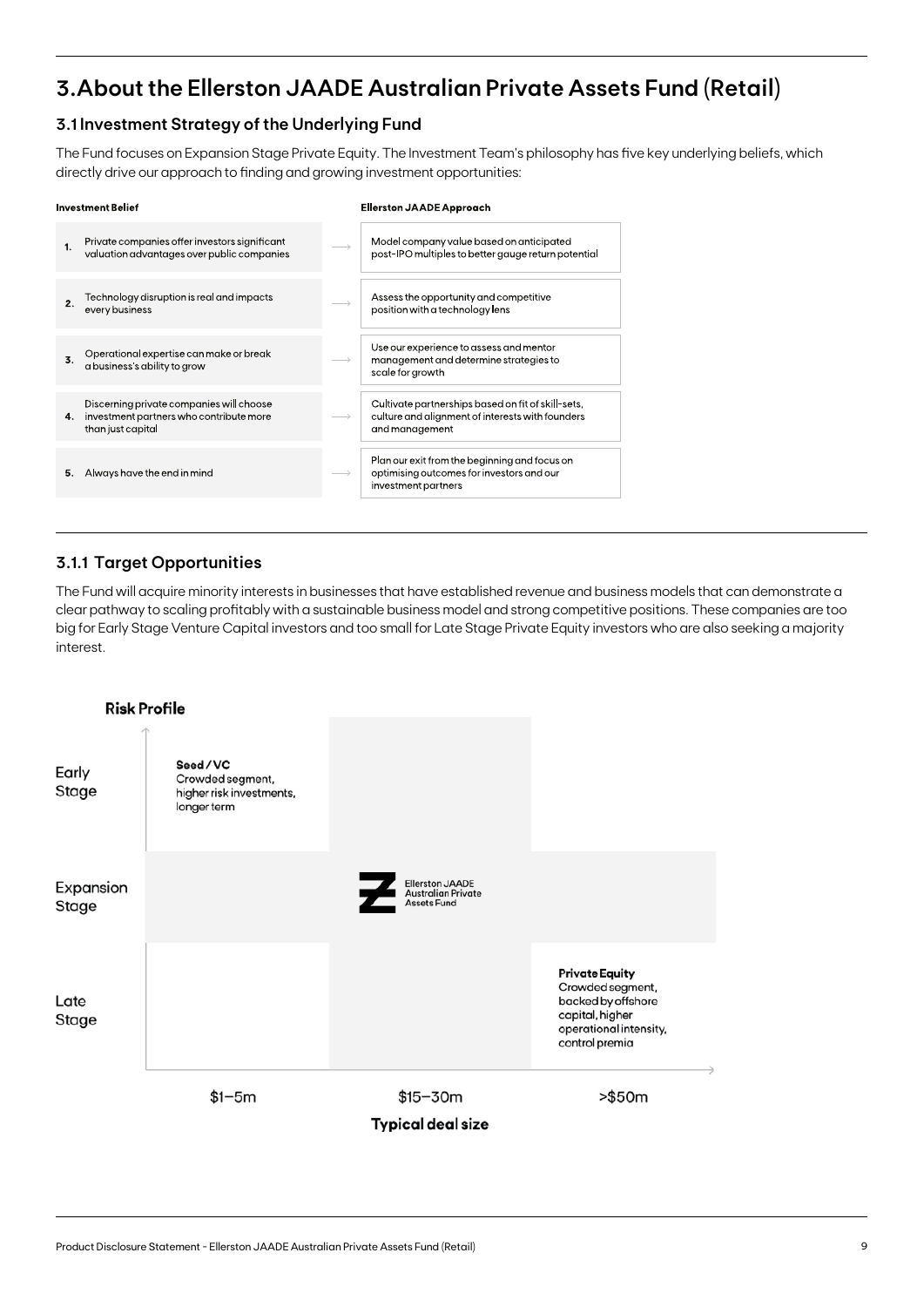## **3.1.2 Investment Criteria**

The Fund is targeting investment in companies with the following criteria:

- **• Sustainable growth models and addressable opportunity set:** Companies will be chosen on the bases of a demonstrable capability, including functional technology, product or platform. They need to achieve sustainable high revenue growth rates, have large addressable opportunities and ideally be able to operate in global markets.
- **• Nexus with Australia:** Investments will have a clear nexus with Australia, in other words they will either be Australian companies that are based here or have a material operations or customers in Australia. This will ensure we are able to leverage our capabilities and connections to help them reach their potential.
- **• Medium term exit horizon:** With an investment horizon of 2 to 4 years, we work with Investees to ensure clear alignment of interests around the exit outcomes. This includes potential trade sale or IPO pathways.
- **• Aligned with ESG guidelines:** Investments will be subject to clear ESG guidelines and we recognise that in the world of fast–paced entrepreneurial businesses we need to be rigorous to ensure that all companies have effective risk management processes in place and meet key criteria we establish for ESG requirements.
- **• Leverage our expertise:** While the best high growth companies have many options, we offer the founders, management and shareholders of these companies a combination of hands-on management expertise and strong investment market experience.

Private equity inherently involves a higher degree of risk than other asset classes such as cash, Fixed Interest, listed domestic and international Equities and property, but it also has the potential to generate higher levels of capital growth than those asset classes.

## **3.1.3 Investment Process**

Our investment selection and management process is rigorous, with input from multiple sources and oversight by the Investment Committee (Refer to Section 3.1.4).

| <b>1. Source Deals</b>                                                                                                                                                                         | 2. Screen deals &<br>initial due<br>diligence                                                                                                                                                                                                                                 | 3. Negotiate<br>termsheet                                                                                                                                                      | 4. Conduct detailed<br>due diligence                                                                                                                                                                            | 5. Set terms<br>& approve                                                                                                                                                                            |
|------------------------------------------------------------------------------------------------------------------------------------------------------------------------------------------------|-------------------------------------------------------------------------------------------------------------------------------------------------------------------------------------------------------------------------------------------------------------------------------|--------------------------------------------------------------------------------------------------------------------------------------------------------------------------------|-----------------------------------------------------------------------------------------------------------------------------------------------------------------------------------------------------------------|------------------------------------------------------------------------------------------------------------------------------------------------------------------------------------------------------|
| Review 20+ leads<br>per month<br>Sourced from:<br>- Internal, external,<br>co-investor, investor<br>& professional<br>networks<br>- Portfolio companies<br>- Inbound and<br>outbound enquiries | $\cdot$ Meet $\sim$ 10 companies<br>per month (i.e.<br>30-50% of leads)<br>· Forminitial views on:<br>- Management<br>capability<br>- Product/platform<br>- Market opportunity<br>- Competitive process<br>Fit with our strategy<br>• Elect 'Champion' for<br>eachopportunity | $\cdot$ Establish and<br>document deal value.<br>structure, team value<br>add and exit strategy<br>• Investment Committee<br>unanimously approves<br>non-binding term<br>sheet | • Commercial DD on<br>management and<br>fundamentals<br>• Product and<br>technology DD on<br>capability (often<br>utilising Advisor Panel)<br>• Accounting and legal<br>DD to complement<br>financial modelling | • Champion prepares<br>and submits<br>investment case to<br>Investment Committee<br>• Unanimous decision to<br>execute<br>• Prepare and review<br>final transaction<br>documents before<br>executing |

#### Investment Selection (3-6 months)

#### Investment Management (2-4 years)

| 6. Post investment value creation                           | 7. Exit Strategy                           |
|-------------------------------------------------------------|--------------------------------------------|
| Provide expertise and mentoring                             | • Refine timing and path for exit strategy |
| Review against KPI's and report regularly to Inv. Committee | • Optimise exit for all parties            |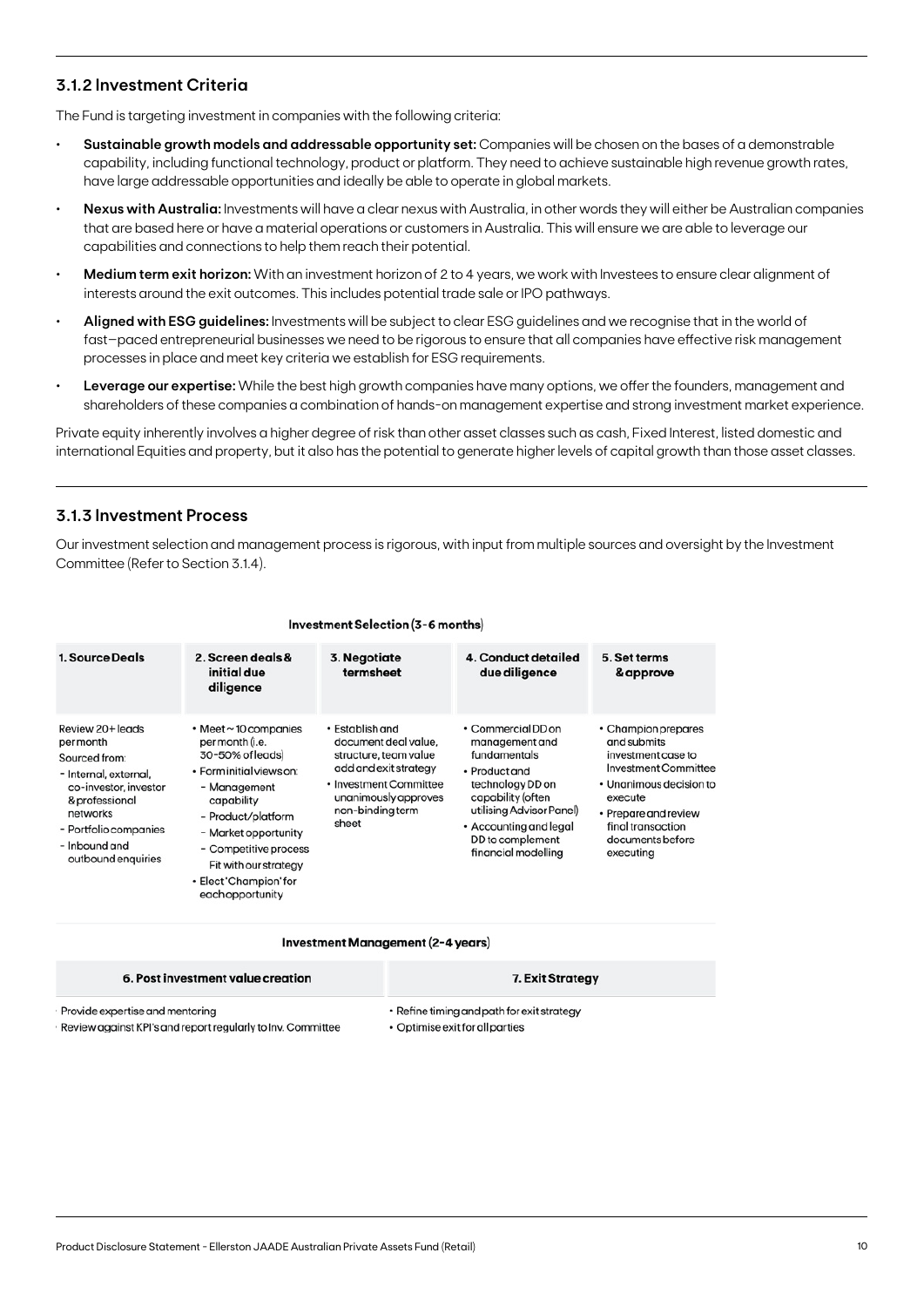## **3.1.4 The Ellerston JAADE Advisor Panel**

JAADE has established an external Advisor Panel of business leaders and strategic experts. The Advisor Panel has been chosen to have complementary, wide-ranging coverage of markets and executive experience. They will meet periodically to obtain a broad overview of opportunities and the performance of Investee companies in order to provide additional depth of perspective and advice to the team on the current opportunity set. Where specific panel members have relevant expertise, the Investment Team will engage them for bespoke consulting that may include formal engagement and potentially, board representation.

The members of the Advisory Panel may change from time to time.

Ellerston JAADE Advisor Panel

| Peter Tonagh                                                                                                                                                                                                                    | Naseema Sparks AM                                                                                                                                                                        | Michael Malone                                                                                                                                                                                                                     |
|---------------------------------------------------------------------------------------------------------------------------------------------------------------------------------------------------------------------------------|------------------------------------------------------------------------------------------------------------------------------------------------------------------------------------------|------------------------------------------------------------------------------------------------------------------------------------------------------------------------------------------------------------------------------------|
| Chairman of ACT Capital Partners and Bid Energy,<br>Board Director of Quantium, Deputy Chair of<br>Australian Broadcasting Corp. Formerly CEO of<br>Foxtel and News Corp Australia. Previously with<br>Boston Consulting Group. | Chairman of Homart Pharmaceuticals and<br>OpenMarkets Group; Board Director of Australian<br>Vintage Group; AICD council member. Former<br>Director at Blackmores and MD of M&C Saatchi. | Founder and former CEO of <i>i</i> INet. Current Board of<br>Director of NBN Co, Seven West Media, WiseTech<br>Global and Speedcast Limited. Former Chairman<br>of Superloop and Director of DownUnder<br>Geosolutions and Axicom. |
| Matt Rockman                                                                                                                                                                                                                    | Carl Jackson                                                                                                                                                                             |                                                                                                                                                                                                                                    |
| Co-Founder of Seek and an experienced board<br>member and advisor for a number of unlisted<br>technology companies including NitroPDF,<br>Nexthire and Nearmap.                                                                 | CEO of MySale Group, a leading Australian online<br>retail and e-Commerce company listed on the<br>London Stock Exchange. Carl has 25 years<br>international retail aperations.          |                                                                                                                                                                                                                                    |

Source: Ellerston Capital as at 30 September 2021.

## **3.2 Portfolio Construction of the Underlying Fund**

The portfolio of the Underlying Fund will be relatively concentrated and will aim to target between 10% - 20% of the Underlying Fund's Net Asset Value per investment generally across 6 – 10 Investee companies beyond the Initial Holding Period. However, the portfolio may comprise up to 12 Investee companies where the Manager acting reasonably intends to realise an Investee company or identifies a compelling investment opportunity. We believe these portfolio guidelines enables us to maximise our returns through meaningful engagement and mentorship of each Investee company in the Fund's portfolio.

Key criteria for a company to be considered for inclusion in the Fund's portfolio may include the following:

- A minimum of \$10 million in revenues, with a focus on recurring and/or subscription based revenues;
- Strong proof of concept (i.e. demonstrable capability, including functional technology, product or platform);
- Business model with established clear unit economics; and
- The ability to generate real earnings over the investment horizon.

Ellerston Capital's broader investment team has significant depth and experiencing covering a wide range of industry sectors and geographic markets, which may result in the Investment Team assessing investments outside the technology sector. It is intended that the Underlying Fund will be sector agnostic, preferring to identify potential opportunities based on our investment philosophy and approach. However, our category focus remains consistent with a bias towards the following investments:

- Qualifying pre-IPO companies seeking dedicated Growth Capital; and
- Disruptive businesses with significant market opportunities and scalable models.

The Underlying Fund will not invest in real estate, construction or investments that are used for the purposes of providing funding (via debt or balance sheet) to APRA regulated and other insurance businesses.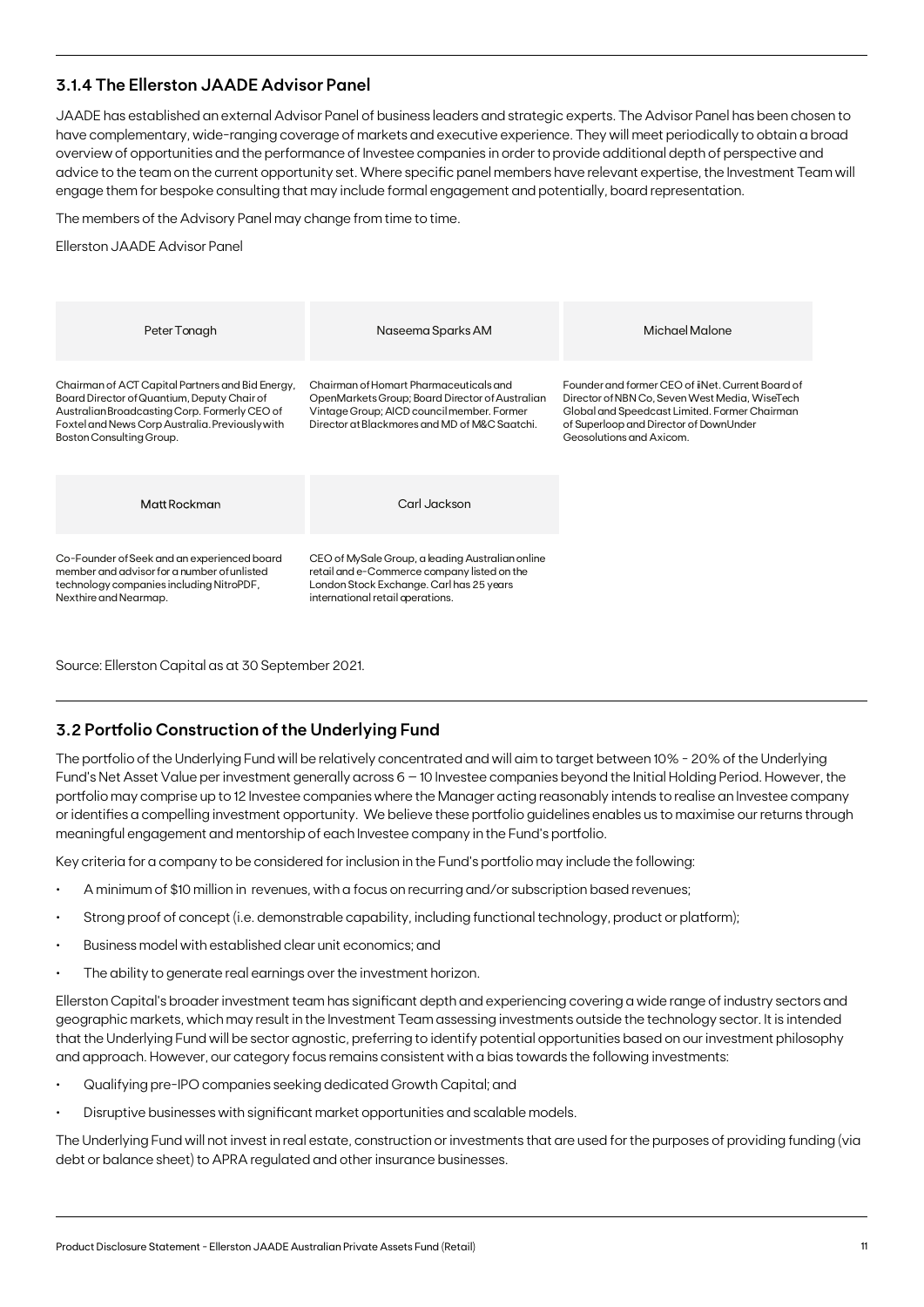## **3.3 Underlying Fund Portfolio Guidelines**

Investment universe

- Australian Private Companies; and
- Cash and Cash-like Investments.

Target number of positions

• Generally, 6-10 Investee Companies following completion of fund raising under the wholesale and retail fund offers.

## **3.4 Fund Information and Performance**

Performance information for the Fund will be displayed at www.ellerstoncapital.com. Prospective investors in the Fund can obtain performance information by telephoning (02) 9021 7701 or by emailing info@ellerstoncapital.com. Past performance is not an indicator of future performance.

## **3.5 Labour, Environmental, Social and Ethical Considerations**

The Manager integrates consideration of labour standards or social, environmental or ethical considerations through the application of an ESG (Environmental Social and Governance) scorecard when making investment decisions in respect of the Underlying Fund. Such issues may affect the financial performance of an investment and any such financial effect would influence our investments. Refer to **Section 9.2** for further details.

## **3.6 Other Fund Considerations**

### **Liquidity**

The Fund is intended to be treated as an illiquid investment and there is no guarantee that an Investor will be able to fully redeem their investment in the Fund. Unit holders will be subject to an Initial Holding Period which will enable the Fund to achieve scale and following the Initial Holding Period, requests to redeem will be subject to any Redemption Offers made available by the Manager and subject to the Fund having sufficient liquidity (see **Section 6.2**).

The Fund aims to be able to satisfy requests to redeem via Redemption Offer of up to 5% per Quarter of the Net Asset Value of the Underlying Fund based on an assumption that individual assets will have a holding period between 2-4 years with individual investments structured to include deal terms to facilitate a realisation event during specified periods. The Underlying Fund will also target a cash holding of 10-20% of the Underling Fund's Net Asset Value to support funding redemptions and other operational requirements. The Manager may be unsuccessful in maintaining sufficient liquidity to provide Redemption Offers and to meet demand for investors to redeem from the Fund.

### **Key Dependencies**

The key dependency underpinning the investment strategy is the research, analysis, skill and experience of the Manager. With the investment techniques available to the Fund, the Fund aims to generate capital growth on each investment that is, generating a profit which is not dependent on the general movements of the market (e.g. market conditions or interest rates) but rather on the skill of the Manager.

## **3.7 Changes to the Investment Objective and Strategy**

The Manager may change at any time the investment objective and strategy to meet current market conditions. Where a change is not materially adverse to Unit holders the information may be made available at: www.ellerstoncapital.com. Otherwise Unitholders will be given 30 days' prior notice.

## **3.8 Fund Structure**

The Fund is an Australian unit trust registered as a managed investment scheme under the Corporations Act. The Fund invests into a separate class of units in the Underlying Fund. The Underlying Fund is an un-registered managed investment scheme. The Underlying Fund invests in the assets of the Fund directly in accordance with the investment strategy set out in **Section 3**.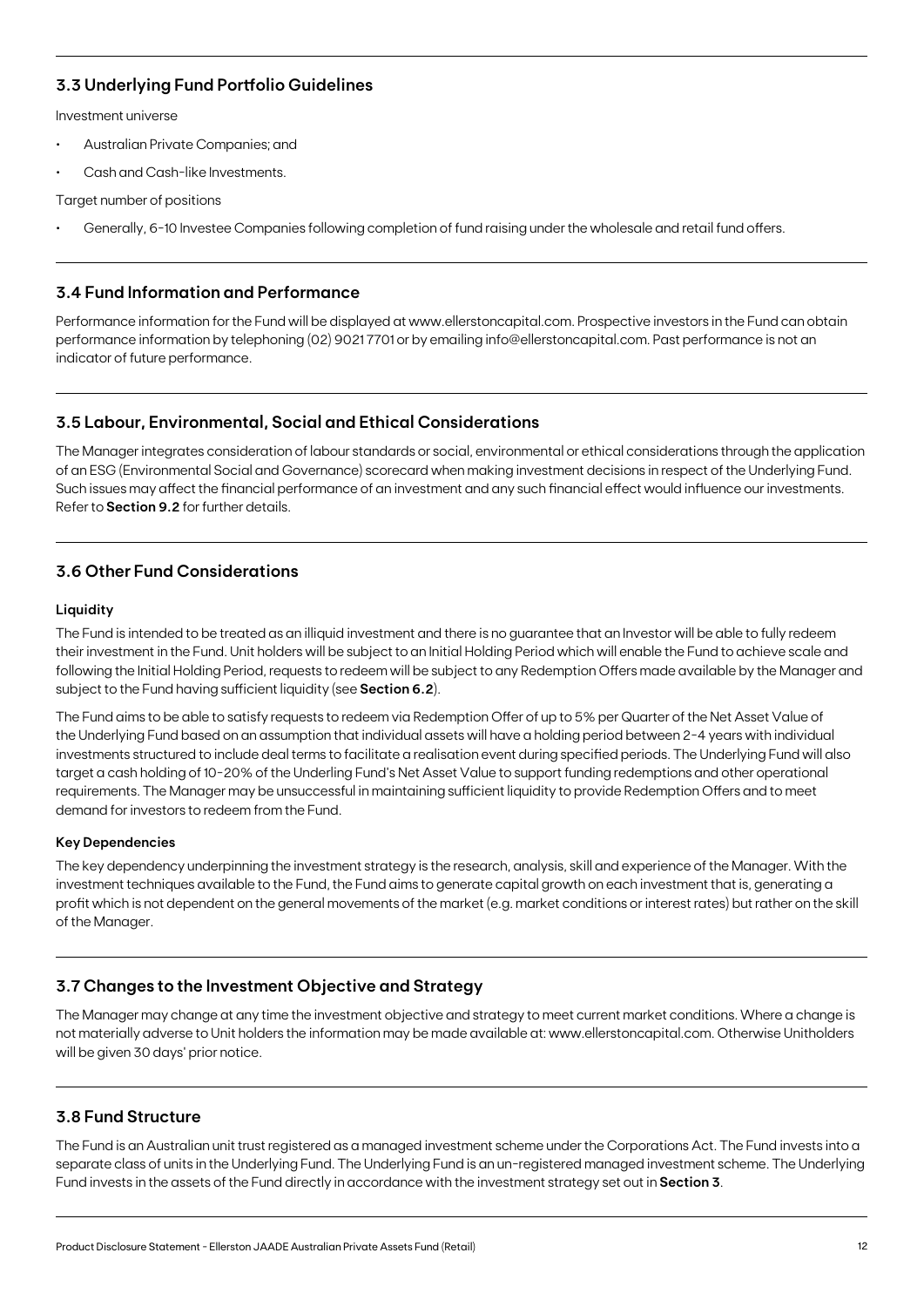## **Investment Structure**

## **3.9 Key Service Providers to the Fund**

| Role                              | Provider                         | Key functions                                                                         |
|-----------------------------------|----------------------------------|---------------------------------------------------------------------------------------|
| Responsible Entity<br>and Manager | Ellerston Capital Limited        | Responsible Entity of the Fund.<br>Managing the Fund's investments.<br>See Section 2. |
|                                   |                                  |                                                                                       |
| Administrator and<br>Custodian    | Mainstream Fund Services Pty Ltd | Holds custody of the Fund's assets.                                                   |
|                                   |                                  | Investment accounting, fund accounting and Net Asset Value<br>calculations.           |
| Registrar                         | Mainstream Fund Services Pty Ltd | Investor services and fund registry.                                                  |
| Auditor                           | Ernst & Young                    | Auditing annual financial accounts and the Fund's compliance plan.                    |

Cash may be held on deposit with one or more Australian banks.

Each Key Service Provider has entered into a service agreement which sets out the Service Provider's obligations to the Fund. The Manager monitors the performance of the Key Service Providers on an ongoing basis to determine their compliance with service agreement obligations (e.g. receiving compliance attestations).

All arrangements are on an arms' length basis. All the entities described in this section are Australian. See **Section 4** for risks relating to the above, in particular counterparty risks.

## **3.10 Classes of Units in the Fund**

The Fund may issue additional classes of units at a future date.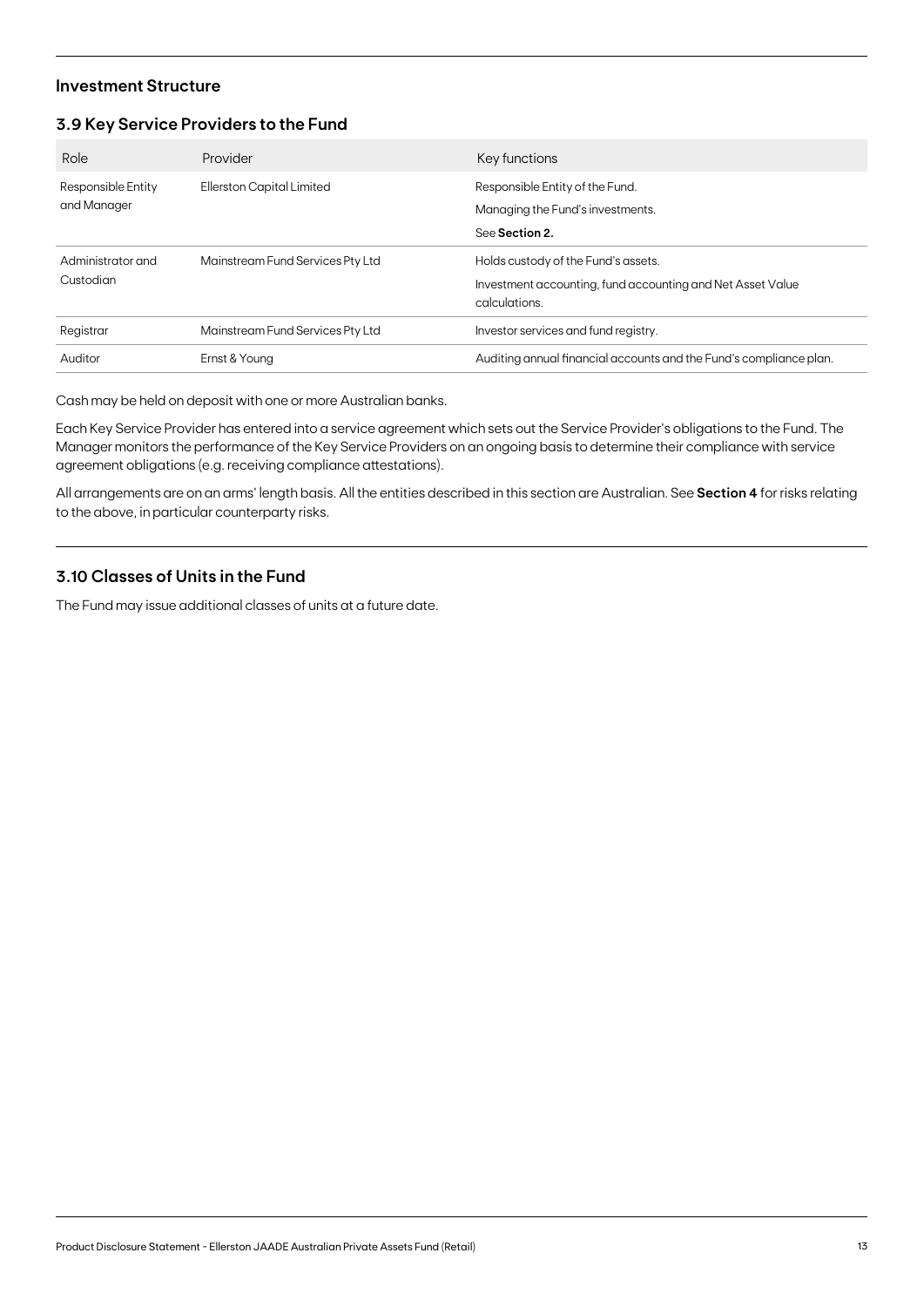## **4. Risks**

**An investment in the Fund entails risks. There can be no assurance that the Fund's Investment Objective will be achieved. Investors should consider any investment in the Fund as a supplement to an overall investment portfolio and should invest only if they are willing to undertake the risks involved. Unit holders in the Fund could lose some or all of their investment in the Fund.**

**Investors should consider the following risks in determining whether an investment in the Fund is suitable for them. They should seek professional advice before investing. The summary below is a guide only and not an exhaustive list of all the risks of investing in the Fund.**

## **4.1 General Risks**

**General investment risk:** Like any investment, the investment returns of an investment in the Underlying Fund will be subject to economic variables (including interest rates, unemployment, inflation and economic growth), market conditions, factors impacting particular Investees and government policy. Some Investees will have certain levels of debt to carry out and expand their operations. The level of interest rates payable on that debt, and the availability of debt financing (including to refinance existing borrowings) can have a significant effect on the returns of those entities.

**Other business interests:** The members of the Investment Team and the Manager its and employees may be members of other advisory boards, investment committees or funds, and are, or in the future may be, officers or directors of, or otherwise affiliated with, investors of one or more of other investment funds. This may present conflicts of interest where such professionals may be pursuing the interest of more than one such party simultaneously.

**Currency risks:** Currency movements relative to the Australian dollar can cause changes in the value of your investments.

**Counterparty risks:** Counterparties to agreements with Investees may not perform their obligations under those agreements. This could adversely affect the performance of the Fund.

**Tax regulation risks:** Investors could become subject to unforeseen taxation in the jurisdiction in which the Fund operates, is managed, advised, promoted or invests. In addition, taxes incurred in such jurisdictions by the Fund or Underlying Fund may not be creditable or deductible by the Fund or the Investors in their respective jurisdictions. There can be no assurance that the structure of the Fund or any investment will be tax-efficient for any particular Investor. Prospective Investors are urged to consult their own tax advisers with references to their specific tax situations and in respect of the Australian tax implications of acquiring, holding and disposing of interests in a Unit trust on their specific circumstances.

Any taxation information in this PDS is of a general nature only and is not to be taken as any tax or other advice. Investors are advised to monitor changes to taxation rules and how they may affect their tax obligation.

**Pandemic Risk:** The impact of pandemics may have adverse implications on the Fund's ability to achieve its investment objectives.

## **4.2 Specific Risks**

**Illiquid investments:** An investment in the Fund is illiquid and there is no established secondary market in which an Investor may sell its units in the Fund and none is expected to develop in the future. In addition, Investors have no right to withdraw from the Fund, except in accordance with the Constitution. Redemptions from Investors will be subject to any Redemption Offers made available by the Manager. However, there is no guarantee any or all portion of a request will be fulfilled. Redemptions may also be suspended by the Manager in certain circumstances.

There can be no assurance that the Manager will be able to realise investments in a timely manner nor at a suitable price. The realisation of the investments is subject to a number of factors such as general economic and market conditions.

**Regulatory risks:** Regulatory changes to the Corporations Act or other laws may affect optimum investment decision making by the Manager. The actions of governments and regulators have a significant influence on the outlook for companies and the returns to Investors.

**Target returns:** The Manager cannot guarantee the level of returns targeted will be achieved from an investment in the Fund.

**Reliance on projections:** The financial performance of an investment of the Underlying Fund may vary significantly from its management's projections. Any failure to meet its projections may be materially adverse to the return on the Fund and to Investors.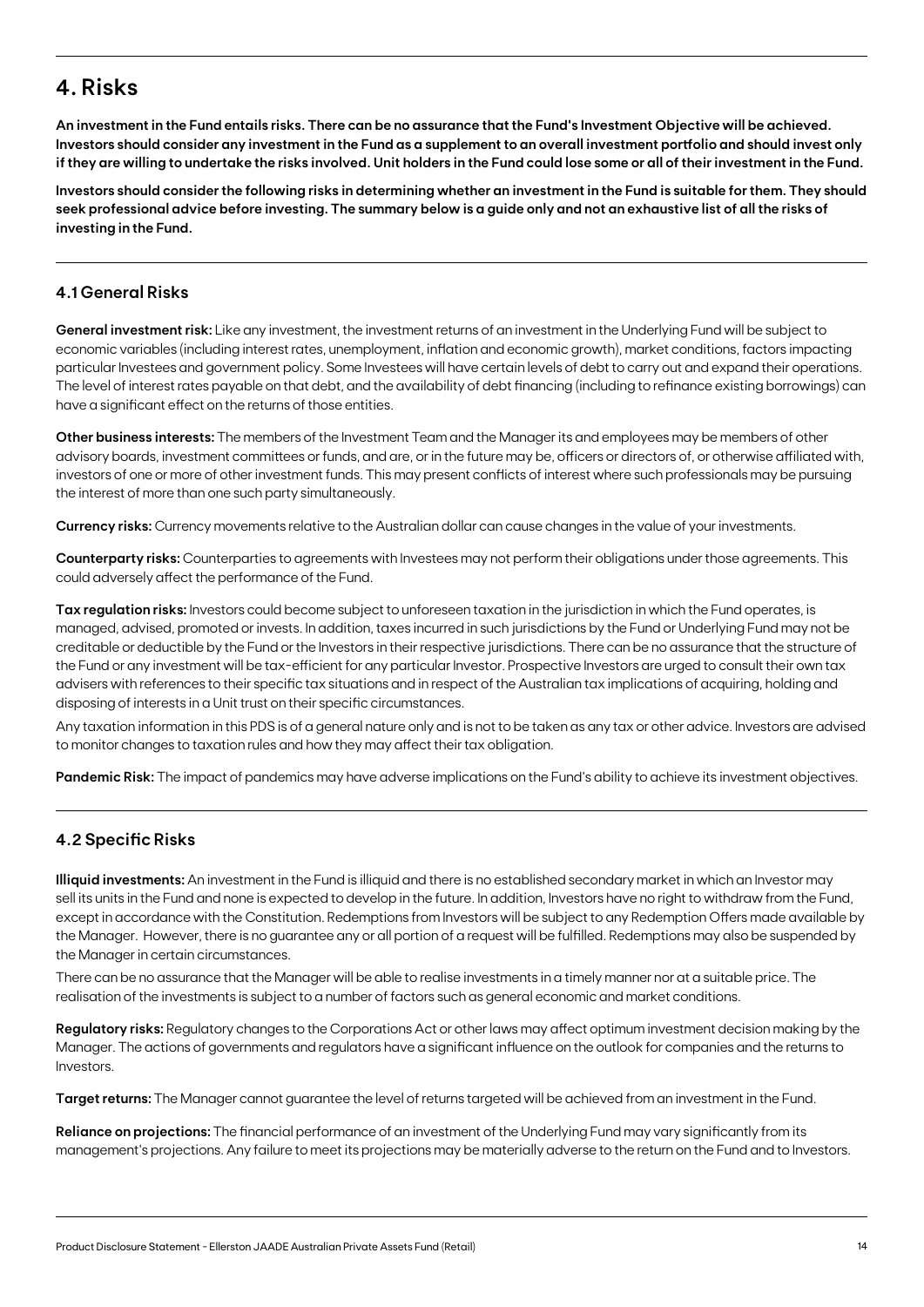**Past performance:** The performance of prior investments in which the Manager, and/or Investment Team have been involved cannot be relied upon in assessing the merits of the Fund. Applicants should read the PDS and Constitution in full and obtain independent advice prior to investment.

**Manager:** The Manager may not be successful in implementing the Underlying Fund's investment strategy and may not be able to affect improvements in an Investee's performance.

**Market risk:** Market conditions are volatile which may prevent the Underlying Fund achieving its fund raising objectives. Failing to raise sufficient capital could result in the Underlying Fund being unable to achieve its targeted investment strategy and objectives.

**Key person risk:** The departure of a member of the Investment Team may impact the ability of the Manager to implement the strategy.

**Deal flow:** The Manager may not be able to identify and reach agreement with any, or a sufficient number of suitable Investees.

**Deal allocation:** Ellerston Capital acts in various capacities for clients including investment mandates and funds and as a result there is no assurance that all transactions that the Manager is involved in will be referred to the Underlying Fund.

**Due diligence:** Investments will be made in early stage companies which have limited information available for due diligence. As such, some investments may be made based on limited due diligence and on publicly available information. This may increase the risks to the Underlying Fund associated with those investments.

**Distributions:** Distributions will vary from time to time depending on whether exits can be achieved. If exits are unsuccessful no distributions may be made and capital may be lost.

**Lack of diversification:** The Underlying Fund will concentrate on companies and technologies initially and primarily located in Australia. To the extent that the Underlying Fund concentrates investments in Australia, they will become more susceptible to fluctuations in value resulting from adverse business or economic conditions affecting that particular region.

**Minority investments:** As the Underlying Fund intends to take minority positions (rather than controlling stakes), there is a risk that Investees' shareholders and management may make decisions that the Manager does not agree with and/or that do not serve the Fund's interests. Additionally, the Underlying Fund may not be successful in obtaining a board seat or board observers seat in respect of each Investee and this could prevent the Manager from implementing its investment strategy.

**Founder and management risks:** Although the Manager will monitor the performance of each Investee company, the Manager will not control the day-to-day operations of Investee companies. The Manager will invest in and rely on the ability of the founders and/ or management team of Investees to operate the business and execute on business strategy.

While it is the intention for the Manager to focus on investments with a strong management team, or where a strong management team can be developed and maintained, the death, disability, resignation or termination of one or more of those people could have a material adverse impact on their business and prospects of the investment made.

**Indemnity:** The Fund will indemnify certain persons in respect of any claims, losses, liabilities, costs or expenses incurred in connection with the Fund (to the extent that it is not the result of negligence, wilful misconduct or fraud by the indemnified persons), which may result in a loss of capital for Investors.

**Valuation:** Investees may not have a readily ascertainable market price and may have valuations that differ from their true and actual realisable value.

**Competitors:** Competing businesses including those with superior products or technologies may adversely affect an Investee which may have a material adverse effect on returns to Investors. The introduction of new competitors or a more aggressive competitive response from existing participants may affect the operating performance of an Investee. There is no assurance that an Investee will be able to compete successfully in its marketplace and any increase in competition could adversely affect the earnings of an Investee.

**Leverage:** The Underlying Fund may use Leverage to fund Redemption Requests and such costs will be borne by the Underlying Fund (and indirectly by Investors). To the extent there are redemptions in the Underlying Fund by other investors, the Fund may bear a larger portion of such borrowing costs. Leverage involves a degree of financial risk and may increase the exposure of the Fund to factors such as rising interest rates, downturns in the economy or deterioration in the conditions of the assets underlying its investments.

The assets of the Underlying Fund, including any uninvested amounts, may be, in whole or in part, offered as security for such Leverage. To the extent that the Underlying Fund is unable to meet obligations under the leverage facility, there is therefore a risk that committed capital and the Underlying Fund will be used to repay leverage.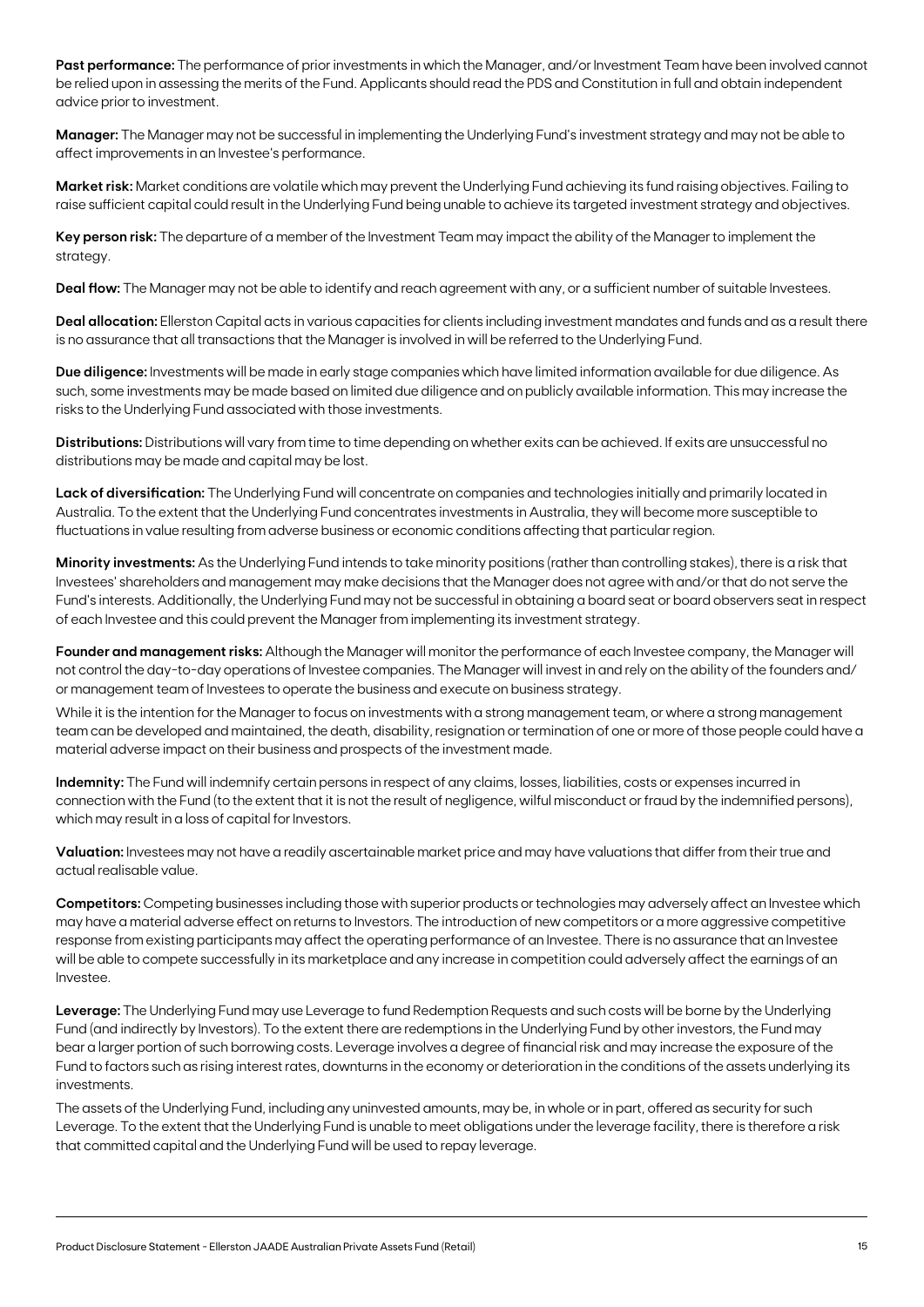**Risks of certain divestments:** In connection with the divestment of an investment in a portfolio company or otherwise, the Underlying Fund may be required to make representations about the business and financial affairs of the portfolio company typical of those made in connection with the sale of any business. It may also be required to indemnify the purchasers of such investment to the extent that any such representations are inaccurate. These arrangements may result in contingent liabilities, which might ultimately have to be funded by the Underlying Fund.

**Performance Fee:** The Manager's entitlement to a performance fee may create an incentive for the Manager to make riskier or more speculative investments than would be the case absent such performance fee. In addition, as performance fees are accrued into the Net Asset Value and based on the carrying value of the investment, which may defer from the actual proceeds received on realisation, it is possible that Investors may be impacted (positively or negatively) by applications or redemptions from Investors.

**Absence of recourse:** The Constitution limits the circumstances under which the Manager and its respective officers, directors, partners, employees, shareholders, affiliates and other agents can be held liable. As a result, Investors may have a more limited right of action in certain cases than they would have in the absence of such a limitation.

**Passive investment, lack of control:** Investors will not be able to control or participate in the management and day-to-day operations of the Fund including decisions regarding the making and disposition of investments. Accordingly, investors must be willing to rely on the ability of the Manager to manage the Fund and its investment judgment and management skills.

**Compulsory withdrawal:** Investors may have their units compulsorily withdrawn from the Fund in accordance with the Constitution including in circumstances where the Investor is in breach of the Constitution or made a misrepresentation in acquiring their units.

**Re-investing of realised proceeds:** Pursuant to the Constitution the Manager may recycle the proceeds of realised investment of the Underlying Fund in its discretion which will delay the return of capital to Investors.

## **4.4 Risk Management Strategy**

The Underlying Fund seeks to mitigate risk through strong investment due diligence and sign-off processes, portfolio diversification and targeting companies for inclusion in the portfolio that have surpassed the risks inherent in the early stage of the life cycle such as strategy, operational and execution risks.

### **Fund Profile**

| <b>Stage of Development</b> | <b>Relative Risk Level</b> | <b>Relative Potential Returns</b> |
|-----------------------------|----------------------------|-----------------------------------|
| Pre Seed                    | Highest                    | Highest                           |
| Seed                        |                            |                                   |
| Early Stage Venture Capital |                            |                                   |
| Late Venture Capital        |                            |                                   |
| <b>Expansion / Growth</b>   | <b>Fund Focus</b>          |                                   |
| Pre-IPO                     |                            |                                   |
| Buyout / Public Equity      | Lowest                     | Lowest                            |

The Manager's risk management process also includes a comprehensive compliance framework. This framework includes compliance policies, training, monitoring and maintaining a compliance plan and a compliance committee for its registered schemes. The compliance plan for the Fund sets out how the Manager will ensure compliance with both the Corporations Act and the Constitution. The compliance committee comprises one representative from the Manager and two external representatives. It monitors the Fund's adherence with the compliance plan. The independent members of the compliance committee are highly experienced and qualified individuals and are responsible for monitoring all of the Manager's registered schemes. The compliance plan is audited externally on an annual basis. The Manager has a compliance team, the head of which reports directly to the Board. The Manager also segregates the Manager's staff that make investment decisions from those that are responsible for administering the Fund.

The Manager maintains business continuity and disaster recovery plans. The accounting role for the Fund is performed by the Administrator, an independent third party. The financial statements are audited annually.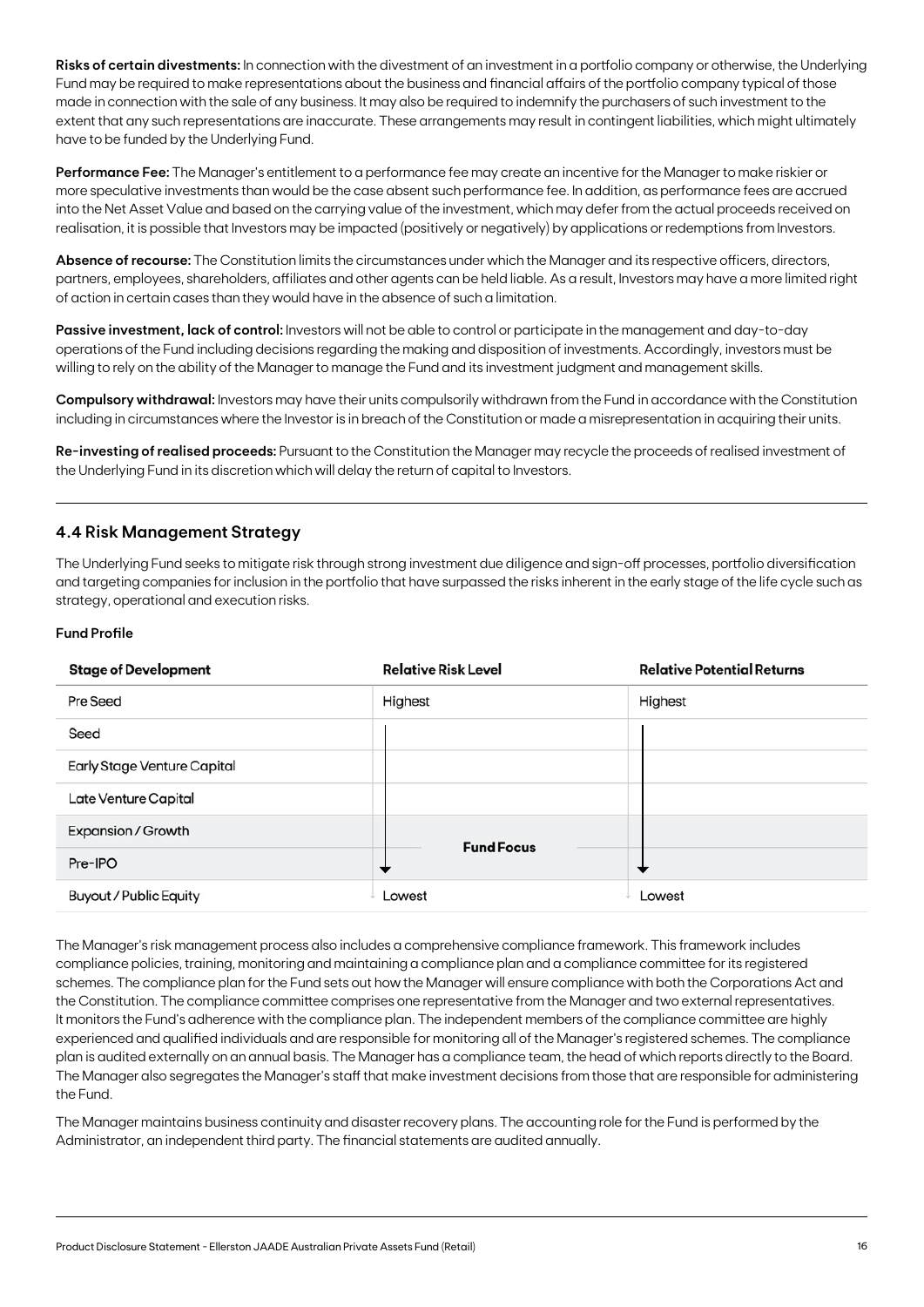## **5. Fees and Other Costs**

**Consumer Advisory Warning:** The warning below is required by law.

#### **Did you know?**

Small differences in both investment performance and fees and costs can have a substantial impact on your long-term returns.

For example, total annual fees and costs of 2% of your account balance rather than 1% could reduce your final return by up to 20% over a 30-year period (for example, reduce it from \$100,000 to \$80,000).

You should consider whether features such as superior investment performance or the provision of better member services justify higher fees and costs.

You may be able to negotiate to pay lower contribution fees and management costs where applicable. Ask the Fund or your financial adviser.

#### **To Find Out More**

If you would like to find out more, or see the impact of the fees based on your own circumstances, the Australian Securities and Investments Commission (ASIC) website (www.moneysmart.gov.au) has a managed funds fee calculator to help you check out different fee options.

## **5.1 Fees and Other Costs**

This document shows fees and other costs that you may be charged. These fees and costs may be deducted from your money, from the returns on your investment or from the assets of the Fund as a whole.

Taxes are set out in another part of this document.

#### **You should read all the information about fees and costs because it is important to understand their impact on your investment.**

| Type of Fee and Cost                                                                      | $A$ mount <sup>1</sup> | How and When Paid |
|-------------------------------------------------------------------------------------------|------------------------|-------------------|
| Fees when your money moves in or out of the Fund                                          |                        |                   |
| <b>Establishment fee:</b><br>The fee to open your investment.                             | Nil.                   | Not applicable.   |
| Contribution fee <sup>2</sup> :<br>The fee on each amount contributed to your investment. | Nil.                   | Not applicable.   |
| Withdrawal fee <sup>2</sup> :<br>The fee on each amount you take out of your investment.  | Nil.                   | Not applicable.   |
| Exit fee:<br>The fee to close your investment.                                            | Nil.                   | Not applicable.   |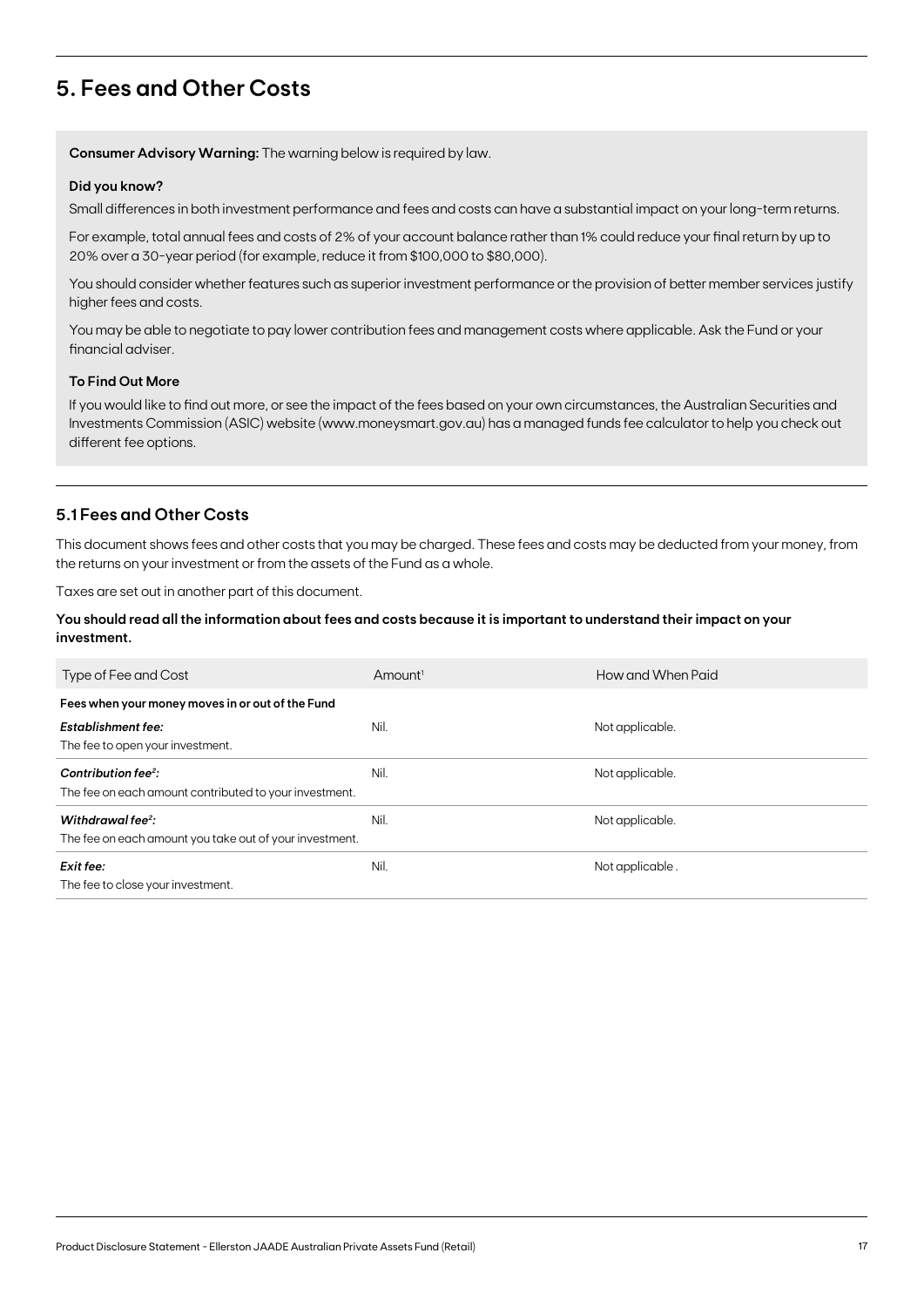#### Amount<sup>1</sup> Amount<sup>1</sup> How and When Paid

#### **Management Costs3: The fees and costs for managing your investment payable to the manager**

#### Indirect Costs4 **Underlying Fund**

6.70% p.a. comprising of the following fees and costs of the Underlying Fund.

#### *Management Fee*

1.75% p.a of the Invested Capital of the Underlying Fund.

The Manager estimates that the Management Fee of the Underlying Fund to be 1.40% p.a. of the Net Asset Value of the Fund<sup>5</sup>.

#### *Performance Fee*

20% of excess returns of each investee company above the 8% hurdle (net of fees and costs).

The Manager estimates that the Performance Fee of the Underlying Fund to be 4.80% p.a. of the Net Asset Value of the Fund<sup>6</sup>.

#### *Expense Recoveries*

Capped at 0.50% p.a. of the Net Asset Value of the Underlying Fund.

Indirect costs are variable and are deducted from the assets of the Underlying Fund when they are incurred. Such fees are reflected in the unit price of the Underlying Fund and are not charged directly to the Fund. The estimated cost of Performance Fees is included in the indirect costs of the Fund.

Management fees are charged in the Underlying Fund and are included in the indirect costs of this Fund.

Costs recoveries incurred by the Underlying Fund are capped at 0.50% p.a. of Net Asset Value of the Underlying Fund. These costs are not charged separately and are not paid to the Manager.

| <b>Service fees</b>                      |     |                 |
|------------------------------------------|-----|-----------------|
| Switching fee:                           | Nil | Not applicable. |
| The fee for changing investment options. |     |                 |

Notes:

1 .All fees set out in this Section are inclusive of the net effect of Goods and Services Tax (GST) (i.e. includes GST net of input tax credits). The Fund may not be entitled to claim a reduced input tax credit in all instances.

2. You may also incur the Buy/Sell Spread when your money moves in or out of the Fund. Please refer to **Section 5.3** "Buy/Sell Spread" for further details.

3. Management costs do not include the Fund's transactional and operational costs. Refer to **Section 5.3** for more details.

4. These amounts do not include any other indirect costs and may vary in future years. Refer to **Section 5.3** for more details. The fees in this table can be negotiated with wholesale clients. For more information, refer to **Section 5.3** for more details.

5. The estimate assumes that the Underlying Fund is 80% invested with 20% Cash.

6. Based on historical performance fees.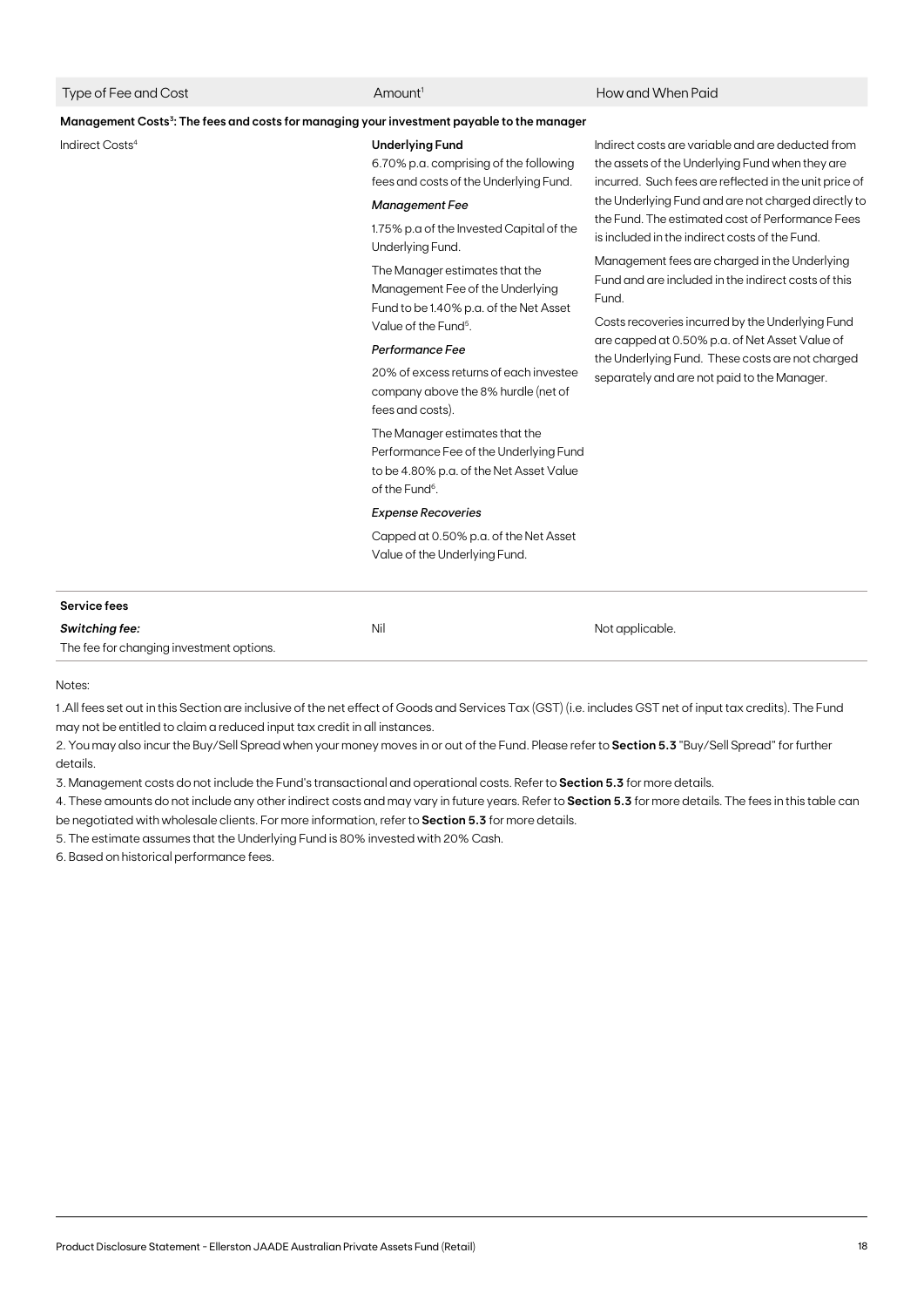## **5.2 Example of Annual Fees and Costs for the Fund**

This table gives an example of how the fees and costs for the Fund can affect your investment over a one year period. You should use this table to compare this product with other managed investment products.

| Example                         |                            | Balance of \$50,000 with a Contribution of \$5,000 During the Year.                                                                                  |
|---------------------------------|----------------------------|------------------------------------------------------------------------------------------------------------------------------------------------------|
| <b>Contribution Fees</b>        | Nil                        | For every additional \$5,000 you put in, you will be charged \$0.                                                                                    |
| Plus<br><b>Management Costs</b> | $6.70\%$ p.a. <sup>1</sup> | For every \$50,000, you have in the Fund you will be charged<br>\$3,350 each year.                                                                   |
| Equals<br>Cost of Fund          |                            | If you had an investment of \$50,000 in the Fund and you put in an additional<br>\$5,000 at the beginning of the year, you would be charged fees of: |
|                                 |                            | Total of \$3.350<br>What it costs you will depend on the fees you negotiate.                                                                         |

1 All fees are inclusive of the net effect of GST and additional fees may apply. See **Sections 5.1** and **5.3** for more detail as to how Management Costs are calculated. 2 Additional fees may apply. Please note that this example does not capture all the fees and costs that may apply to you such as the Buy/Sell Spread. Please refer to "**Buy/Sell Spread**" in **Section 5.3** This example assumes the \$5,000.contribution occurs at the end of the year and so Management Costs are calculated using the \$50,000 balance only.

## **5.3 Additional Explanation of Fees and Costs**

#### **GST**

All fees set out in this **Section 5** are inclusive of the net effect of Goods and Services Tax (GST) (i.e. includes GST net of input tax credits). The Fund may not be entitled to claim a reduced input tax credit in all instances.

#### **Management Costs**

Management Costs include the estimated indirect costs, comprising of the management fee, performance fee and expense recoveries of the Underlying Fund.

Management Costs are borne by the Fund (i.e. they are not charged directly to your account). The Management Costs do not include the Buy/Sell Spread (see "**Buy/Sell Spread**" on following page).

#### **Indirect Costs**

In general, indirect costs are any amounts that reduce the returns on the units that is paid from, or the amount or value of, the income or assets of the Fund (including an underlying investment of the Fund). They also include costs associated with investments in the Underlying Fund, including Management Fees and Performance Fees. The Underlying Fund has capped cost recoveries at 0.50% p.a. of Net Asset Value. Indirect costs are reflected in the Unit price of your investment in the Fund.

#### **Management Fee**

The Manager will be paid by the Underlying Fund a Management Fee of 1.75% per year of the Invested Capital of the Underlying Fund estimated at 1.40% p.a of the Fund's Net Asset Value, which is based on the assumption that the Underlying Fund is 80% invested and no management fee is paid on cash.

The Fund does not charge a Management Fee directly.

#### **Performance Fee**

There are no performance fees charged in respect of the Fund.

However, performance fees are payable in the Underlying Fund on any excess return of each Investee Company (net of fees and costs) that is above the hurdle rate of 8% per annum and where the total average return of all Investee Companies in the portfolio (calculated on an Investee by Investee basis and net of fees and costs) at the time of calculation is in excess of the hurdle rate of 8% per annum at the time of calculation.

Performance fees are accrued on unrealised gains but are paid to the Manager on a realisation event for an Investee company with 50% of the Performance Fee held for 12 months after realisation, and only paid if the total average return of all Investee companies in the portfolio (calculated on an Investee by Investee basis and net of fees and costs) is in excess of 8% per annum at that time. The Manager estimates the performance fee of the Underlying Fund to be 4.80% p.a. of the Net Asset Value of the Fund. The estimate is based on historical performance fees. This should not be taken as a forecast of the Fund's performance.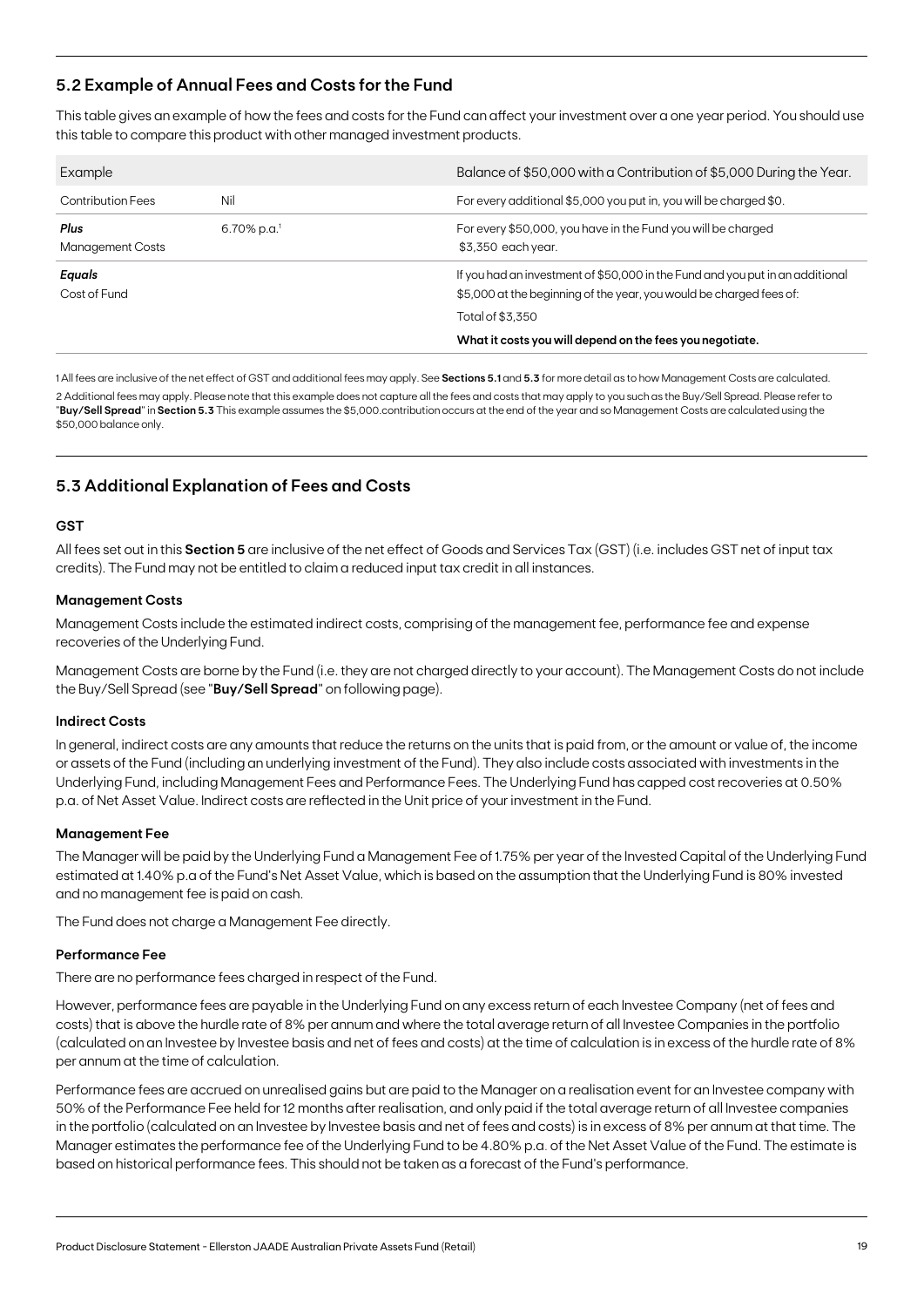#### **Fund Expenses**

The Manager is responsible for providing at its cost all office personnel, office space and office facilities required for the performance of its services. The Fund may pay all other expenses incidental to its operations, including, but not limited to, fees payable to the Fund's Service Providers (e.g. Administrator and Registry) and their out of pocket expenses incurred on behalf of the Fund, taxes imposed on the Fund or the Manager; governmental charges and duties; the Fund's advisers (e.g. legal, audit); printing and distributing the PDS, subscription materials, marketing materials and any reports and notices to Unitholders or prospective Unitholders. The Fund may also pay unanticipated expenses arising from its business, such as litigation and indemnification expenses. Until further notice, all expenses of the Fund will be paid out of the Management Fee received by the Manager from the Underlying Fund and will not be paid from the Fund.

The Manager does not charge any expenses at the Fund level.

### **Transactional and Operational Costs**

The Fund and Underlying Fund may incur transactional and operational costs such as brokerage, settlement, exchange fees and clearing costs. Transactional and operational costs are additional costs to Unit holders that are deducted from the assets of the Fund and Underlying Fund. Such costs are recovered as they are incurred and reflected in the Unit price. Transactional and operational costs may vary as the turnover in the underlying assets may change substantially as investment and market conditions change, which may affect the level of transactional and operational costs. Further, there are highly variable drivers upon which such transactional and operational costs are dependent.

The Manager estimates the transactional and operational costs of the Fund to be 0% p.a. of the Net Asset Value of the Fund. Any transactional and operational costs will be met by charging the Buy/Sell spread.

Separately, any additional transactional and operational costs incurred as a result of Unitholders coming into and out of the Fund may be accounted for in the Buy/Sell spread.

#### **Buy/Sell Spread**

The Buy/Sell spread reflects the Manager's estimate of costs associated with buying and selling assets represented by the relevant application or redemption and is not paid to the Manager. This amount is retained by the Fund to cover these costs. The Buy/Sell Spread may change at any time to reflect such costs. These costs are an additional cost to you and will impact on the return on your investment. Such costs could, for example, include estimated brokerage and stamp duties, taxes and other charges and expenses from buying or selling Fund investments. The amount is paid so as to mitigate any unfairness from an application or redemption affecting other Unitholders.

An amount equal to 0.38% is effectively deducted from the Unitholder's application and redemption monies.

#### **Tax**

See **Section 7** for information.

#### **Rebate for Wholesale Clients**

We may rebate part of our Management Fee to Unitholders that are wholesale clients (as defined under the Corporations Act). Please contact the Manager for further details.

#### **Fees Waiver and Deferral**

We may defer the receipt of any fees from time to time. If we do, this will not affect our right to receive the applicable fee. We may waive all or part of the Management Fee, Performance Fee or other fees for certain Unitholders or pay all or part of such fees or amounts out of our own resources to third parties (e.g. financial advisers, dealer groups) for services related to the placement of Units. It is not possible to estimate these amounts. If the law allows, we may charge fees on a different basis to our associates and Unitholders that are wholesale clients (as defined under the Corporations Act) and who make a substantial investment in the Fund or other of our investment products.

#### **Adviser Service Fee**

You may agree to pay your adviser a fee for any financial advice that they provide to you. However, these are separate to any fees we charge in respect of your investment in the Fund, as set out in the table above.

#### **Fee Maximums and Changes to Fees**

The Constitution sets out the maximum fees that we can charge. The maximum Management Fee is 3% per year of the gross asset value of the Fund and the maximum Performance Fee is 20%. We will not charge these maximums and instead will charge the fees shown in **Section 5.1** at the Underlying Fund level. We may elect to change these fees (e.g. due to changes in economic conditions and size of the Fund) but if we do we will provide you with at least 30 days' written notice of any increase.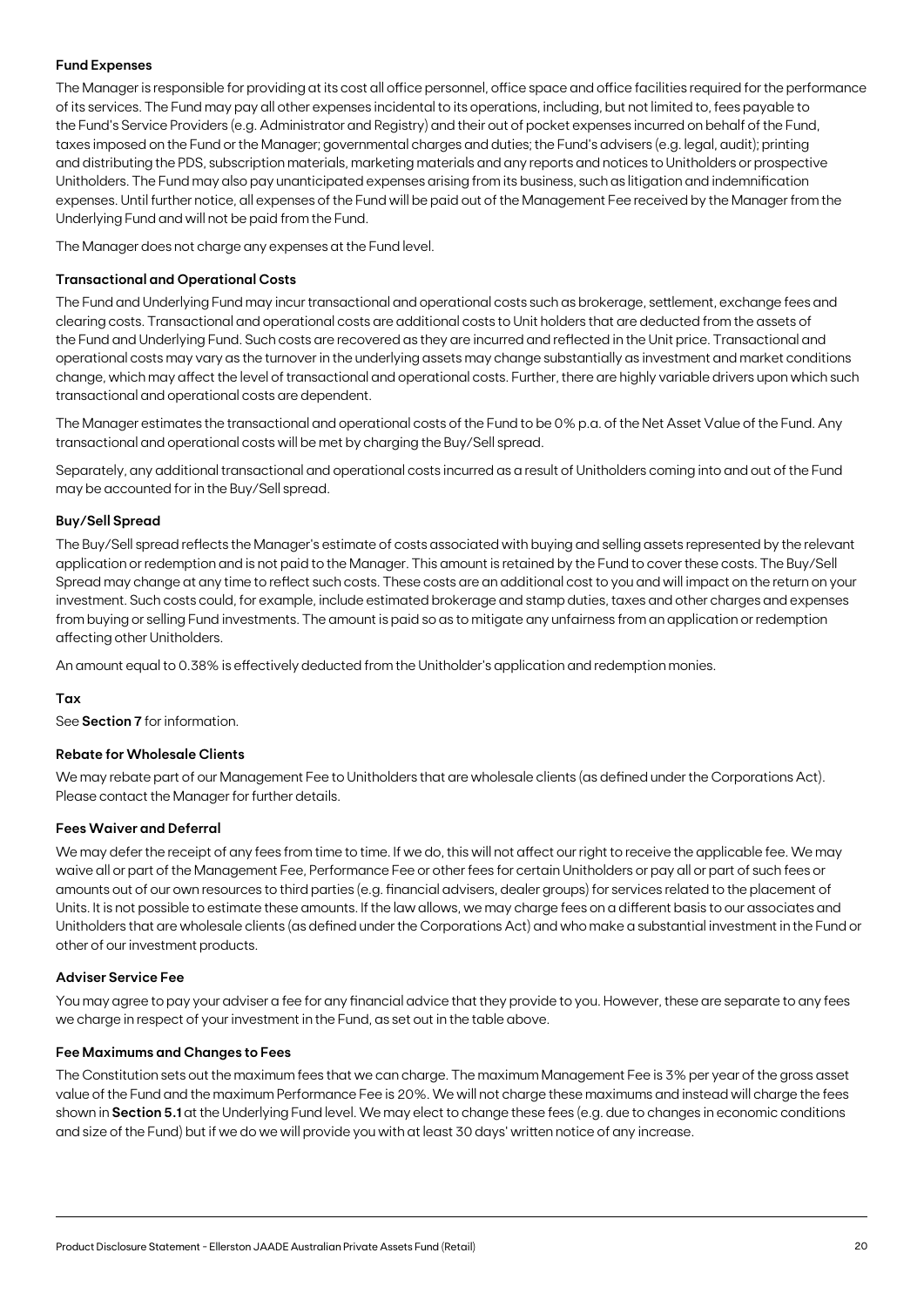## **5.4 Example of Performance Fee in Underlying Fund**

Performance Fees are calculated and accrued quarterly by the Underlying Fund at 20% of any excess return (net of fees and costs) of each Investee company above the hurdle rate of 8% per annum and where the total average return of all Investee companies (calculated on an Investee by Investee basis and net of fees and costs) is in excess of the hurdle rate of 8% per annum at the time of calculation.

Performance Fees are only paid on realisation of an Investee company. On realisation, 50% of the Performance Fee will be payable with the remaining portion subject to deferral for a 12 month period. The deferred portion of the Performance Fee is only payable if the total average return of all Investee companies in the portfolio (calculated on an Investee by Investee basis and net of fees and costs)is in excess of 8% per annum at that time.

We present the following scenarios to illustrate the Performance Fee calculations in the Underlying Fund.

### **Scenario A**

- On day 1 the Underlying Fund invested a total of \$15,000,000 (including fees and costs) in 3 Investee companies, (Investee company A, B and C) evenly at \$5,000,000 per Investee.
- At the end of 3 years the Underlying Fund completes a realisation event on Investee company A, the return on Investee company A is 20% per annum and the total average return of all Investee companies (net of Management Fees and expense recovery) is more than 8% per annum.
- The Performance Fee accrued on the \$5,000,000 investment made in Investee company A would be \$400,788, calculated as follows:
	- total return on Investee company A is (\$5,000,000\*20% per annum. for 3 years ) \$3,640,000;
	- total Management Fees and expense recovery for Investee company A is (\$5,000,000\*2.25% per annum. for 3 years) \$337,500;
	- total hurdle for Investee company A is (\$5,000,000\*8% per annum. for 3 years) \$1,298,560;
	- the excess return for Investee Company A above the hurdle of 8% per annum is (\$3,640,000-\$337,500-\$1,298,560) \$2,003,940; and
	- accordingly, the Performance Fee accrued in respect of Investee company A is (\$2,003,940\*20%) \$400,788
- 50% of the Performance Fee is paid at the time of realisation i.e. \$200,394.
- 12 months after the realisation event, the total average return of all Investee companies (net of Management Fees and expense recovery) is above 8% per annum and the remaining 50% of the Performance Fee is paid.

#### **Scenario B**

- On day 1 the Underlying Fund invested \$5,000,000 (including Fees and Costs) in each of 3 Investee Companies, Investee Company A, B and C, i.e. a total of \$15,000,000.
- At the end of 3 years, the Underlying Fund completes a realisation event on Investee company A, the return on Investee company A is 20% per annum and the total average return of all Investee companies (net of Management Fees and Expense recovery) is more than 8% per annum.
- The Performance Fee accrued on the \$5,000,000 investment made in Company A would be \$400,788, calculated as follows:
	- total return on Investee company A is (\$5,000,000\*20% p.a. for 3 years ) \$3,640,000;
	- total Management Fees and expense recovery for Investee Company A is (\$5,000,000\*2.25% per annum. for 3 years) \$337,500;
	- total hurdle for Investee Company A is (\$5,000,000\*8% per annum for 3 years) \$1,298,560;
	- Excess return in respect of Investee Company A is (\$3,640,000-\$337,500-\$1,298,560) \$2,003,940 and
	- Performance Fee accrued in respect of Investee Company A is (\$2,003,940\*20%) \$400,788
- 50% of the Performance Fee is paid at the time of calculation i.e. \$200,394.
- 12 months after the realisation event, the total average return of all Investee companies (net of Management Fees and Expense recovery) is NOT above 8% per annum and the remaining 50% of the Performance Fee is no longer payable.

#### **Scenario C**

• On day 1 the Underlying Fund invested \$5,000,000 (including Fees and Costs) in each of 3 Investee companies, Investee company A, B and C i.e. a total of \$15,000,000.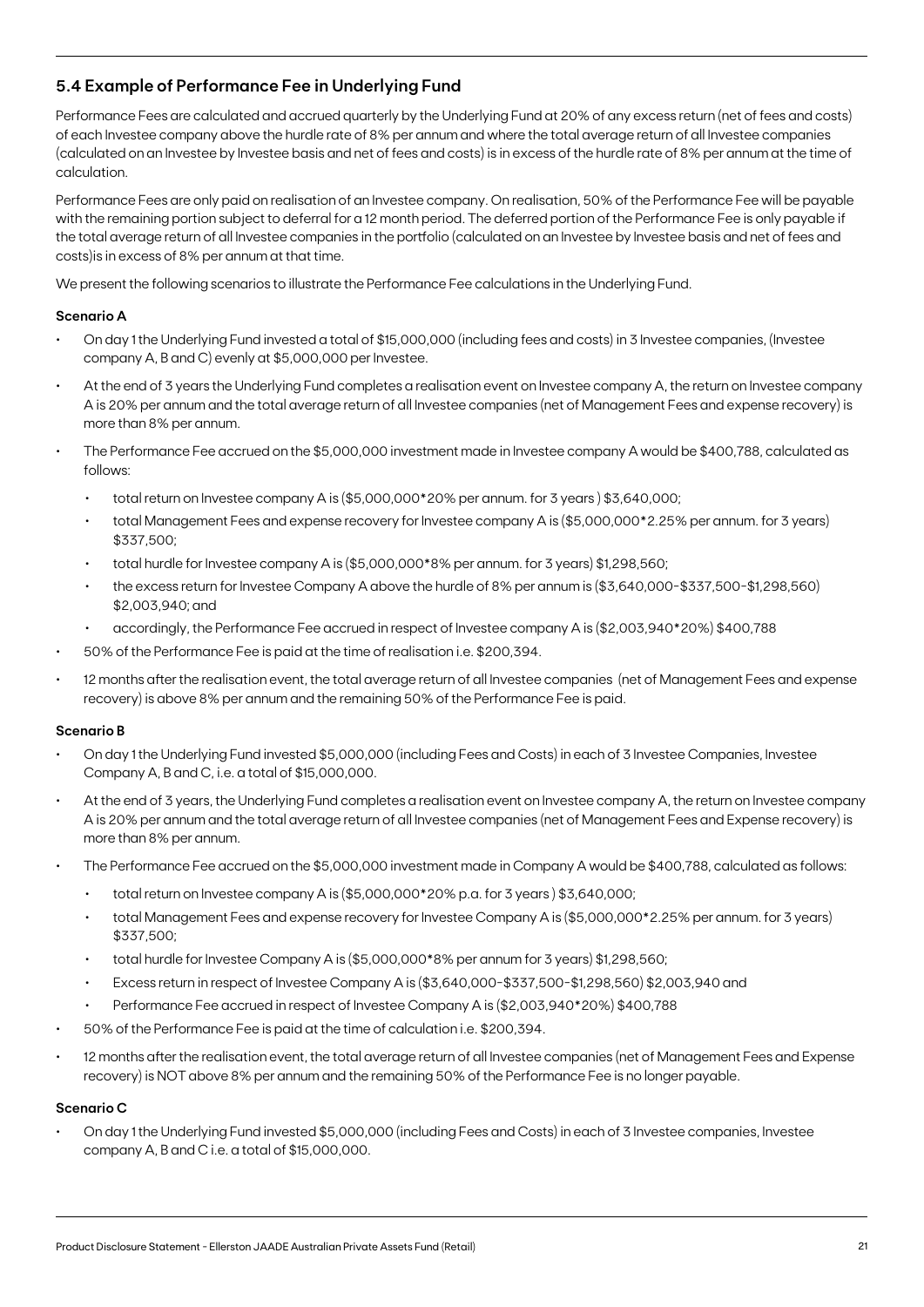- At the end of 3 years the Underlying Fund completes a realisation event on Investee company A, the return on Investee company A is 20% per annum and the total average return of all Investee companies (net of Management Fees and expense recovery) is NOT more than 8% per annum.
- There is no Performance Fee accrued on the \$5,000,000 investment made in Investee company A.

#### **Scenario D**

- On day 1 the Underlying Fund invested \$5,000,000 (including Fees and Costs) in each of 3 Investee companies, Investee company A, B and C i.e. a total of \$15,000,000.
- At the end of 3 years the Underlying Fund completes a realisation event on Investee company A, the return on Investee company A is 7% per annum and the total average of all Investee companies (net of Management Fees and expense recovery) is more than 8% per annum.
- There is no Performance Fee accrued on the \$5,000,000 investment made in Investee company A.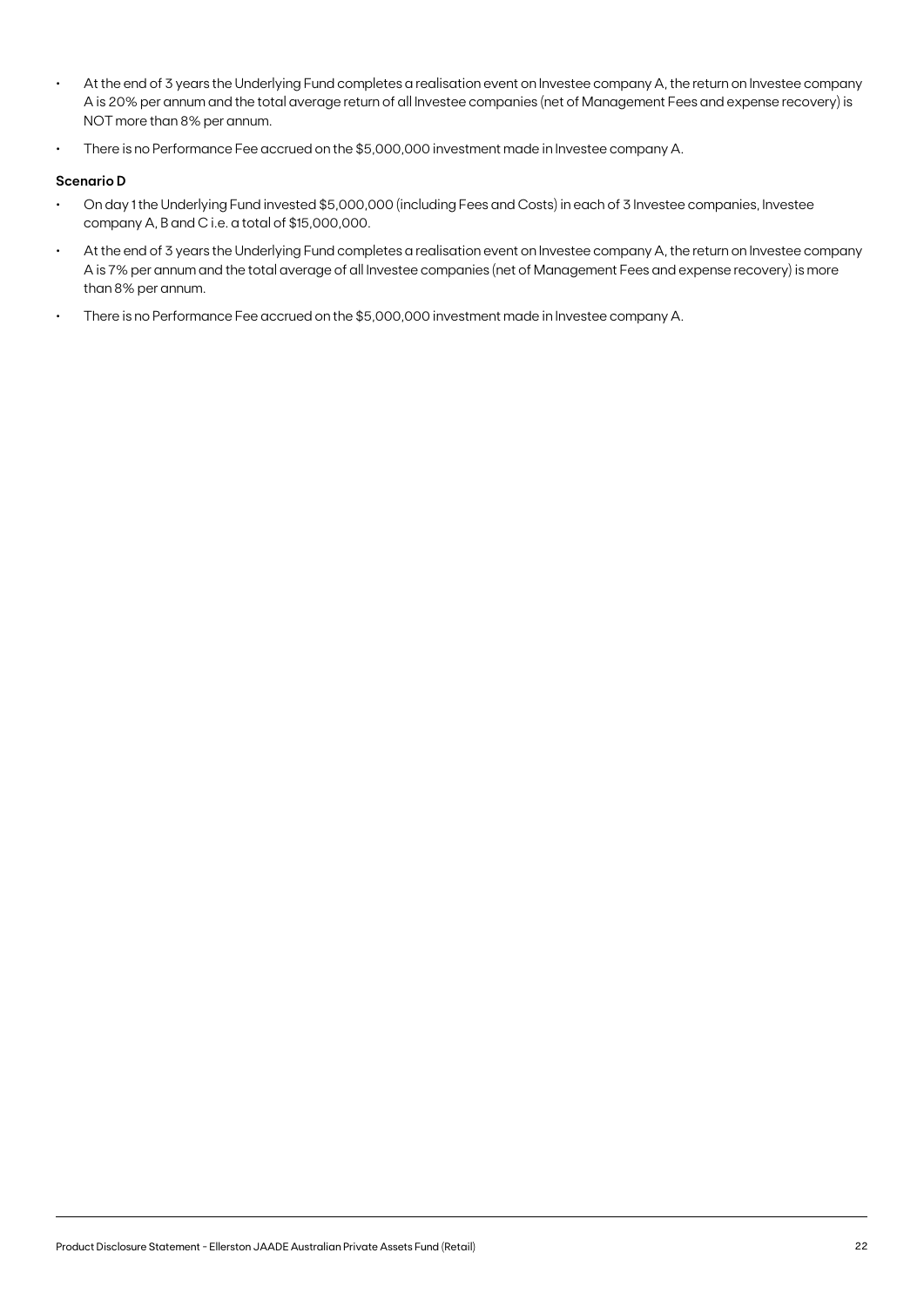## **6. How the Fund Works**

## **6.1 How to Apply**

Units in the Fund are available for issue under the PDS. To invest in the Fund you must complete the Application Form accompanying the PDS.

If the Registry receives a completed Application Form, including all related documents and application monies, by 2:00pm (Sydney time) on the last Business Day of the Quarter (or such other time as we may determine), we will process the application using the Application Price at the end of the Quarter. We may in our absolute discretion waive this notice requirement.

Application Forms received after the relevant cut-off time will generally be processed for the following Quarter. Incomplete applications will be processed once we have received correct documentation and application monies. We may from time to time allow additional dates for accepting applications.

### **Minimum Investment**

The minimum initial investment amount is \$25,000 and the minimum additional investment amount is \$10,000. The Manager may in its absolute discretion waive or vary these minimum requirements.

#### **Application Price**

The Application Price will be the Net Asset Value per Unit as at the last Business Day of each Quarter, plus the Buy/Sell Spread.

#### **Application Acceptance and Interest**

To ensure the Fund remains efficient and competitive, the Manager may in its absolute discretion reject or decline to accept applications (in part or in full) and may close the Fund to further investment at any time.

Any interest payable on application amounts will accrue to the benefit of the Fund. Application amounts paid in respect of rejected or any scaled back portion of applications will be returned to applicants without interest.

#### **Issue of Units**

The number of Units issued to an applicant will be equal to the application amount divided by the Application Price.

### **6.2 How to Redeem**

Following the Initial Holding Period, you may request to redeem some or all of your investment. The Fund operates as a non-liquid scheme and you can only redeem from the Fund in response to a Redemption Offer made by us. While the Fund is considered nonliquid, the Manager intends to provide limited Redemptions Offers on a quarterly basis following the Initial Holding Period, subject to the Fund having sufficient liquidity. Investors should note that the Fund is an illiquid investment and they may not be able to liquidate their investment in the Fund.

The Manager will aim to maintain limited liquidity to fund redemptions under Redemption Offers and other operational purposes by:

- Targeting cash on hand in the Underlying Fund at 10-20% of the Underlying Fund's Net Asset Value;
- Realising investments in the Underlying Fund;
- Each portfolio investment is intended to be held for a period of 2-4 years (although there is a risk that investments may be held longer) and will seek to include key terms which are structured to ensure the Underlying Fund is best able to achieve a realisation event within the target holding period;
- Issuing new Units within the Fund pursuant to Applications;
- Limiting net redemptions at 5% of the Fund's Net Asset Value per Quarter;
- Once the Underlying Fund is fully invested, it may borrow up to 30% of its assets to provide liquidity for redemptions.

The Manager may be unsuccessful in maintaining sufficient liquidity to provide Redemption Offers and to meet demand for investors to redeem from the Fund. The Manager cannot guarantee the offer or payment of withdrawals at any particular time. The amount available for a Redemption Offer will primarily depend upon the receipt of proceeds from the redemption of units in or distributions from the Underlying Fund (and the redemption of units in the Underlying Fund by Ellerston Capital will primarily depend upon the realisation of assets in the Underlying Fund and the Underlying Fund's ability to manage cash at levels of 10-20%) and the issue of new Units via Applications.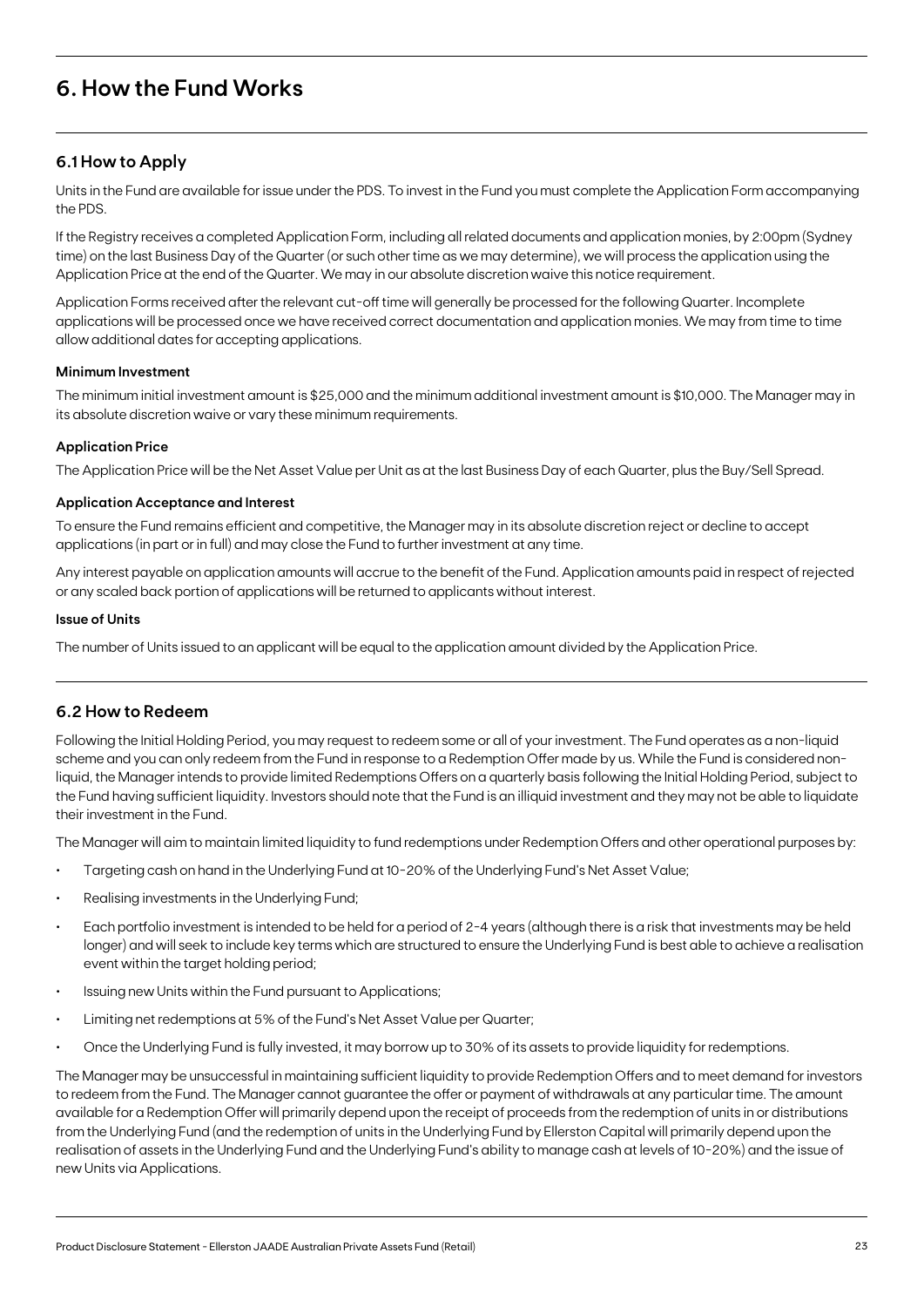A Redemption Offer will be made to all investors via our website www.ellerstoncapital.com. We will provide a Redemption Offer to investors which will specify: (a) the period during which the offer will remain open which will be at least 21 days after the Redemption Offer is made (Offer Period): (b) the assets that will be used to satisfy Redemption Requests; (c) the amount of money that is expected to be available when those assets are converted into cash; and (d) the method of dealing with Redemption Requests if the money available is insufficient to satisfy all requests. Investors may request written withdrawal of part or all of their Units by lodging a valid withdrawal a notice (**Redemption Reques**t) that must be received no later than 2.00pm AEST on the last Business Day of the Offer Period. As required by the Corporations Act the Redemption Requests must be satisfied within 21 days of the end of the Offer Period. No fee is payable for a withdrawal. If the Fund suffers a loss on its investment or otherwise reduction in value, there may be a reduction in value of the assets in the Fund on which the withdrawal value is based. This may result in a reduced Redemption Price payable to the investors who are redeeming Units. We do not guarantee Redemption Offers will be made each Quarter, as this will be dependent on having sufficient funds available which is primarily determined by the realisation of assets in the Underlying Fund and the Underlying Fund's ability to manage cash at levels of 10-20% and the issue of new Units via Applications. The Underlying Fund may also explore the use of a debt facility. Further, if a Redemption Offer is made, we do not guarantee that you will be able to withdraw the full amount requested as we are required to satisfy Redemption Requests pro-rata if the amount requested for withdrawal by participating Investors exceeds the amount of the Redemption Offer. We also reserve the right to cancel a Redemption Offer before the closing date.

#### **Redemption Price**

The Redemption Price for a Unit will be its Net Asset Value per Unit as at the last Business Day of the Quarter, less the Buy/Sell Spread. This price may be adjusted to take into account the actual proceeds received by the Underlying Fund or Fund.

### **6.3 Extra-Ordinary Circumstances**

The Manager has the ability to introduce additional measures to deal with extraordinary circumstances, for example a period of extraordinary market conditions and/or economic circumstances or circumstances which in the reasonable opinion of the Manager is warranted in order to protect the interests of existing unitholders in the Fund. Such measures shall be of a temporary nature only and are expected to be lifted once circumstances have normalised or where in the reasonable opinion of the Manager are no longer required. The Manager may decide at its discretion not to accept redemptions and/or applications for a period of up to 12 months.

In the event that there is a prolonged period where no Redemption Offer is made, the Manager will aim to provide an Annual Withdrawal Offer which shall commence 12 months from the period on which redemptions have been suspended.

#### **Suspension of Redemptions**

Suspensions may occur for up to 365 days including where:

- It is impracticable or impossible for the Manager to calculate the Net Asset Value of the Fund, for example because of financial market disruptions or closures;
- The Manager reasonably considers that if the Redemption Requests were met immediately, Unit holders who continue to hold Units may bear or suffer a material disadvantage including, but not limited to, bearing a disproportionate burden of tax or other expenses or bearing a material diminution in the value of the Fund;
- The Manager is unable to realise Fund property to satisfy Redemption Requests;
- The Manager reasonably considers it to be in the interests of Unit holders; or
- It is otherwise legally permitted.

Unitholders will be notified in writing of any material changes to their redemption rights.

#### **Annual Withdrawal Offer**

In the event that there is a prolonged period where no Redemption Offer is made by the Manager, subject to the Corporations Act, the Manager will endeavour to continue to work to provide liquidity to all investors wishing to redeem all or some of their investment. We intend to provide an offer to all investors outlining what liquidity is available, how it will be funded and the methodology for dealing with requests over the available liquidity (**Annual Withdrawal Offer**) which will remain open for at least 21 days from the date the offer is made (**Annual Withdrawal Offer Period**). The Manager will endeavour to make an Annual Withdrawal Offer, subject to the Fund having sufficient liquidity, if redemptions have been suspended for a period of 12 months or where no Redemption Offers have been made in the last 12 months. The amount available under the Annual Withdrawal Offer will primarily depend on the liquidity available in the Fund, including the proceeds received from the redemption of units in or distributions from the Underlying Fund. To participate in an Annual Withdrawal Offer, you must lodge a written withdrawal request to participate in the Annual Withdrawal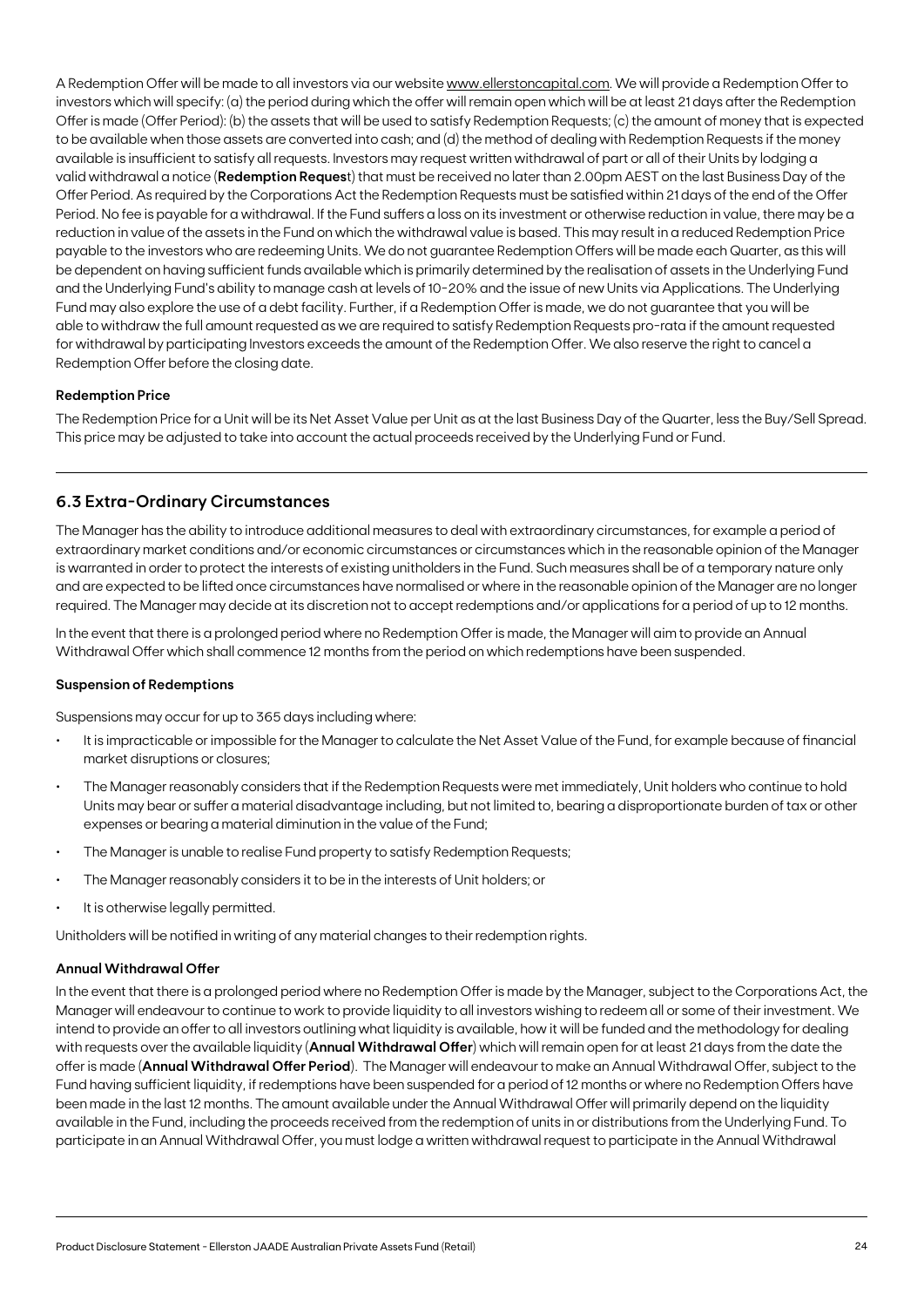Offer (**Withdrawal Request**) with us by 2 pm AEST on the last Business Day of the Annual Withdrawal Offer Period. A Withdrawal Request requires investors to identify the amount they are seeking to withdraw from the Fund. If an Annual Withdrawal Offer is made, we do not guarantee that you will be able to withdraw the full amount requested as we are required to satisfy Withdrawal Requests pro-rata if the amount requested for withdrawal by participating investors exceeds the amount available under the Annual Withdrawal Offer.

We do not represent or guarantee that the amount available under an Annual Withdrawal Offer will be equivalent to the total amount which investors have indicated in the Withdrawal Requests that they are seeking to withdraw from the Fund as the amount available for an Annual Withdrawal Offer will primarily depend upon the receipt of proceeds from the redemption of units in or distributions from the Underlying Fund (and the redemption of units in the Underlying Fund by Ellerston Capital will primarily depend upon the realisation of assets in the Underlying Fund and the Underlying Fund's ability to manage cash at levels of 10-20%) and the issue of new Units via Applications. The Underlying Fund may also explore the use of a debt facility. The Manager may be unsuccessful in maintaining sufficient liquidity to provide an Annual Withdrawal Offer and to meet demand for investors to redeem from the Fund.

## **6.4 Transfers**

You may not sell or transfer (or agree to do so) any Units to another person without our prior written consent. We may impose certain terms and conditions or delay or withhold our consent.

To apply, complete and send to the Registry the transfer document. This is available from the Registry. If you do not obtain our consent, we may compulsorily redeem the relevant Units.

The sale or transfer of Units will have tax consequences. Stamp duty may also be payable unless an exemption applies. You should obtain tax and stamp duty advice before requesting a transfer.

## **6.5 Distributions**

The Fund is not expected to pay regular distributions. The distribution policy of the Fund is to distribute (when available) as soon as practicable after 30 June (or otherwise as determined by the Manager) the net income of the Fund. Distributions from the Fund may comprise income and/or capital as determined by the Manager under the Fund's Constitution. We may also distribute additional amounts at other times. There is no guarantee that any income will be generated.

Distributions are calculated based on the number of Units held as at the end of the distribution date (e.g. 30 June). Your distribution entitlement is not pro-rated for the duration of your investment during the year.

Distributions will be automatically reinvested in Units unless the investor notifies the Manager otherwise. Reinvestments will be at the Net Asset Value per Unit (with no Buy/Sell Spread).

## **6.6 Net Asset Value of Units**

The Net Asset Value for a Unit is the total value of trust property less the trust liabilities (calculated in accordance with the Constitution), divided by the number of Units on issue. The key aspects of the valuation policy applied in valuing the Fund's assets are set out below. We may rely upon the valuations or prices supplied by third parties and/or industry standard pricing models for which we will not or are not able to verify the accuracy. The Manager has appointed the Administrator to calculate the net asset valuations of the Fund. The Manager has established separate class accounts for each class of Units in the Fund. Amounts which are referable to a class (as determined by the Manager in accordance with the Constitution) will be allocated to the relevant class. The Net Asset Value will be calculated on the basis of each class. Each class of Units will be invested in the same portfolio of assets.

Units will typically be priced on the last Business Day of the Quarter except where the calculation of the Net Asset Value of the Fund is suspended (refer **Section 6.3** for further details).

Unit prices will be displayed at www.ellerstoncapital.com or can be obtained by telephoning (02) 90217701.

The Manager has documented how it intends to exercise unit pricing discretions in a policy document. If a discretion is exercised in a way that departs from the documented policy, a record of this will be kept in an exceptions register. The policy document and any exceptions register will be available to Unit holders free of charge by contacting the Manager.

## **6.7 Valuation of Underlying Fund's Assets**

The Underlying Fund's investments will generally be valued quarterly in accordance with the International Private Equity and Venture Capital Guidelines and Accounting Standards.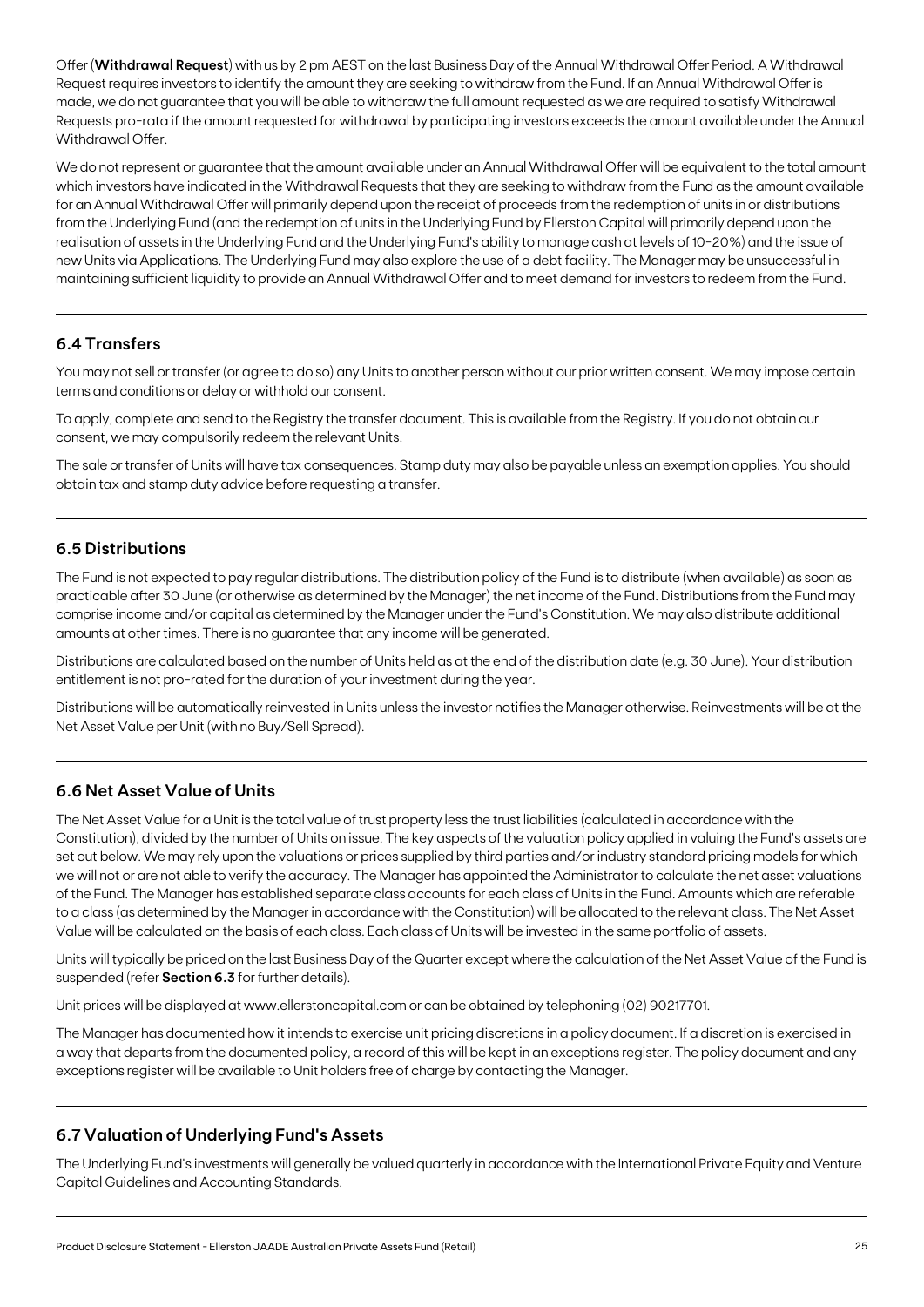It is our intention to carry investments at Fair Value for the first 12 months after their acquisition unless a significant event occurs which the Manager believes justifies a revaluation. For example, where an independent third party invests into an Investee at a different valuation, the Manager may revalue these investments, at what the Manager believes to be fair value based on applicable valuation methodologies, any recent sales of interests in the relevant investment, comparable industry transactions or any other method the Manager considers appropriate, acting in a reasonable manner. These valuations are no guarantee of, and may differ from, the actual realisable value of an investment.

Each investment will be valued to determine the appropriate carrying value of the investment. Valuations conducted in accordance with the following methodology:

- Cash face value of cash amount;
- Cash Like instruments face value of the amount;
- Debt instruments The value is determined in accordance with Australian Accounting Standards;
- Unlisted investments based on the most recent transaction value or in accordance with IPEV guidelines;
- Pre-IPO Investments based on the most recent transaction value or in accordance with IPEV guidelines; and
- Listed securities -giving consideration to any restrictions (e.g. escrow) and/or liquidity available in these securities using the guideline provided by IPEV.

The Fair Value of the Invested Capital shall be determined by aggregating the value of each investment within the portfolio.

Ellerston Capital's Valuation Committee shall review the Fair Value of each investment on a quarterly basis.

The Manager may appoint an independent valuation expert to review the carrying value of an investment as deemed necessary by the Valuation Committee.

## **6.8 Cooling Off Rights**

No cooling-off rights apply to the Fund, as it is considered 'illiquid'.

### **6.9 Indirect Investors**

You may invest indirectly in the Fund through certain investor directed portfolio services, master funds or other portfolio administration services (IDPS). The PDS may be used as disclosure to clients and prospective clients of the IDPS.

An Indirect Investor does not become a Unit holder in the Fund. Accordingly, an Indirect Investor does not acquire the rights of a Unit holder or acquire any direct interest in the Fund. The operator or manager of the IDPS acquires these rights (including the right to vote at meetings) and can exercise them, or decline to exercise them, on behalf of the person according to the arrangements governing the IDPS.

A person who invests in the Fund through an IDPS should ignore information in this PDS that is relevant only for direct investors. This includes the following:

#### **Application Form**

A person investing in the Fund through an IDPS should not complete the Application Form attached to, or accompanied by, this PDS. An Indirect Investor should complete the application form supplied by the operator of the IDPS. Refer to your IDPS operator for the minimum investment amount that may apply to an investment in the Fund through an IDPS.

#### **Information**

An Indirect Investor will not receive statements, tax information or other information directly from the Manager. An Indirect Investor should receive equivalent information from the operator of the IDPS.

#### **Redemptions**

Provisions which relate to redemptions from the Fund will apply to the operator of the IDPS and not the Indirect Investor.

#### **Fees and Expenses**

Fees and expenses applicable to the IDPS (and set out in the IDPS offer document or client agreement) are payable in addition to the fees and expenses stated in this PDS.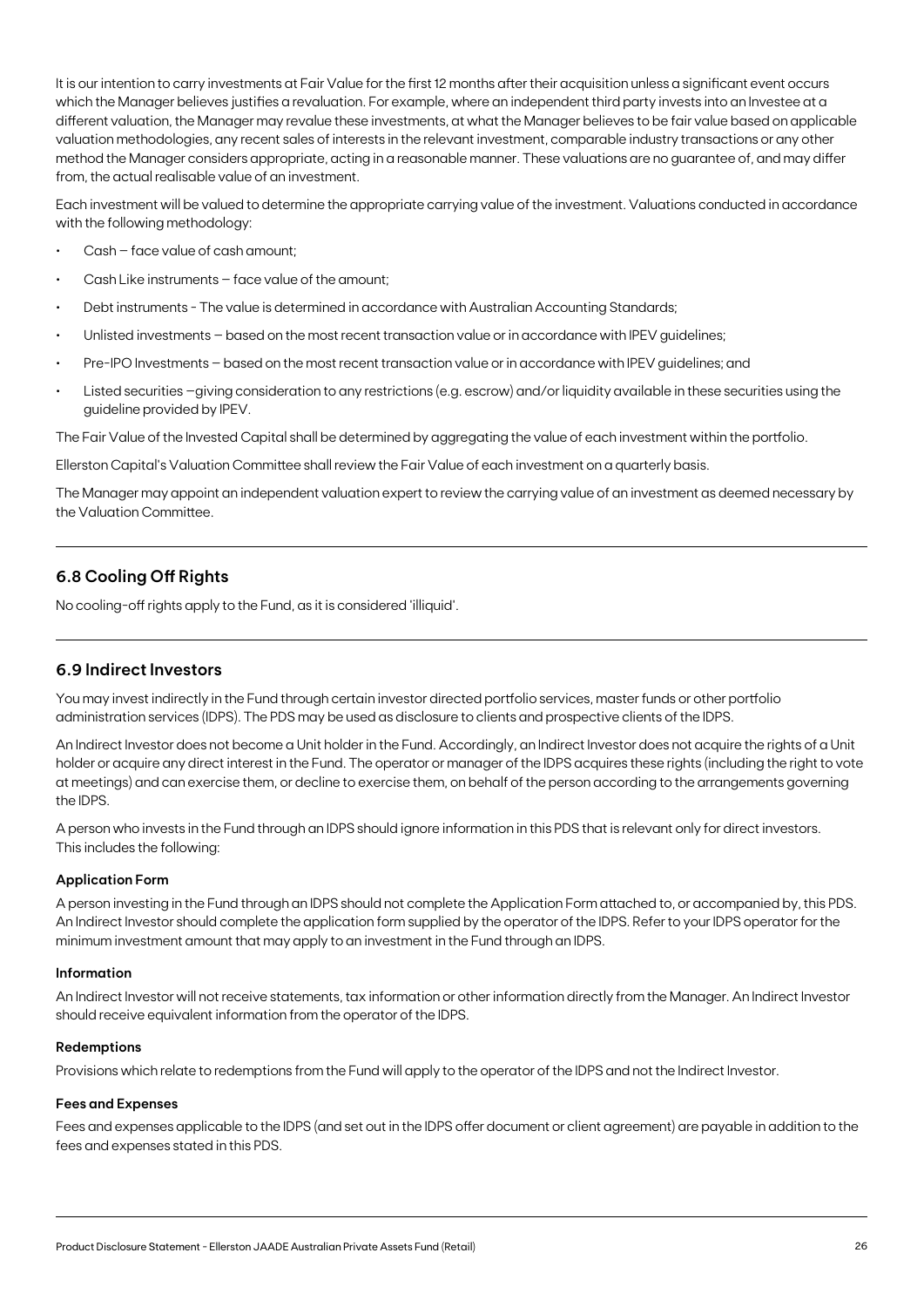### **Tax**

Taxation consequences of investing in the Fund outlined in **Section 7** do not consider the treatment of Indirect Investors. You should consult your tax adviser in relation to investing through an IDPS.

#### **Complaints Handling**

As an Indirect Investor, you will have the same access to the Manager's complaints resolution policy to the same extent as if you were a direct investor. See **Section 9.6** for further detail.

## **7. Tax Considerations**

## **7.1 General Overview**

The taxation environment applying to the investments is currently undergoing substantial reform and may change. Any gains from the Fund's investments and from your investment in the Fund may be treated on revenue or capital account depending on the particular circumstances of the Fund and each investor. This may impact the Fund's and an investor's ability to obtain a discount on the capital gains tax applied on any gains. Under Australian tax law, a holding of Units may give rise to taxable distributions even though investors may not receive distributions in cash to fund the tax liability. The transfer or redemption of Units involves a disposal, which may have tax implications. Stamp duty may also be payable on the transfer unless an exemption applies. You are not required by law to quote your Tax File Number (TFN). However, without your TFN or appropriate exemption information, we are required to withhold tax at the highest marginal tax rate (plus Medicare Levy) from income distributions and interest payments made to you.

Investors should obtain independent professional advice in relation to their particular circumstances regarding the taxation consequences of an investment in the Fund before investing.

## **7.2 Summary of Tax Implications**

A summary of the general Australian taxation implications for the Fund and Investors in the Fund is set out below. The summary has been prepared on the basis that Investors:

- are tax resident in Australia;
- are subject to Australian tax (that is, are not exempt from Australian tax); and
- hold their investments on capital account.

The summary does not consider the tax implications for other taxpayers who hold their investments on revenue account (e.g. banks, life insurance companies, equity traders, etc.).

These comments are of a general nature only and do not constitute tax advice and should not be relied upon as such. Investors should seek their own independent taxation advice about their specific facts and circumstances.

The Fund currently qualifies as a managed investment trust (MIT) for Australian tax purposes and it is intended that the Fund will continue to qualify as a MIT. The Fund has also made an election to be an attribution MIT (AMIT). The election will apply to the Fund for all income years while the Fund continues to meet certain criteria.

#### **Taxation of the Fund**

The Responsible Entity of the Fund should not generally be subject to tax in respect of the income and gains derived by the Fund in each financial year, provided investors are presently entitled to the income of the trust or, where the Fund is an AMIT, the Responsible Entity attributes all of the taxable income of the Fund to Investors in accordance with the AMIT rules and the Constitution each income year. It is noted that, under the AMIT Rules, the cash paid to Investors does not need to be equal to amounts attributed to those Investors.

The Fund has made an election for deemed capital account treatment to apply to the Fund. This election should continue to apply while the Fund continues to qualify as a MIT.

Where the Fund incurs a revenue loss (which may arise where the Fund makes a loss on investments to which the deemed capital account treatment described above does not apply) in a financial year, the Fund may carry this tax loss forward to offset against future taxable income of the fund, subject to the satisfaction of the trust loss carry forward rules. Any capital losses made by the Fund can be offset against capital gains in the same financial year or carried forward to offset future capital gains. Capital losses are not subject to the tax loss recoupment rules however they cannot offset revenue gains.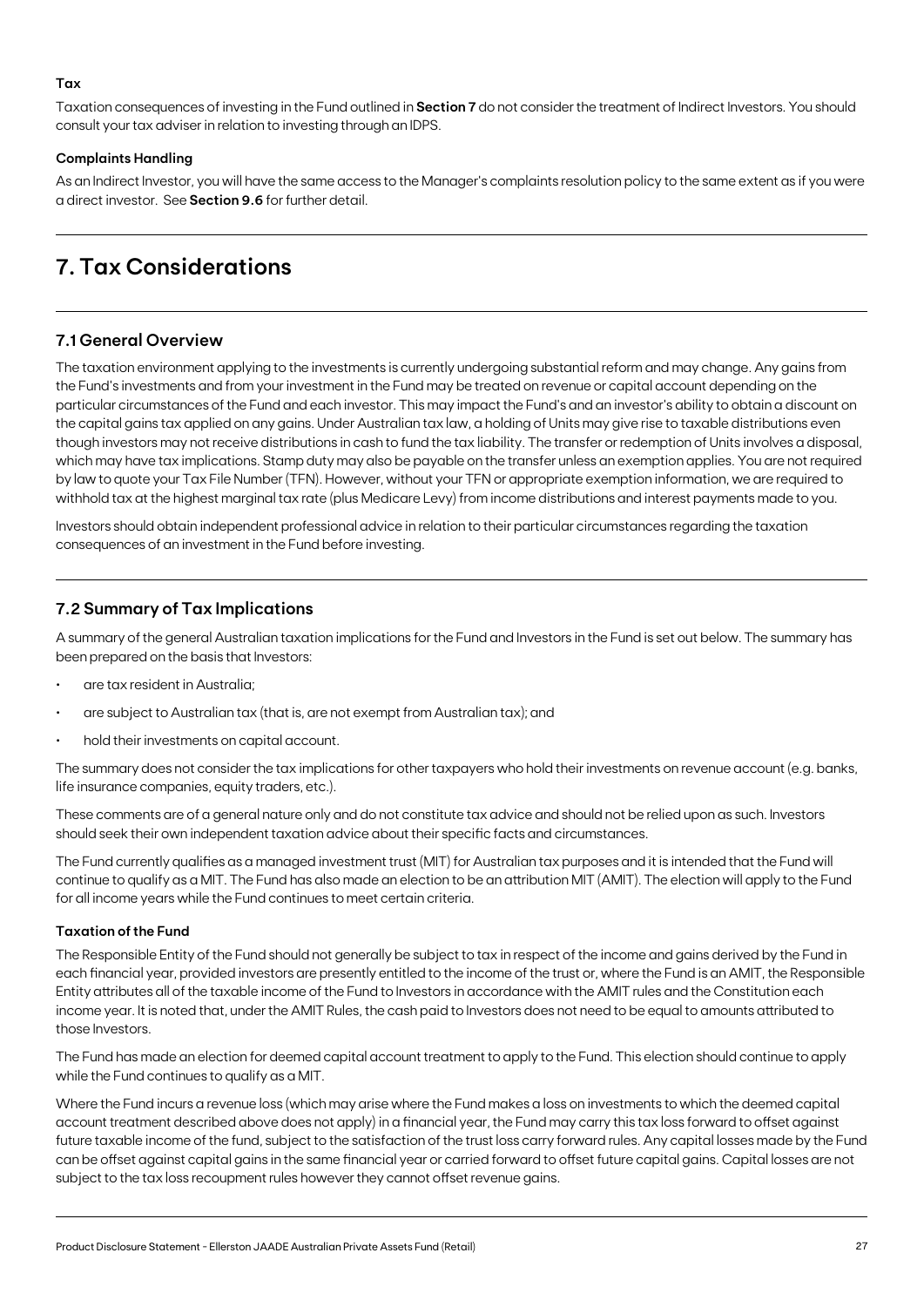#### **Taxation of distributions from the Fund**

Resident taxpaying Investors will include in their assessable income, their share of the "taxable income" of the Fund or the amount attributed to them by the Responsible Entity and this will be advised to Investors via the annual distribution statement. Where the Fund is an AMIT during an income year, the amount attributed to Investors will represent a fair and reasonable attribution of the Fund's taxable income determined by the Responsible Entity in accordance with the Constitution. The fair and reasonable attribution may take into account the Investor's share of their interests in the Fund and any gains realised by the Fund in order to fund an Investor's Redemption Request.

The Responsible Entity may be required to withhold tax from distributions in a range of circumstances including for certain payments to non-resident investors.

#### **Cost base adjustments**

The cost base of the Investor's units in the Fund will generally be the amount the Investor paid for the units (including incidental costs of acquisitions and disposals). However, changes to the cost base will be required to be calculated by each of the Investors of the Fund on an annual basis. Where the Fund qualifies as an AMIT, broadly, the cost base will increase where the Fund attributes an amount of assessable income (including grossed up capital gains) or non-assessable non-exempt income and the cost base will decrease for amounts of cash distribution to which an Investor becomes entitled to or tax offsets attributed to the Investor by the Responsible Entity.

A reasonable estimate of the AMIT cost base net amount will be provided to members as part of the Attribution MIT Member Annual (AMMA) statement.

Similarly, where the Fund does not qualify as an AMIT, investors' cost bases should also be required to be reduced where an investor's cash distribution entitlement exceeds their share of taxable income of the Fund.

Where an Investor's cost base is reduced to nil, further reductions in the cost base will be taken to be a capital gain for the Investors.

#### **Disposal or redemption of units**

Resident Investors will make a capital gain where the capital proceeds from the disposal or redemption of their units exceeds the cost base of the relevant units. Conversely, a capital loss will arise if the capital proceeds are less than the reduced cost base of the relevant units.

Under current law, where the Investor is an individual, an entity acting in the capacity of trustee (conditions apply) or is a complying superannuation fund and the units have been held for more than 12 months, any capital gain arising from disposal or redemption of the units may be reduced by the relevant CGT discount (if applicable).

#### **Annual tax statement**

Investors should expect to receive an annual tax statement or, where the Fund qualifies as an AMIT for an income year, an AMMA tax statement for the Fund within 3 months after the end of each financial year. The statement will show the cash distributed and the taxable and non-taxable components and, where the Fund qualifies as an AMIT, a reasonable estimate of any adjustments to the Investor's cost base of their units.

#### **Tax File Number (TFN) and Australian Business Number (ABN)**

The Responsible Entity is authorised under Australian tax laws to collect TFNs and ABNs in connection with investments in the Fund.

It is not compulsory for an Investor to provide their TFN, but without a TFN (or ABN in some circumstances) or the appropriate exemption information, the Responsible Entity must withhold tax from distributions (and undistributed amounts to which they are presently entitled) at the 'top rate', being the highest marginal tax rate (plus Medicare levy) until the TFN or exemption is provided.

Investors may prefer to provide an ABN as an alternative to their TFN if their investment is made as part of an enterprise.

Investors who have not quoted their TFN or ABN (or a relevant exemption) will need to claim a credit in their income tax return for the tax withheld (or, if this is not appropriate, they can apply to the Australian Taxation Office (ATO) for a refund).

#### **Indirect Investment in the Fund**

A Unitholder may invest indirectly in the Fund through an IDPS. In this case, it is the IDPS and not the investor that will be the Unitholder in the Fund.

The nature of the relationship between investors and an IDPS and of the indirect interest held by investors may differ between IDPS depending on the arrangements and terms governing the IDPS.

Investors should seek their own independent advice regarding the effect that holding their investment in the Fund via a particular IDPS has on the applicable income tax (including capital gains tax) treatment.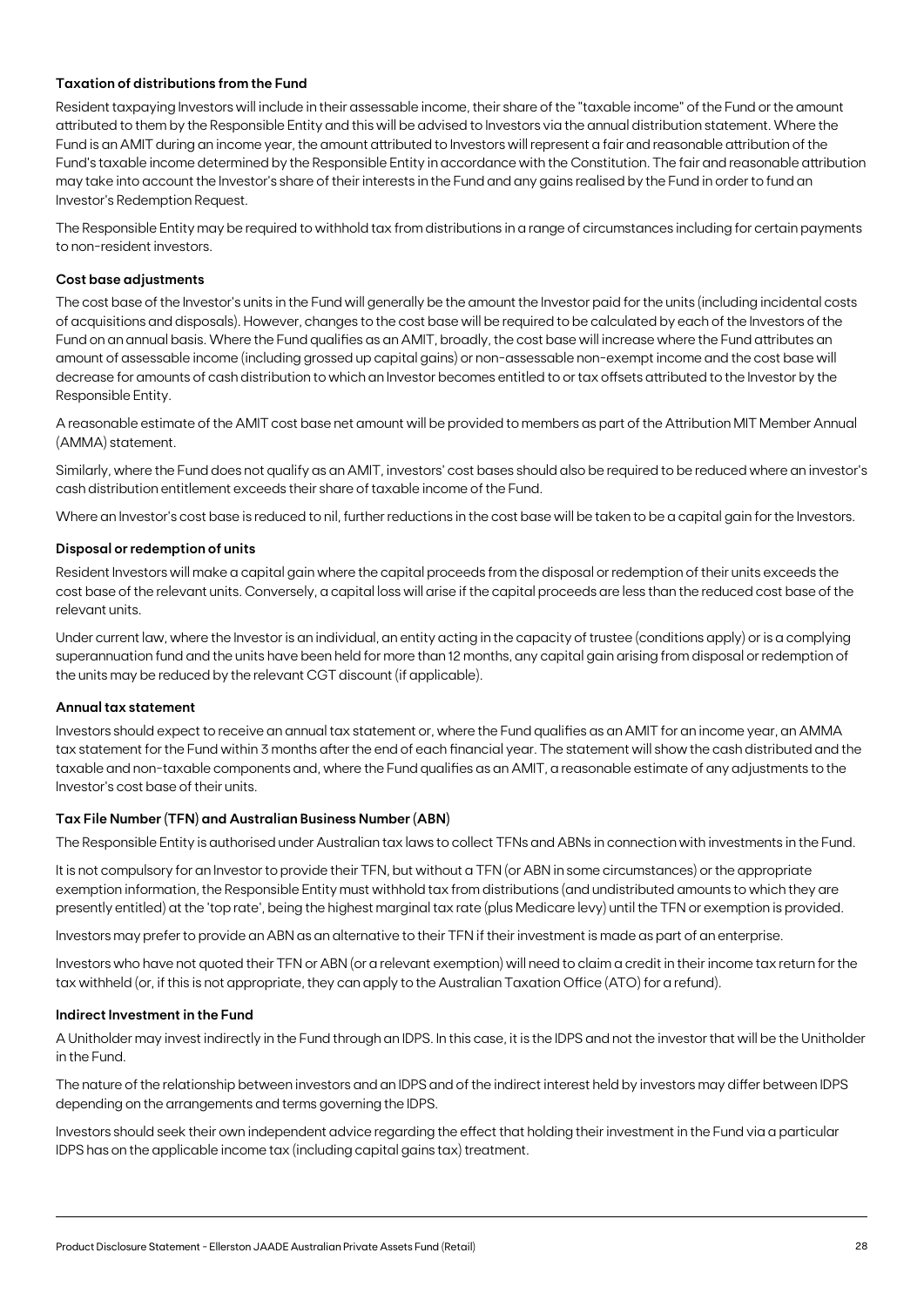### **Reporting**

For investors that are considered to be residents of certain countries for tax purposes, we may also be required to obtain additional information and report to the Australian Tax Office (ATO) or overseas tax authority each year relevant details relating to their investment, including balance and income received, under rules designed to combat tax evasion in their country of residence for tax purposes.

### **Foreign Account Tax Compliance Act (FATCA)**

The Fund is required to comply with FATCA. FATCA enables the U.S Internal Revenue Service (IRS) to identify and collect tax from US residents that invest in non-US entities. To comply with these requirements, we will collect and disclose information about certain investors such as your US Taxpayer Identification Number to the ATO or IRS. If you do not provide this information, we may be required to withhold tax on any payments made to you.

If the Fund suffers any amount of FATCA tax, neither the Manager nor the Fund will be required to compensate you for any such tax, and the effects of these amounts will be reflected in the returns of the Fund. A credit for such foreign taxes may be available in your jurisdiction of residence. You should seek your own advice in this regard.

## **8. Material Documents**

## **8.1 Constitution**

The Fund is registered as a managed investment scheme under the Corporations Act. The operation of the Fund is governed under the law and its Constitution which addresses matters such as Unit pricing and redemptions and applications; the issue and transfer of Units; Unitholder meetings; Unitholders' rights to income of the Fund; the Manager's powers, fee entitlement and right to be indemnified from the Fund's assets; and how the responsible entity of the Fund may be changed. The life of the Fund is 80 years less one day, unless the Manager exercises its right to terminate the Fund earlier. The following are some key terms of the Fund's Constitution not explained elsewhere in this PDS.

#### **Compulsory Redemption**

The Manager may in its absolute discretion, upon a minimum of three days' notice to a Unitholder, redeem all or a portion of Units held by such Unitholder in its absolute discretion if the Manager believes:

- The Units are held in breach of prohibitions contained in the Constitution;
- The Units are held in circumstances which might result in a violation (including by the Manager) of an applicable law or regulation, or subject the Fund to taxation or otherwise adversely affect the Fund in any material respect;
- A Unitholder made a misrepresentation in acquiring its Units;
- The Fund is uneconomical to operate;
- A Unitholder is a registered holder of less than \$25,000 of Units; or
- The Manager determines that the continued participation of a Unitholder might cause the Manager or any Unitholder to violate any law or if any litigation is commenced or threatened against the Manager or any Unitholder arising out of the participation by the Unit holder in the Fund.

#### **The Manager's Indemnity and Liability**

The Manager is indemnified under the Constitution for all amounts incurred by it in the proper performance of its duties. The Manager's liability to Unitholders is limited to the Manager's ability to be indemnified from the Fund subject to the law and the Manager acting without breach of trust, fraud or gross negligence involving a failure to show the degree of care and diligence required of it.

#### **Unit Holder Liability**

The liability of a Unitholder to the Fund is generally limited to the amount subscribed, or agreed to be subscribed, for Units and any tax payable in respect of their Unit holding. The effectiveness of these provisions has not yet been determined by an Australian court.

#### **Amending the Constitution**

The Constitution may be changed by the Manager where it reasonably considers that the change will not adversely affect Unit holders' rights or if the change is approved by Unitholders.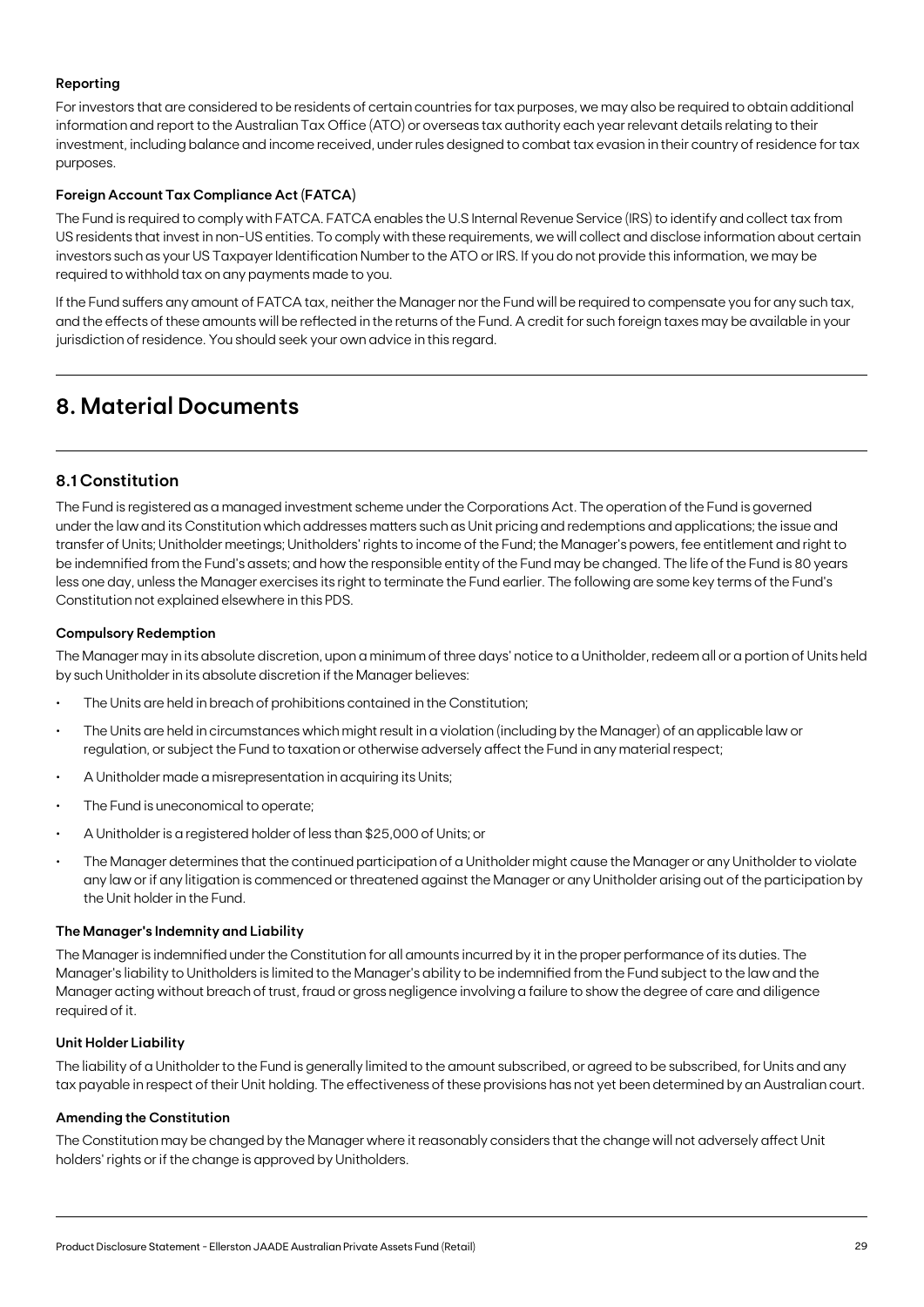## **8.2 Service Providers**

The Fund may from time to time change or appoint additional Service Providers and enter into agreements with those providers where the Fund indemnifies the Service Provider and limits their liability to the Fund similar to that described above in respect of the Manager's indemnity and liability. The Administrator and Custodian has no supervisory role in relation to the operation of the Fund and has no liability or responsibility to you for any act done or omission made in accordance with the custody agreement.

## **9. Additional Information**

## **9.1 Communication and Reporting**

Unitholders will be provided with the communications set out in the table below. Unitholders will also receive confirmations of their Unit applications, redemptions and distributions. Unitholders may ask the Manager for additional information as reasonably required, although the Manager may not always be able to satisfy such requests.

| Statement                                                                | Timing                               |
|--------------------------------------------------------------------------|--------------------------------------|
| Redemption Price                                                         | Quarterly                            |
| Fund newsletter                                                          | Monthly                              |
| Periodic statements                                                      | Annually                             |
| Income distribution statement (including details of income entitlements) | Annually (if distributions are made) |
| Tax statement                                                            | Annually                             |
| Annual report (including the Fund's audited accounts)                    | Annually                             |

We will not mail a hard copy of the annual report to you unless you elect to receive it in hard copy by completing the relevant part of the Application Form. You can elect to receive the annual report by email. The annual report will be available at [www.ellerstoncapital.com.](http://www.ellerstoncapital.com) Other information relating to the Units you hold will be provided in hard copy unless you elect to receive it by email by completing the relevant part of the Application Form. If you hold other Classes of Units in the Fund, any election you make with respect to Units will apply to all classes of Units you hold.

Fund related information will be provided through our website at [www.ellerstoncapital.com.](http://www.ellerstoncapital.com.)

### **9.2 ESG**

Ellerston Capital is a signatory to the United Nations backed Principles For Responsible Investing ("the PRI") and a member of the Responsible Investment Association of Australia (RIAA).

We have no predetermined view other than we take into account labour standards and ESG considerations that we may become aware of but only to the extent that they financially affect the investment. Further, we do not have a predetermined view about what we regard to be a labour standard nor do we have any specific labour standard related objectives or ESG related objectives for the Underlying Fund. We do not use a specific methodology for taking into account labour standards or ESG considerations for the Underlying Fund.

Whilst we do not have a predetermined view around labour standards, our methodology integrates ESG risks including labour risks into the investment process. All of the investments of the Underlying Fund are subject to ESG guidelines. We recognise that in the world of fast-paced entrepreneurial businesses we need to be rigorous to ensure that all companies have effective risk management processes in place and meet key criteria we establish for ESG requirements. As such, we apply ESG initially at the sourcing and screening stage and in more detail during the due diligence process wherein we have integrated our internal ESG scorecard to the process. Specifically, this focuses on but not limited to:

- **• Environmental**: Water and waste consumption;
- **• Social**: Ethical behaviour, staff turnover, OHS performance, equal opportunity; and
- **• Governance**: Board skills and attendance, remuneration and board/management focus on value creation.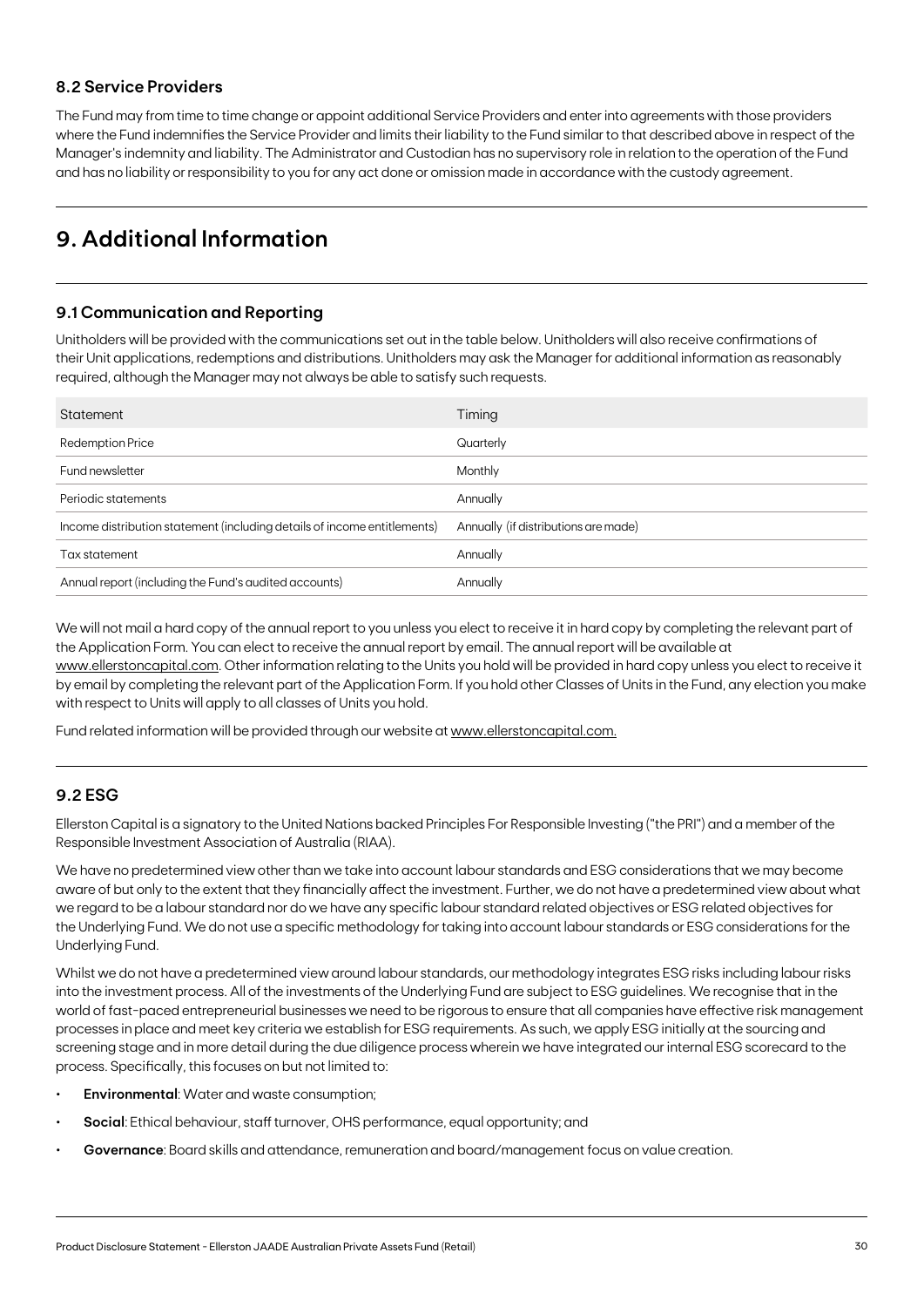During the due diligence process within the Underlying Fund, the Investment Team rates all of our potential Investee companies using our internal ESG scorecard as an input in the investment process. Companies with ESG scorecard rankings at -4 or below will not proceed to investment stage. Companies that deliver scorecard rankings of between 0 and -3 will require a detailed analysis report of the key issues which requires approval by the JAADE Investment Team in order to proceed. We also draw on the wider ESG activities within Ellerston's investment teams and information sourced from EIRIS and CAER, together with customised quantified data on the listed universe to ensure we are evaluating the companies in context.

Post investment, we assess the ESG rating each year, any deterioration to rankings against any category requires further investigation with the Investee company management team and an action plan to remedy.

## **9.3 Further Information**

A non-exhaustive summary of some of the key terms of the Offer and Constitution of the Fund has been set out in this PDS. For further information about the Fund contact your financial adviser. The Constitution may be viewed between 9:00 am and 5:00 pm, Sydney time, on weekdays by contacting the Manager on info@ellerstoncapital.com or (02) 9021 7701.

## **9.4 Offer Changes**

The Manager reserves the right to cancel the Offer, reject an application (in full or in part) and return application monies for whatever reason.

## **9.5 Disclosing Entity**

At the date of this PDS, the Fund and is not currently a disclosing entity under the Corporations Act. If this changes, the Fund will be subject to regular reporting and disclosure obligations. Copies of documents lodged with ASIC in relation to the Fund may be obtained from, or inspected at, any ASIC office.

If and when the Fund becomes a disclosing entity, you may obtain a copy of:

- The Fund's annual financial report most recently lodged with ASIC;
- Any half-year financial reports lodged with ASIC by the Fund after lodgement of that annual report and before the date of this PDS; and
- Any continuous disclosure notices given by the Fund after that date of lodgement of that annual report and before the date of this PDS;

on request from us free of charge.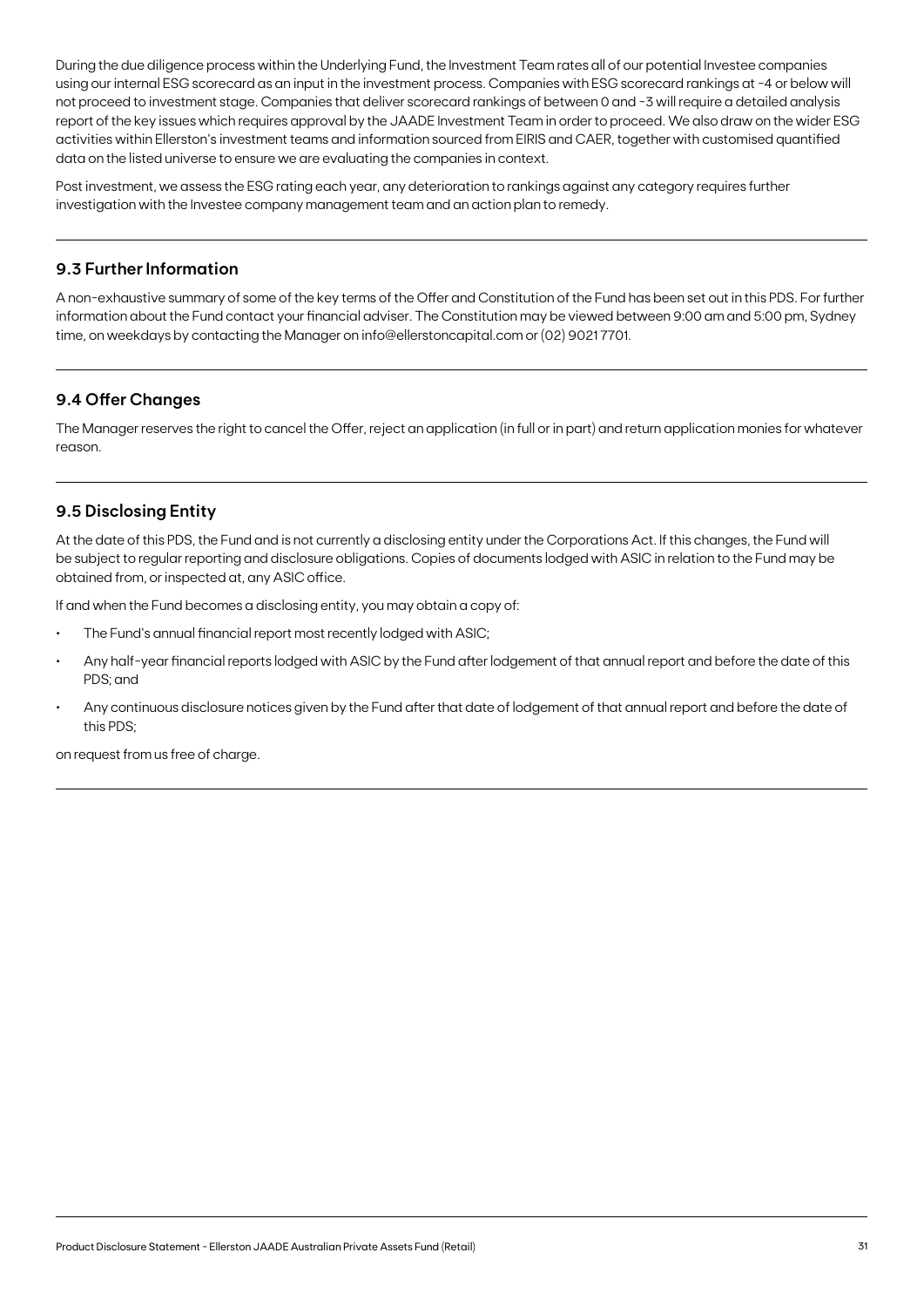## **9.6 Complaints Resolution**

The Manager's has a formal policy in place for dealing with complaints. In the first instance, complaints should be in writing to Ellerston Capital Limited, Level 11, 179 Elizabeth Street, Sydney NSW 2000. The Manager will acknowledge Unit holder complaints immediately, and will investigate complaints and provide a final response to the complaint within 30 days of receipt of the complaint.

If you are ultimately dissatisfied with the outcome of your complaint you may refer the matter, free of charge, to the Australian Financial Complaints Authority which is an external dispute resolution scheme:

Phone: 1800 931 678 Fax: +61 3 9613 6399 Email: info@afca.org.au Website: www.afca.org.au Mail: Australian Financial Complaints Authority GPO Box 3 Melbourne VIC 3001

## **9.7 Anti-Money Laundering**

The Manager is required to comply with the Anti-Money Laundering and Counter Terrorism Financing Act 2006 (Cth) (AML/CTF Law). The Manager may require you to provide personal information and documentation in relation to your identity when you purchase Units in the Fund. The Manager may need to obtain additional information and documentation from you when undertaking transactions in relation to your investment. The Manager may need to identify:

- A Unitholder (including all investor types noted on the Application Form) prior to purchasing Units in the Fund. The Manager will not issue Units until all relevant information has been received and your identity has been satisfactorily verified;
- Your estate if you die while you are the owner of Units in the Fund, the Manager may need to identify your legal personal representative prior to redeeming Units or transferring ownership; and
- Anyone acting on your behalf, including your power of attorney.

In some circumstances, the Manager may need to re-verify this information.

By applying to invest in the Fund, you also acknowledge that the Manager may decide to delay or refuse any request or transaction, including by suspending the issue or redemption of Units in the Fund, if it is concerned that the request or transaction may breach any obligation of, or cause us to commit or participate in an offence under, any AML/CTF Law, and the Manager will incur no liability to you if it does so.

### **9.8 Privacy**

The Application Form accompanying this PDS requires you to provide personal information. The Manager and each Service Provider to the Manager or Fund may collect, hold and use your personal information in order to assess your application, service your needs as a client or Unit holder, provide facilities and services to you, the Manager or the Fund and for other purposes permitted under the Privacy Act 1998 (Cth). Tax and company law also require some of the information to be collected in connection with your application. If you do not provide the information requested, your application may not be able to be processed efficiently, or at all. Your information may also be disclosed to members of the Manager's Group, the Registry, and the Administrator and to their affiliates, delegates, agents and Service Providers on the basis that they deal with such information in accordance with any agreement entered into with the Manager or the Manager's privacy policy. The Manager may need to disclose information about you to government entities and regulators as required by law.

Your information may also be used to inform you about investment opportunities or other matters that the Manager's Group thinks may be of interest to you. Contact the Manager using its contact details in the corporate directory if you do not want your personal information to be used for this purpose or to request a copy of your personal information held by the Manager (or the Registry). See the Registry's privacy policy at [https://www.mainstreamgroup.com/mbpo/Privacy-Notice](https://www.mainstreamgroup.com/mbpo/Privacy-Notice ) for information regarding how the Registry protects the confidentiality of Unit holder's personal information.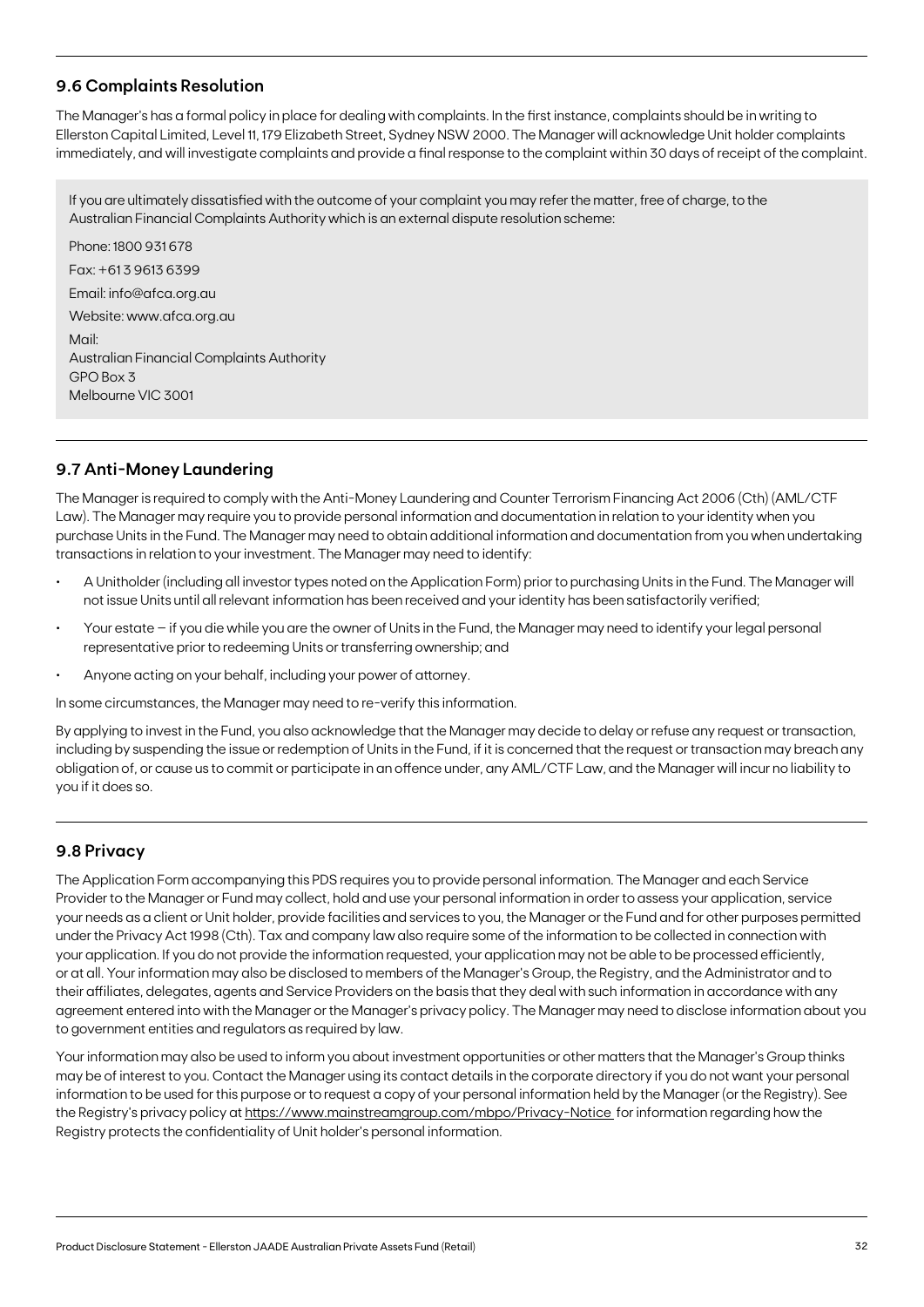The Managers or the Registry's privacy policy (where applicable) includes further details surrounding:

- How you may complain about a breach of the Australian Privacy Principles and how we will deal with your complaint; and
- The circumstances in which personal information to overseas recipients and which countries such recipients are located if it is practicable to specify those countries.

## **9.9 Key Corporate Governance Policies**

#### **Related Party Transactions**

Ellerston Capital has a related party transactions policy which sets out the requirement that related party dealings be on not less than "arm's length terms" or that an exemption applies to the transaction or that the dealings be approved by the members of the entity giving the benefit to the related party or otherwise comply with Corporations Act requirements.

#### **Conflicts of Interest**

Ellerston Capital has established internal policies and procedures to ensure that any conflicts of interest arising in relation to the Fund are adequately identified and appropriately managed.

Where we consider that a particular conflict of interest is likely to have a materially adverse effect on Unitholders we will seek to implement adequate arrangements to mitigate and prevent (where practicable) these adverse effects on Unitholders. In certain cases, we may disclose the conflict of interest to Unitholders and obtain their consent for us (and other persons if relevant) to proceed in the context of that conflict of interest.

#### **Group Activities**

Subject to the Corporations Act and the Manager's compliance policies, each of the Manager and other members of the Manager's Group and their associates may from time to time:

- Invest in the Fund, any such investment will be on the same terms as other Unitholders. The Manager's Group reserves the right to add to or withdraw its investment without further notice;
- Act in various capacities (such as manager and responsible entity) in relation to, or be otherwise involved in (such as by way of investment), other business activities that may be in competition with the interests of Unitholders;
- Deal with each other in relation to the Fund (such as the Fund acquiring investments from the Manager's Group) in which case the dealing will generally be on arm's length terms or approved by Unitholders;
- Invest in and deal in any capacity, with the same investments as that of the Fund, on similar or different terms; and/or
- Recommend that investments be purchased or sold, on behalf of the Fund, regardless of whether at the same time it may buy, sell or recommend, in the same or in a contrary manner, the purchase or sale of identical investments in relation to itself or other clients.

#### **9.10 Service Provider Appointments**

The Manager has appointed:

- Mainstream Fund Services Limited to provide registry services for the Fund;
- Mainstream Fund Services Limited to provide accounting services for the Fund and custody; and
- Ernst & Young as auditors of the Fund.

The Manager may, subject to the law, change these or engage replacement or additional service providers at any time.

### **9.11 Consents**

Each of the Key Service Providers:

- Has not authorised or caused the issue of this PDS; and
- Does not make or purport to make any statement in this PDS.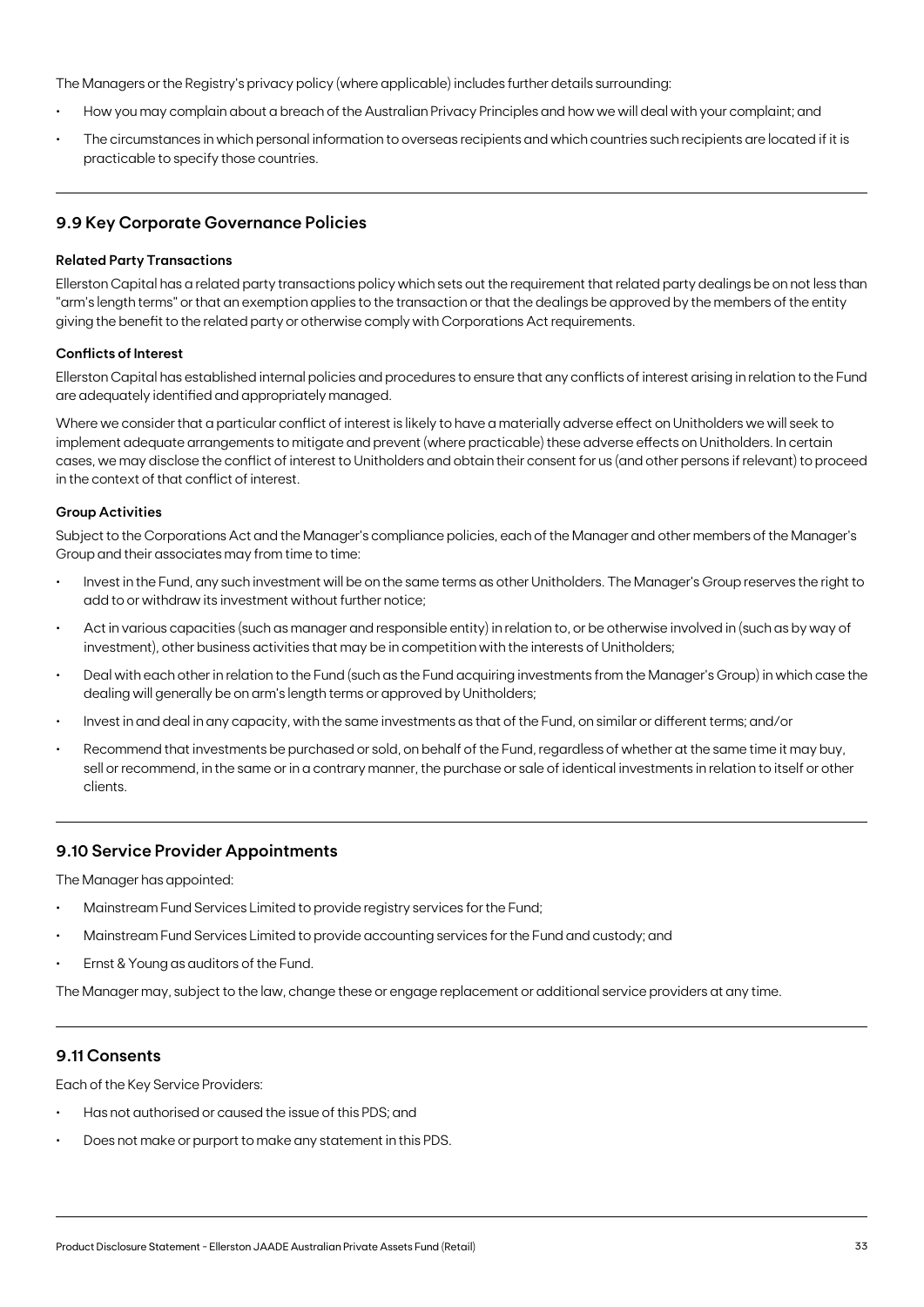## **10. Glossary**

| A\$ or \$                         | Australian dollars.                                                                                                                                                                                                                                                                                                                                                                                                                                                                                                           |
|-----------------------------------|-------------------------------------------------------------------------------------------------------------------------------------------------------------------------------------------------------------------------------------------------------------------------------------------------------------------------------------------------------------------------------------------------------------------------------------------------------------------------------------------------------------------------------|
|                                   | Administrator and Custodian Mainstream Fund Services Pty Ltd                                                                                                                                                                                                                                                                                                                                                                                                                                                                  |
| <b>ASFL</b>                       | Australian Financial Services Licence.                                                                                                                                                                                                                                                                                                                                                                                                                                                                                        |
| Ansarada                          | Ansarada NewCo Pty Ltd (ACN 619 911 223)                                                                                                                                                                                                                                                                                                                                                                                                                                                                                      |
| <b>Application Form</b>           | The application form accompanying this PDS.                                                                                                                                                                                                                                                                                                                                                                                                                                                                                   |
| <b>Application Price</b>          | Has the meaning provided in Section 6.                                                                                                                                                                                                                                                                                                                                                                                                                                                                                        |
| Aristocrat                        | Aristocrat Leisure Limited (ASX: ALL) (ACN 002 818 368)                                                                                                                                                                                                                                                                                                                                                                                                                                                                       |
| <b>ASIC</b>                       | Australian Securities and Investments Commission.                                                                                                                                                                                                                                                                                                                                                                                                                                                                             |
| Auditor                           | Ernst & Young as auditor of the Fund's annual financial accounts and compliance plan.                                                                                                                                                                                                                                                                                                                                                                                                                                         |
| <b>Business Day</b>               | Any day that is not a Saturday, Sunday or public holiday in New South Wales, Australia.                                                                                                                                                                                                                                                                                                                                                                                                                                       |
| Buy/sell spread                   | Has the meaning provided in Section 5.3.                                                                                                                                                                                                                                                                                                                                                                                                                                                                                      |
| Cash and cash-like<br>investments | Investments in deposits, cash management trusts, Fixed Interest, debentures or similar investments as determined by the<br>Manager.                                                                                                                                                                                                                                                                                                                                                                                           |
| Class                             | Each Class of units in the Fund.                                                                                                                                                                                                                                                                                                                                                                                                                                                                                              |
| Constitution                      | The Constitution of the Fund as amended from time to time.                                                                                                                                                                                                                                                                                                                                                                                                                                                                    |
| <b>Corporations Act</b>           | Means the Corporations Act 2001 (Cth)                                                                                                                                                                                                                                                                                                                                                                                                                                                                                         |
| Derivative                        | A financial instrument where the value depends on, or is derived from, the value of an underlying designated asset or<br>market index (e.g. an individual share or a broad share market index).                                                                                                                                                                                                                                                                                                                               |
| Early Stage Venture Capital       | Capital invested in early stage businesses with limited operating experience and financial success. These businesses<br>typically seek capital to invest in product development, building a team of employees, and formalising customer<br>acquisition strategies. Investments made early in a company's lifecycle typically require a long holding period and can be<br>riskier relative to a late stage companies.                                                                                                          |
| Ellerston Capital                 | Ellerston Capital Limited ACN 110 397 674.                                                                                                                                                                                                                                                                                                                                                                                                                                                                                    |
| Expansion stage private<br>equity | Investments in private companies whose service or product is commercially available. While the company's revenues may<br>look strong and show significant growth, the company may not be profitable.                                                                                                                                                                                                                                                                                                                          |
| Equities                          | An interest in the share capital of an issuer, which provides the holder with ownership rights in a company or trust which<br>may be listed or unlisted.                                                                                                                                                                                                                                                                                                                                                                      |
| Fair Value                        | Fair Value is the amount for which an asset could be exchanged between knowledgeable, willing parties in an arm's length<br>transaction.                                                                                                                                                                                                                                                                                                                                                                                      |
| <b>Fixed Interest</b>             | A type of investment that offers a set rate of interest for a specified amount of time, with the principal repaid at maturity.<br>Covers a broad range of investments, with varying degrees of risk, such as term deposits, government bonds.                                                                                                                                                                                                                                                                                 |
| Fund                              | Ellerston JAADE Australian Private Assets (Retail) Fund ARSN 634 091875 an Australian domiciled unit trust, constituted<br>by and under its Constitution and registered as a managed investment scheme.                                                                                                                                                                                                                                                                                                                       |
| Growth capital                    | Capital invested in relatively mature companies that are looking for capital to expand or restructure operations, enter new<br>markets or finance a significant acquisition without a change of control of the business. This may be in order to finance<br>a transformational event in their lifecycle and are likely to be more mature than venture capital funded companies, able<br>to generate revenue and profit but unable to generate sufficient cash to fund major expansions, acquisitions or other<br>investments. |
| Hipages                           | hipages Group Pty Limited (ACN 112 872 009).                                                                                                                                                                                                                                                                                                                                                                                                                                                                                  |
| <b>IDPS</b>                       | Has the meaning provided in Section 6.9                                                                                                                                                                                                                                                                                                                                                                                                                                                                                       |
| Indirect investor                 | Has the meaning provided in Section 6.9                                                                                                                                                                                                                                                                                                                                                                                                                                                                                       |
| Initial Holding Period            | Means the minimum holding period prior to which redemptions will not be permitted being September 2021.                                                                                                                                                                                                                                                                                                                                                                                                                       |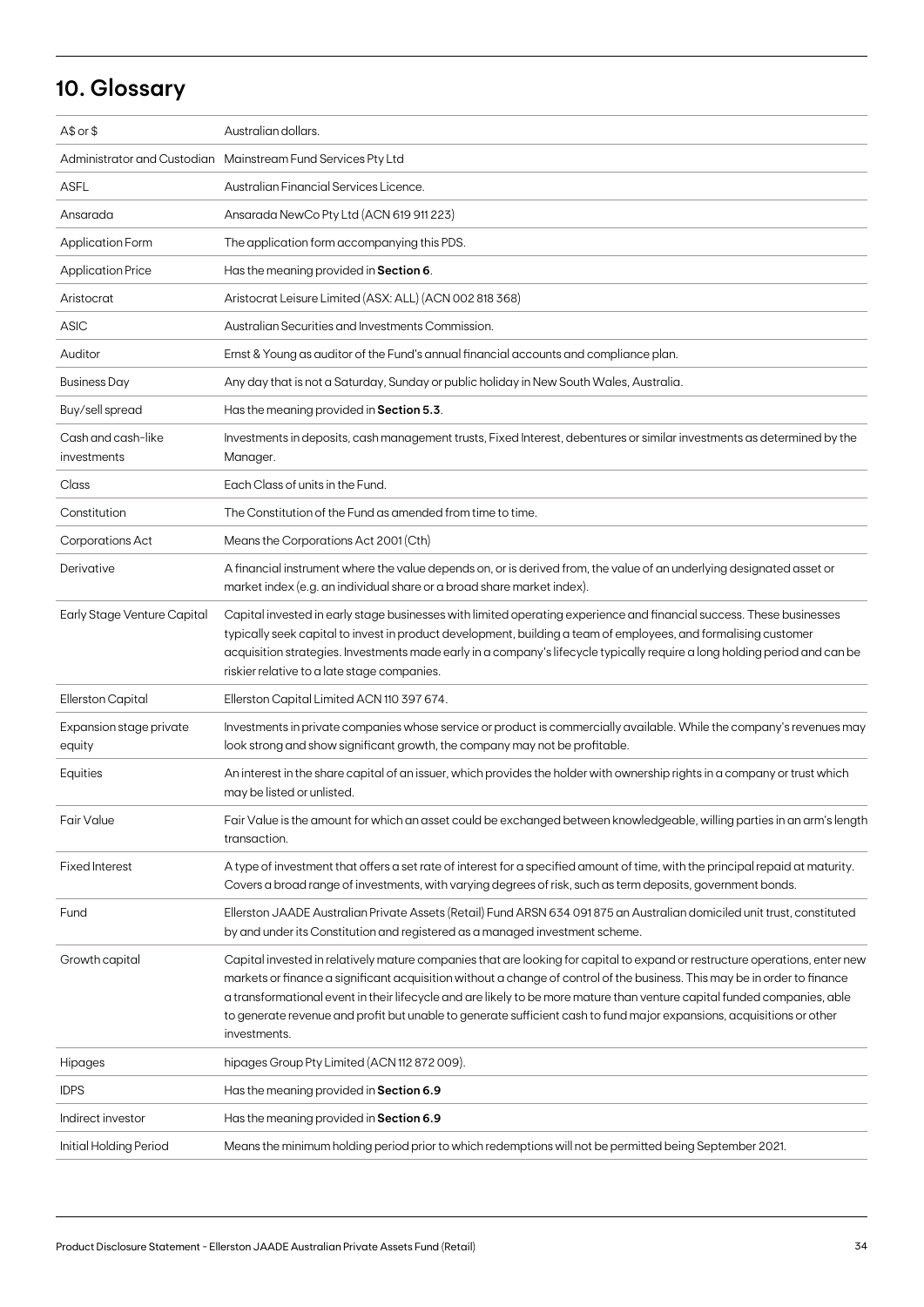| Invested capital                  | Means the portion of the aggregate of all capital commitments to the Underlying Fund invested in investments of the<br>Underlying Fund, less the cost of all investments which has been realised and distributed in cash or otherwise to the<br>Underlying Fund unitholders.                                                                                                          |
|-----------------------------------|---------------------------------------------------------------------------------------------------------------------------------------------------------------------------------------------------------------------------------------------------------------------------------------------------------------------------------------------------------------------------------------|
| Investee                          | A company or unit trust in which the Underlying Fund invests.                                                                                                                                                                                                                                                                                                                         |
| Investment team                   | David Leslie, Anthony Klok, Jamie Odell, Toni Korsanos and Justin Diddams.                                                                                                                                                                                                                                                                                                            |
| Investor                          | Means a person determined under the Corporations Act for the time being as a member of the Fund.                                                                                                                                                                                                                                                                                      |
| Intelledox                        | Intelledox Pty Ltd (ACN 054 161 456).                                                                                                                                                                                                                                                                                                                                                 |
| <b>IPEV</b>                       | International Private Equity and Venture Capital Association.                                                                                                                                                                                                                                                                                                                         |
| <b>IPO</b>                        | Initial public offering.                                                                                                                                                                                                                                                                                                                                                              |
| <b>KPI</b>                        | Means key performance indicators.                                                                                                                                                                                                                                                                                                                                                     |
| Late Stage Private Equity         | Late stage private equity are proprietary companies with businesses that have typically demonstrated viability as a going<br>concern and generally have a well-known product with a strong market presence. Late stage companies are characterised by<br>positive cash flow generation and have begun to experiment with expanding into other markets for their products or services. |
| Leverage                          | Borrowing money or securities to invest or investing through Derivatives in order to increase the monies available for<br>investment.                                                                                                                                                                                                                                                 |
| LiteracyPlanet                    | Intrepica Pty Ltd (ACN 128 896 980) trading as Literacy Planet.                                                                                                                                                                                                                                                                                                                       |
| Mable (formerly Better<br>Caring) | Mable Technologies Pty Ltd (ACN 162 890 379).                                                                                                                                                                                                                                                                                                                                         |
| Manager                           | Ellerston Capital as responsible entity and investment manager of the Fund and the Underlying Fund.                                                                                                                                                                                                                                                                                   |
| Manager's group                   | The Manager and each of its related bodies corporate, and each of their associates.                                                                                                                                                                                                                                                                                                   |
| Net Asset Value                   | The net asset value of the relevant class or the Fund, as appropriate, as determined under the Constitution. Refer also<br>Section 6.6.                                                                                                                                                                                                                                               |
| Option                            | An agreement under which the holder has the right but not the obligation to purchase or sell an asset (e.g. a share) at a<br>particular price at or by a particular time.                                                                                                                                                                                                             |
| Offer                             | The invitation to subscribe for Units set out in this PDS.                                                                                                                                                                                                                                                                                                                            |
| <b>PDS</b>                        | This product disclosure statement.                                                                                                                                                                                                                                                                                                                                                    |
| Pre-IPO investments               | Investments into private companies that are scheduled to undertake an IPO on a stock exchange.                                                                                                                                                                                                                                                                                        |
| Quarter                           | Means each calendar quarter ending 31 March, 30 June, 30 September and 31 December.                                                                                                                                                                                                                                                                                                   |
| Redemption Offer                  | Means an offer to Investors to redeem Units made in accordance with the withdrawal provisions of the Corporations Act<br>applying to non-liquid schemes.                                                                                                                                                                                                                              |
| <b>Redemption Price</b>           | Has the meaning in Section 6.2.                                                                                                                                                                                                                                                                                                                                                       |
| <b>Redemption Request</b>         | Has the meaning in Section 6.2.                                                                                                                                                                                                                                                                                                                                                       |
| Registry or Registrar             | Mainstream Fund Services Limited.                                                                                                                                                                                                                                                                                                                                                     |
| Service providers                 | The entities named in Section 3.9 as such and any additional or replacement service providers to the Fund from time to<br>time.                                                                                                                                                                                                                                                       |
| Underlying Fund or JAADE          | Ellerston JAADE Australian Private Assets Fund (Wholesale)                                                                                                                                                                                                                                                                                                                            |
| Units                             | Units representing a beneficial interest in the Fund issued pursuant to this PDS.                                                                                                                                                                                                                                                                                                     |
| Unit holder                       | A person entered on the register of the Fund as a holder of Units pursuant to this PDS.                                                                                                                                                                                                                                                                                               |
| Us Persons                        | Has the meaning given to the term in Regulation S of the U.S. Securities Act 1933 (as amended).                                                                                                                                                                                                                                                                                       |
| Warrants                          | A Derivative that gives the holder the right to purchase securities (usually equities) from the issuer at a specific price within<br>a certain time frame.                                                                                                                                                                                                                            |
| Withdrawal request                | Has the meaning in Section 6.3.                                                                                                                                                                                                                                                                                                                                                       |